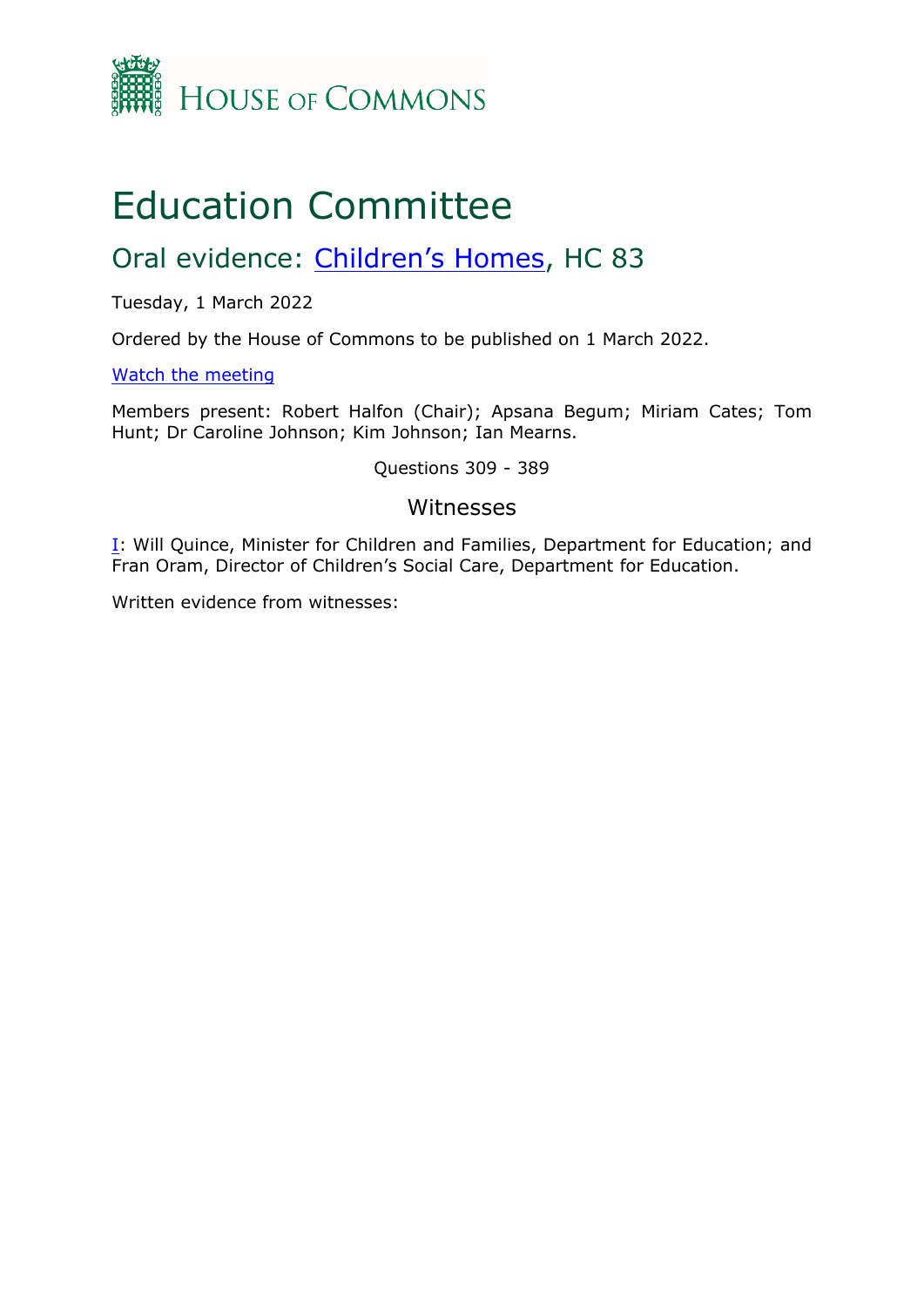

### <span id="page-1-0"></span>Examination of witnesses

Witnesses: Will Quince and Fran Oram.

Q309 **Chair:** Good morning everyone; it is very good to see you. Thank you for coming today. For the benefit of the tape and those watching on Parliament TV, could you introduce yourselves and your titles, starting with Fran?

*Fran Oram:* I am the director of children's social care at the Department for Education.

*Will Quince:* Minister for Children and Families.

Q310 **Chair:** I will start with some questions on mental health. We know that the impact of school shutdowns on children's mental health has been enormous and my worry is that long after Covid has gone we potentially face a mental health epidemic among young people. The Centre for Mental Health suggests that a further 1.5 million young people need treatment for new or additional mental health problems. That is equivalent to 15% of all young people. We have seen a 77% rise in the number of children referred for specialist treatment for severe mental health difficulties, emergency referrals to crisis care teams for under-18s up by 62% and referrals to CAMHS at a record high, doubling to 65,500 young people in March 2021. Do you agree that young people potentially, unless we act now, are facing a mental health epidemic?

**Will Quince:** They are all very good and valid questions and it is one of the areas that worries me the most. Although we have lots of statistics and data, in particular the most recent state of the nation report, whenever I visit schools or colleges or, in fact, any setting in the context of my brief, I always ask the staff, children and young people how in particular the pandemic has affected their mental health and how is their mental wellbeing. We can almost break those out into two separate areas because they are distinct and worth discussing separately.

The first point to make is that there is no question that you are right. The pandemic has had an impact on so many people's mental health and mental wellbeing that it would be naïve to think it would not have had an impact on children, in particular the impact of schools being closed. Yes, we are very much alive to that. The statistics show, from what we can see from the state of the nation report and the other data, that there was a dip during the pandemic and that there has been a recovery since children and young people have been back at school. That is somewhat to be expected. Anecdotally, I recognise that the problem is far greater than the data may show us. Although young people have shown the most incredible resilience during this period, there is more we need to do. That can be bricked out into three different areas.

**Chair:** In a nutshell.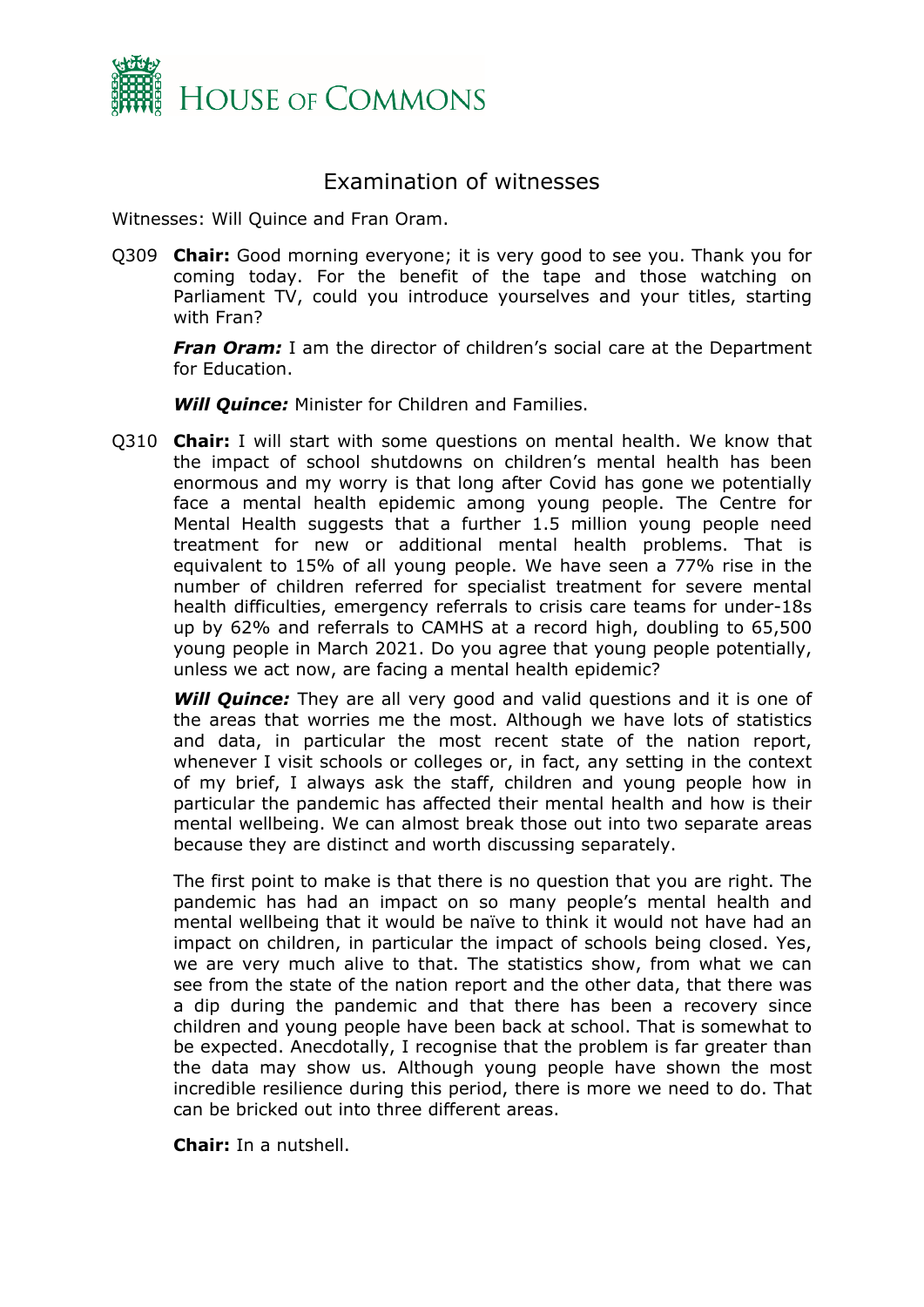

*Will Quince:* In a nutshell, sorry. The first is in relation to building the resilience of children and young people. We have an important role in that space in education. The second, again within education, is around early identification and support for low level mental health needs. The third area is ensuring that those children who need more intensive support and intervention do get it.

I, like you, am worried about CAMHS services and the mental health services provided by the NHS for children and young people. I regularly raise this with my counterpart at DHSC. Despite record amounts of money, £2.3 billion, being put in, I am always pushing them to go further and faster because we know that the mental wellbeing and good mental health of children and young people will drive life chances and educational outcomes.

Q311 **Chair:** You are spending £79 million on resources for the wellbeing for education recovery programme, which is very welcome. It is a popular programme that is going to run for this academic year. Is this right that it is a stopgap programme, and what happens next?

*Will Quince:* There are two schemes in particular that we are running over and above everything that is already going on in schools around counselling and other resilience-building activities. The first is to do with the mental health leads. Currently 8,000 schools that have taken up those places; 3,500 are already in training and I have just signed off another £3 million to support that programme.

The second scheme is the rolling out of the mental health support teams. I visited one of these teams recently in Erith. They are making a big difference but you are right to suggest that even with our accelerated programme we are only going to reach around 35% of schools by 2023- 24. Of course I want us to go further and faster because we know the need is far greater.

Q312 **Chair:** Would you as a Department consider universal screening for mental health difficulties and the assessment of most children to find out the genuine extent of mental health problems, just to ensure that you have the data and that children's needs are identified and addressed early on?

**Will Quince:** Although that, on the face of it, sounds like an appealing option, I would have a few worries with it. The first is that any assessment is only a snapshot in time. It is a hard to get a very accurate picture. These things vary hugely. For example, if you had taken children and young people out of school in lockdown or when their school had to be closed, or, dare I say, when children were wearing masks—the position may be very different two weeks later when that position has been reversed.

To some extent we do already have huge datasets to work on. They are all only a snapshot in time but I think we have to trust schools and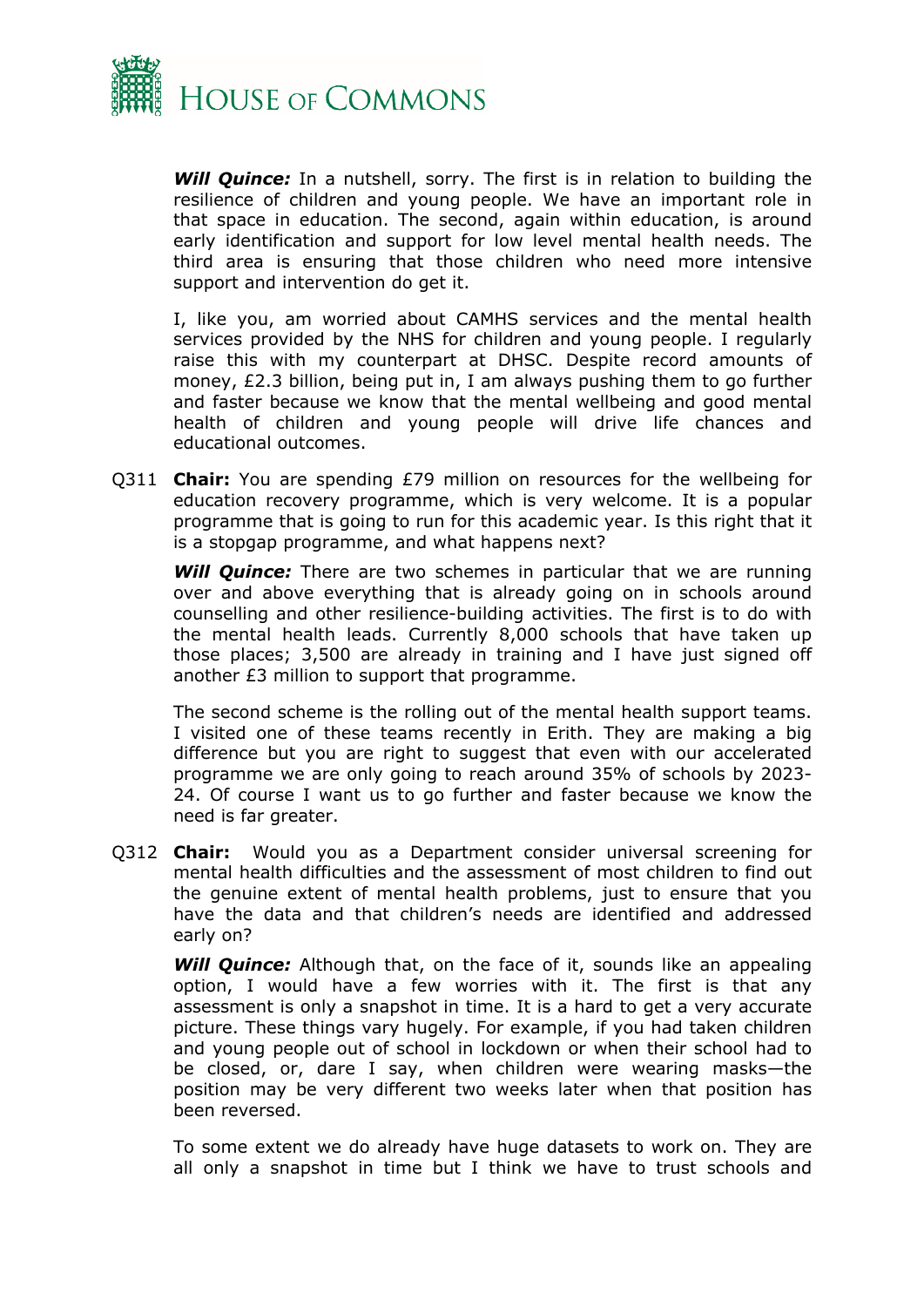

professionals to give us the data on the ground as it stands and adapt accordingly, and also have some faith in programmes that we have already put in place, which are evidenced based and we know will make a difference, while at the same time constantly striving to go further and faster.

Q313 **Chair:** Children have been back for quite a number of weeks. Surely doing an assessment now would give you a much better idea of the data?

*Will Quince:* There are two questions. The first is what would it tell us, and the second what would we do with that data? Would we change the approach that we are currently taking?

**Chair:** You might.

*Will Quince:* We might, but let us take, for example, things like the mental health support teams. I may repeat this several times because I am very keen that we roll this out further and faster. Yes, in part our challenge is money—it always is to some extent—but money is the easiest of the problems to solve, subject to the Chancellor of the Exchequer agreeing to give it to us. The bigger challenges are the pressures that the NHS is currently under, whether it is coming out of the pandemic, recovery, or an understandable focus on the elective backlogs. It takes a year to train the mental health support teams. These are not things that we can turn around quickly. Nevertheless, I am constantly having those conversations with Minister Keegan at the DHSC.

Q314 **Chair:** The rates of mental health disorder vary significantly between ethnic groups. The group with the highest rate was white British with 15% compared to 6% among black British children and 5% among Asian British children. Why do you think the rate is so much higher proportionally with white British children and what assessment do you make of those statistics?

*Will Quince:* The honest answer is I do not know. I have to have that conversation with colleagues at DHSC. Fran, do we have any data on that? I have not seen any.

*Fran Oram:* I am not aware of it broken down by different ethnic groups. There may be some complexities behind it around recognition of wellbeing and mental health issues, and willingness to talk openly about them. I do not know. There could be quite a complex picture driving that differential but it is not data I have seen. Sorry.

**Will Quince:** That is a fair challenge and when you ask for a broad dataset around the state of the nation in terms of mental health, that is the sort of the thing where we could look to get more data alongside our DHSC colleagues.

Q315 **Chair:** My colleagues are going to come in on this point. The wider costs of mental ill health in England are estimated at £105 billion a year, so would it make economic sense to invest earlier given that half of all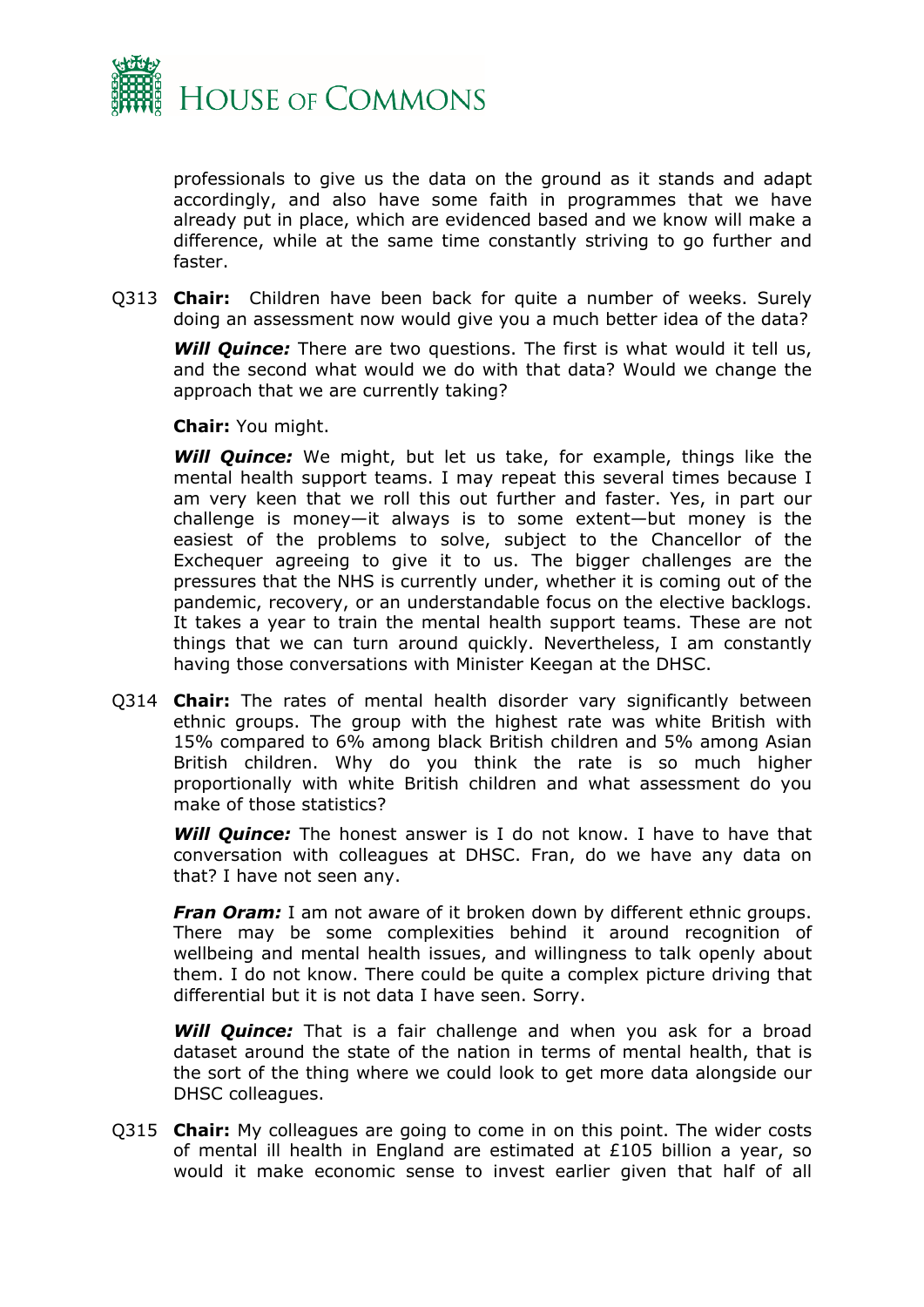

mental health problems are found to be established by the age of 14? The only way we can do this is by identifying mental health problems early on. Would you consider implementing a universal screening process in schools?

*Will Quince:* I am not convinced, or I am yet to be convinced, of the benefits and efficacy of a general screening programme in schools. However, on the thrust of your point and argument about early intervention, I think there are few areas of government where early identification and intervention do not lead to cost reductions, and, far more importantly, better outcomes for children and young people.

**Chair:** Before I carry on I will just bring in Kim and Miriam.

Q316 **Kim Johnson:** Good morning, panel. I want to pick up on the Chair's comment about white British. As part of our GRT inquiry last week we had a number of witnesses talk about the racism and the bullying experienced by that particular community. From my point of view there is a disproportionately higher number of cases of racism towards black young people and the GRT community, which will impact on mental health. Given that we do have a larger white community in this country, that would suggest there would be more white British pupils experiencing mental health issues.

Racism is a determining factor in terms of mental health for young black people. How would you respond to that, Minister?

*Will Quince:* It is a fair challenge and if we need more data or we need more research in this space then we will certainly explore that. If you have look at what we have done now in terms of the compulsory RHSE curriculum work, that will go some way to addressing this. The RHSE is ever evolving. It is mandatory now and that is the key but it will be an ever evolving piece of work that understandably will flex according to the needs. If the evidence and data suggest that we need to do more in a particular area then, of course, we would explore that and would be very happy to work with you with any particular evidence or data that you have on GRT and BAME.

Q317 **Miriam Cates:** I very much welcome what the Government is doing in this space and the seriousness with which it has been taken. I completely agree that more needs to be done on early intervention, and cuts in funding have no doubt had an impact. We cannot ignore the fact that this epidemic of mental health and the seriousness of the cases has coincided with the rise of the internet and the use of social media. It is more important to prevent than to cure sometimes. What is the Department doing in terms of looking at the impact of the use of social media?

Just today there is a report in *The Telegraph* showing a record number of adults sought help this year to stop them looking at sexual images of children online. We know there are records of children posting sexual imagines of themselves online. This must be a huge contributory factor to these mental health problems. I am not suggesting you are responsible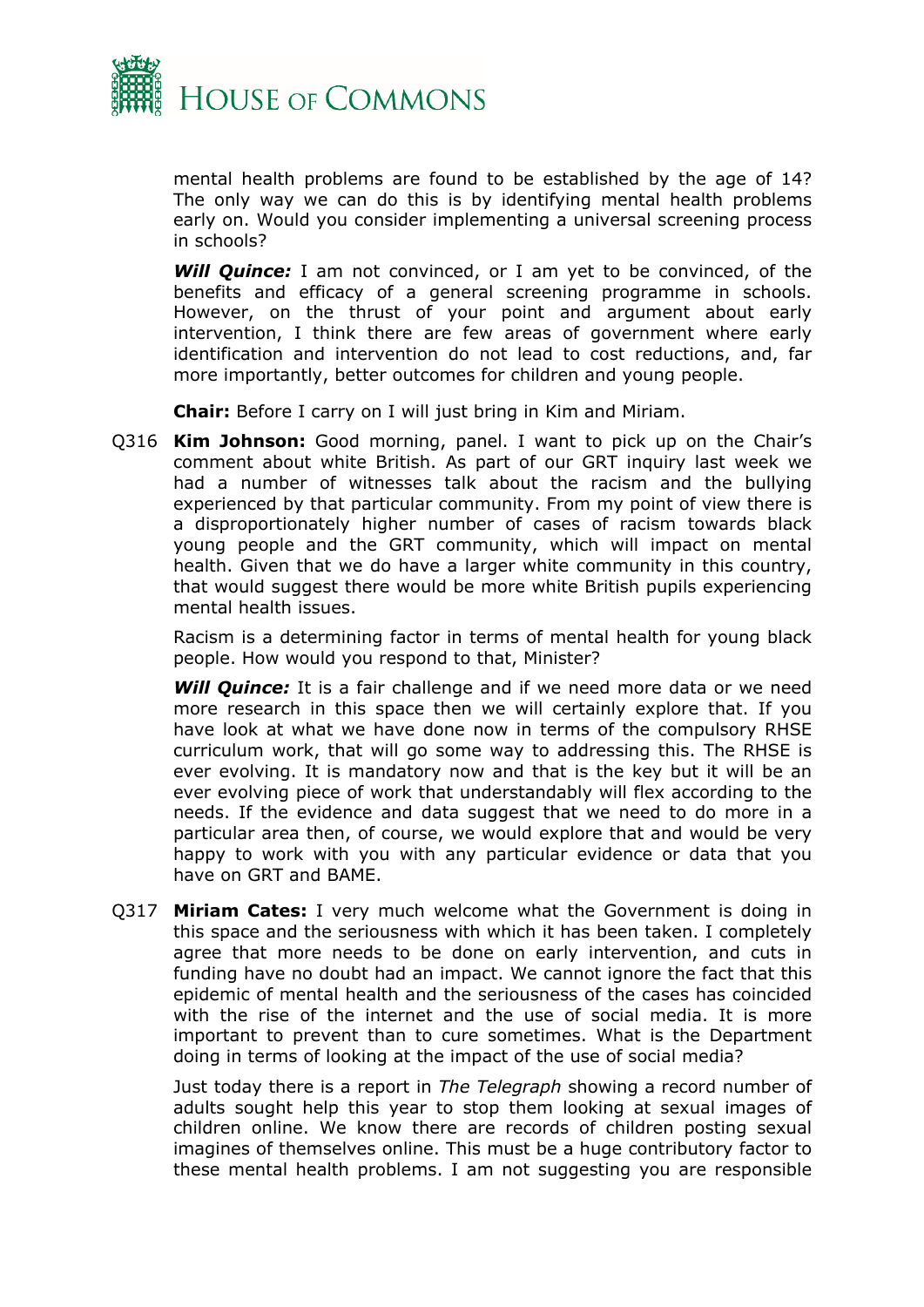

for the internet, but what is the Department doing to look at the impact of social media and the internet on mental health—not just spending money on sorting things out when they go wrong?

**Chair:** Just before you respond—I was going to ask about social media later—but just to give you some stats. In 2021 16.7% of 11 to 16-yearolds using social media agreed that the number of likes, comments and shares had an impact on their mood; one in three girls said they were unhappy with their personal appearance by the age of 14; the Prince's Trust found that social media use in childhood is associated with worse wellbeing; 79% of Barnardo's practitioners reported that children between the ages of 10 and 15 had accessed unsuitable or harmful content. I have raised companies like TikTok in this Committee before, which, in my view, are not just the adult images that children see but also the algorithms—the addictive algorithms in some ways that could be contributing to a severe mental health epidemic. I sometimes liken them to the oxytocin scandal in the United States, which created an opioid epidemic.

Given what Miriam has just said—if you could follow up with her question—would the Government work with the Treasury to introduce a 2% social media levy, which would raise £100 million you could use to spend on mental health resilience? That could be reinvested in supporting young people's mental health problems and also concentrate the mind of the social media companies.

*Will Quince:* These are all hugely valid points and, to some extent, we have all become a little addicted to social media. I certainly find myself looking at it far more often than I know I should or would like to. We know it has an impact on children. I do not think the data about how damaging it is is quite there yet. And it is very difficult because social media and the internet more broadly bring huge advantages and is brilliant in many aspects of education. During the pandemic, let's not forget how a lot of social media more broadly—but you can include YouTube—has been hugely beneficial for children. Children have learnt things and there have been number of times I could fix something in the house, which I would never have been able to do without YouTube.

**Chair:** No one doubts that.

*Will Quince:* Alongside the Children's Commissioner and the Secretary of State, we have had all of the social media companies in front of us. We have challenged them to step up. That is over and above the work that is currently being done with DCMS around the Online Safety Bill, which will be game-changing in this sphere.

My message to the social media companies—I am going to see TikTok again very soon—is that they need to step up, and they need to step up and act on child protection and safeguarding. They do have a wider responsibility around promoting mental wellbeing.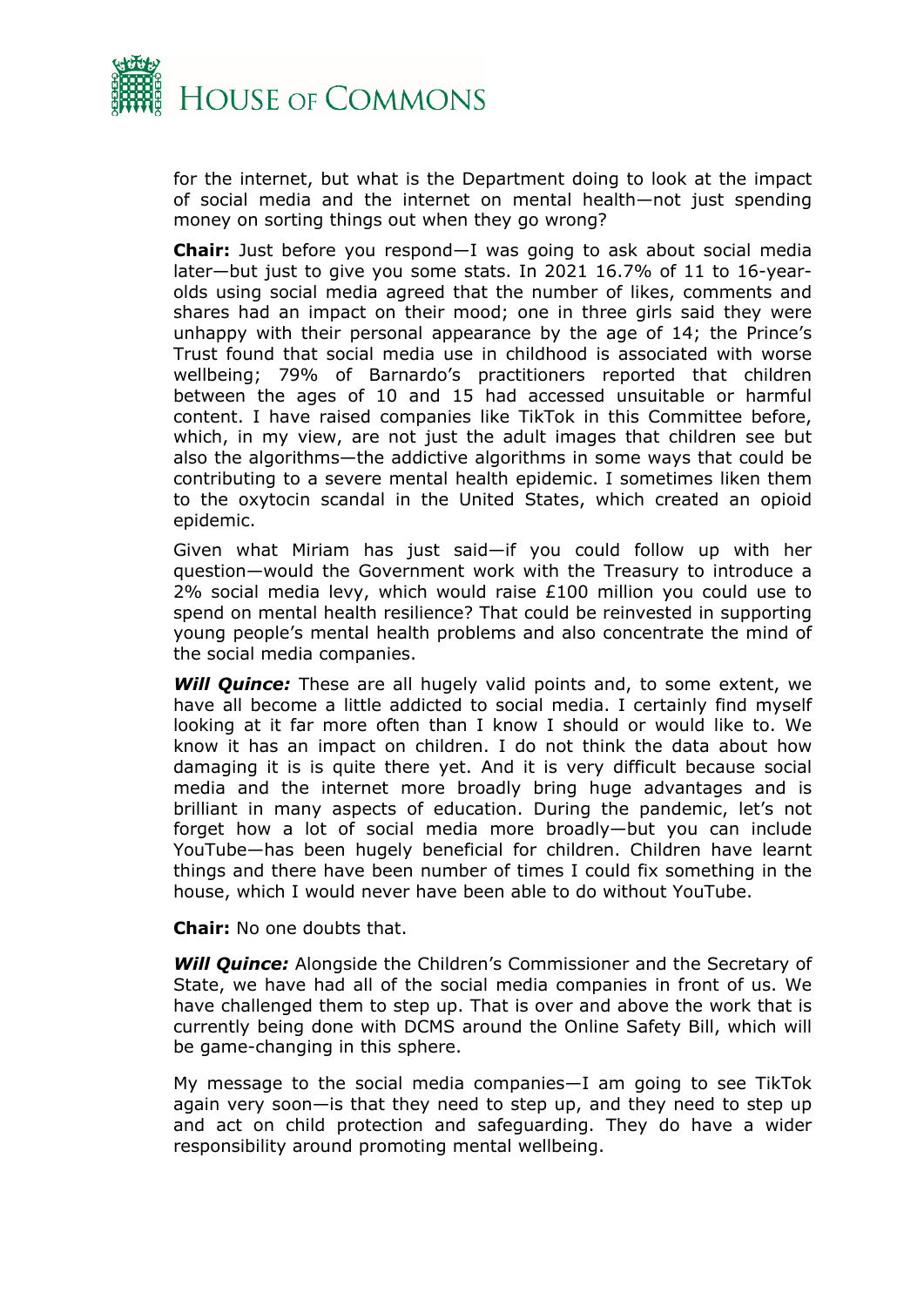

I hear what you say, Chair, and personally I am attracted to the proposal you put forward but I understand from DCMS colleagues and others that it is somewhat more challenging than it would seem on the face of it. Nevertheless, of course I will continue having those conversations with our counterparts. If there are opportunities for more funding for children and young people's mental health then, of course, as Children's Minister I am going to be willing to explore that.

**Chair:** Having a meeting with them is all well and good but they are not going to change, because they have not changed.

*Will Quince:* They will change, Chair, because we are changing the law. We are going to change the law to force them to.

**Chair:** They are not going to change the algorithms; they are not going to stop letting kids access soft pornography.

*Will Quince:* I think they will because we are looking at going far further. We are never going to be able to eradicate it but around age assurance and age verification—which I know the DCMS Secretary of State is currently exploring as part of the Bill—and the general duty to protect and safeguard children, there are some very tough penalties, financial and others, on the directors of those companies. I think it will have teeth and it will be the start and don't forget we are world-leading. I know that phrase is bandied around a bit too often but in this case it is genuinely world-leading legislation. We are the first to take action against these social media giants.

**Chair:** Of course, everyone is going to say everything about putting a levy in is challenging—the apprenticeship levy was challenging—but where there is a will there is a way.

*Will Quince:* That is true and I am a Will, but it is not entirely in my gift. It broadly sits with DCMS and Treasury.

Q318 **Chair:** Yes, but you and the Secretary of State could make the case and look at this. Is that something you might consider doing?

**Will Quince:** I have said to you before, that personally I am attracted to it. I understand the challenges having spoken to counterparts across government but I will continue raising it with those counterparts that have the lever in that area that I do not have.

**Chair:** Before I carry on and ask you about the catch-up and longer school day, I am going to get Tom in, please.

Q319 **Tom Hunt:** My question is about special educational needs, Minister. You will be aware of Matthew Hancock's Bill on the diagnosis of dyslexia. What are your thoughts on that? Is there a way of delivering something in that space?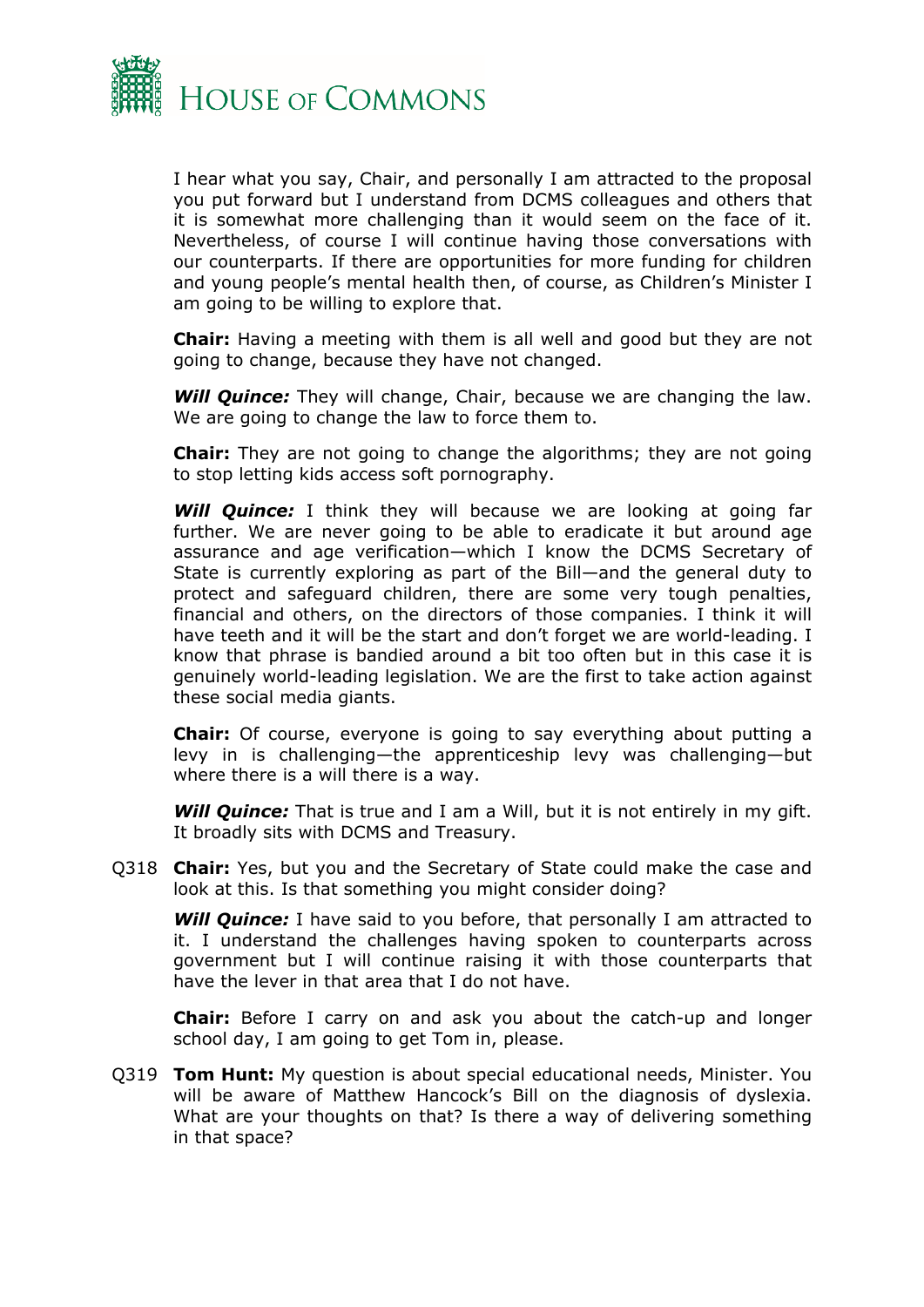

**Will Quince:** I definitely want to do more in this space. As we have discussed before, early identification is absolutely key to getting young people the support they need at the earliest available opportunity, whether that is an early years setting or in primary or secondary school. I am very keen to explore how we better early identify any SEND. Part of that is about teaching and upskilling all teachers and making sure all teachers are teachers of SEND and able to identify.

I have concerns around screening and in particular around at what age you do it, especially as we come out of Covid and some children are still catching up. Whether the Bill is the right vehicle, I am yet to be convinced, but I am certainly a big fan of early identification.

My ever so slight worry in particular around what has been proposed, and it is all about the age, is that we have to be very careful about labelling children. Sometimes labels are very easy to have but very difficult to shake off. I want to make sure that we are identifying and diagnosing and then getting children the right support, but using the right mechanisms and vehicles to do so.

Q320 **Tom Hunt:** I did have a good meeting with the chief inspector of Ofsted about this and I think she had some similar concerns. She suggested potentially doing it at age seven, as opposed to when they enter primary school, the feeling being that for many of them there could be some issues that are not related to dyslexia but related to having a different experience pre-school than other children. Her way around that was to perhaps look at the age of seven.

I understand your point about labelling but some people do genuinely have dyslexia and/or dyspraxia. That is the other point. If we are going to do it for dyslexia, let's broaden it out to dyspraxia and other more hidden disabilities that are less obvious.

My second question is about special needs. There was a new Ofsted framework in 2019, but because of the pandemic we are not really in a position to say if it is completely working as we intended. We probably need more time to know. I have spoken to the chief inspector about this and she felt that the new framework would be much better for special educational needs because it is slightly less focused on just results and more focused on actual positive differences made in progress, particularly of young people. Do you feel as though a new framework would do a better job than perhaps the previous framework in creating the right incentives for schools to be first class at special educational needs and rewarding them for some of the good work they do?

*Will Quince:* Broadly, yes, and I am looking at this in the context of the SEND review because we are in a far better place than we were previously. My ever so slight challenge is, though, that Ofsted looks specifically at children within a school setting and Ofsted does not go in and ask the question: where are your children with SEND?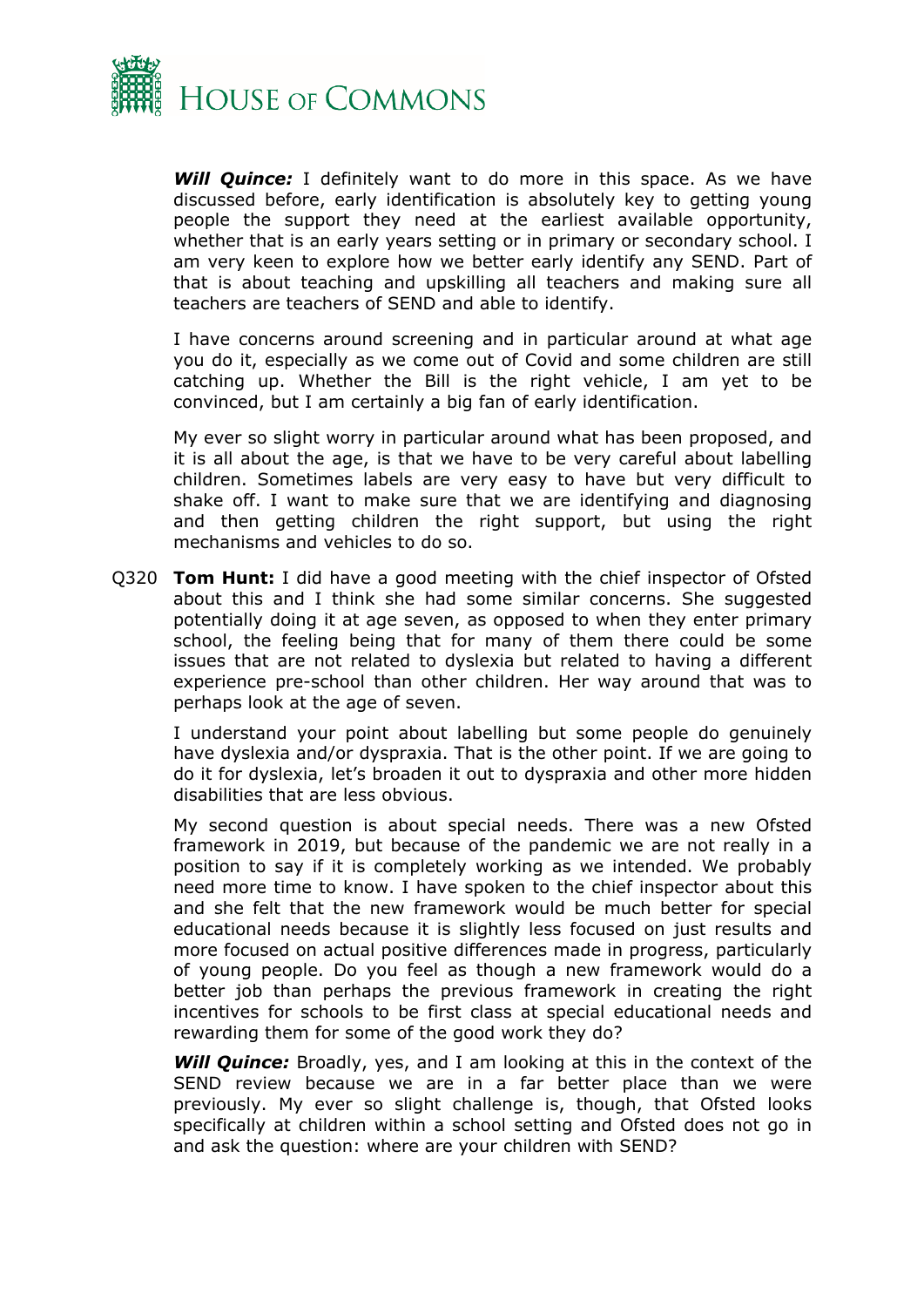

My worry still is there are too many schools—and we know the way they do it, parents will be being shown around and they will say, "I am not quite sure this is the right school, I am not quite sure we can meet the needs of your child." As soon as anyone says that to a parent, they are like, "I am not going to send my child here because I do not have confidence—" but it might be the right place for them, to be in their local school. The school needs to step up and ensure that they are inclusive, and have the right support in place to support children and young people with SEND in their school.

We have to get better at SEND in mainstream and we have to make sure that as part of the SEND review and the ongoing work alongside Ofsted, schools do not have a perverse incentive to not take children with SEND or to put off children with SEND from coming to their school.

Q321 **Chair:** When is the SEND review coming out? You promised it would be this quarter.

*Will Quince:* I did and it will be delivered. I have a draft, or a further iteration of a draft, sitting on my desk, and it will be published next month.

**Ian Mearns:** That is April.

*Will Quince:* Sorry, this month, it is the 1st today, isn't it? This month.

Q322 **Chair:** That is good news. I will move on to the catch-up programme. We welcome the £5 billion catch-up, but of that, as I mentioned earlier, just 79% is ringfenced for mental health support for children. Given what you have said about the recognition of the mental health problems facing kids, how do you rebalance the catch-up initiatives to recognise the importance of good mental health in schools? Proportionately far less has been spent by schools on the mental health and wellbeing of children.

**Will Quince:** I would only push back ever so slightly because at the moment we do not quite know that. £1 billion of the catch-up funding was non-ringfenced, I know anecdotally at least, and we will get that data in the fullness of time. A lot of schools will have spent that money on programmes for mental wellbeing.

**Chair:** A tiny amount in proportion compared to the other spending.

**Will Quince:** It is important when you give a large amount of nonringfenced funding that you trust schools to make the right decision about what is best for the pupils within that school.

Q323 **Chair:** Do you know yet how many schools have invested in mental health through the catch-up programme?

*Will Quince:* I don't believe we have that data.

Q324 **Chair:** Are you getting it? Is it something you monitor because surely it is incredibly important?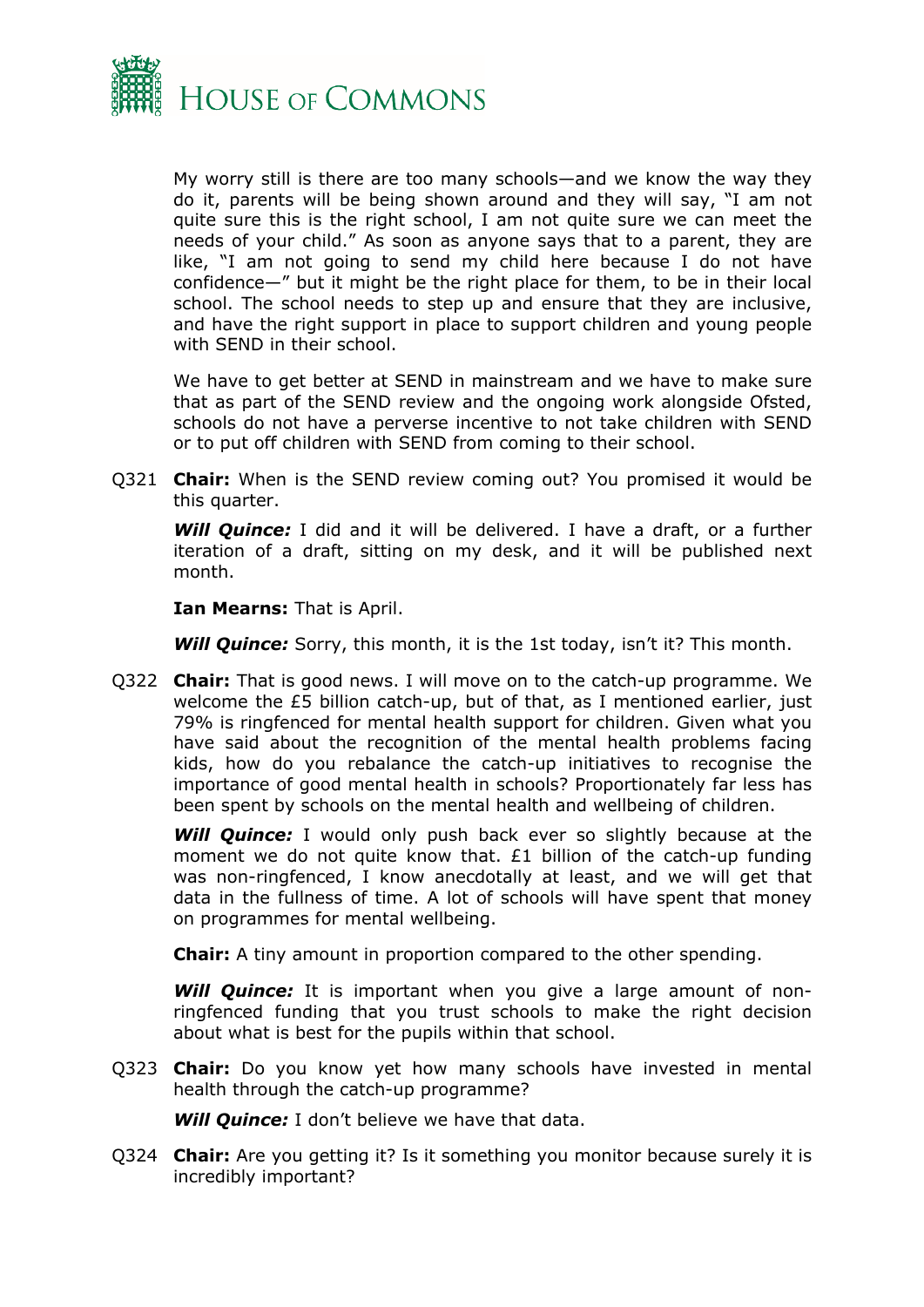

*Fran Oram:* I don't know, I am afraid. The mechanisms we have for tracking non-ringfenced—

**Chair:** I could not hear you; I beg your pardon.

**Fran Oram:** I was just saying I am not aware of what monitoring we have of tracking unringfenced allocations.

Q325 **Chair:** Would you not be tracking how the catch-up money is being spent?

**Will Quince:** I would like to think so, yes. The reason I am being guarded is that it sits with the Minister for Schools. I will have to check with him but I will make sure that we write to you and get you that information.

Q326 **Chair:** Okay, so you as the Minister for Children are not monitoring what schools are spending on mental health?

**Will Quince:** I suspect we will get that, but will not have it in live time.

Q327 **Chair:** I will move on to extending the school day. When you last came to the Committee, you said school sport and extracurricular activities are key to mental health and that you were exploring what more you could do as a Department to encourage schools to do more physical activity. Surely one way to do that would be to make time for it through a longer school day. Have you made a case to the Department for extending the school day to make space for enrichment activities like sport, music, drama and wellbeing?

I will quote from *The Lancet*, which is very respected as you know. It suggests that, "An additional hour of light activity a day between age 12 and 16 years was associated with an 8% to 11% decrease in depression score, and maintaining persistently high levels of light activity was associated with lower depression scores." The University of British Columbia suggests that children who participate in extracurricular activities are more likely to report high levels of life satisfaction. There are other surveys that show that if you increase these activities by an hour, which the Secretary of State cares deeply about, the educational attainment is increased. What is your view and why can't we at least have a pilot, just like the Welsh Government have done, on extending the school day?

*Will Quince:* I can certainly take that away and explore a pilot. In relation to extracurricular activities—

Q328 **Chair:** What does that mean, please? You are in support of a pilot?

*Will Quince:* I will take it away and explore the merits of doing so. You rightly push me but I will not commit until I have discussed with the Secretary of State and Minister for Schools, whose remit it falls under.

Pardon the pun, but you are preaching to the choir when you talk about extracurricular activities—sport, music, drama and all sorts of other clubs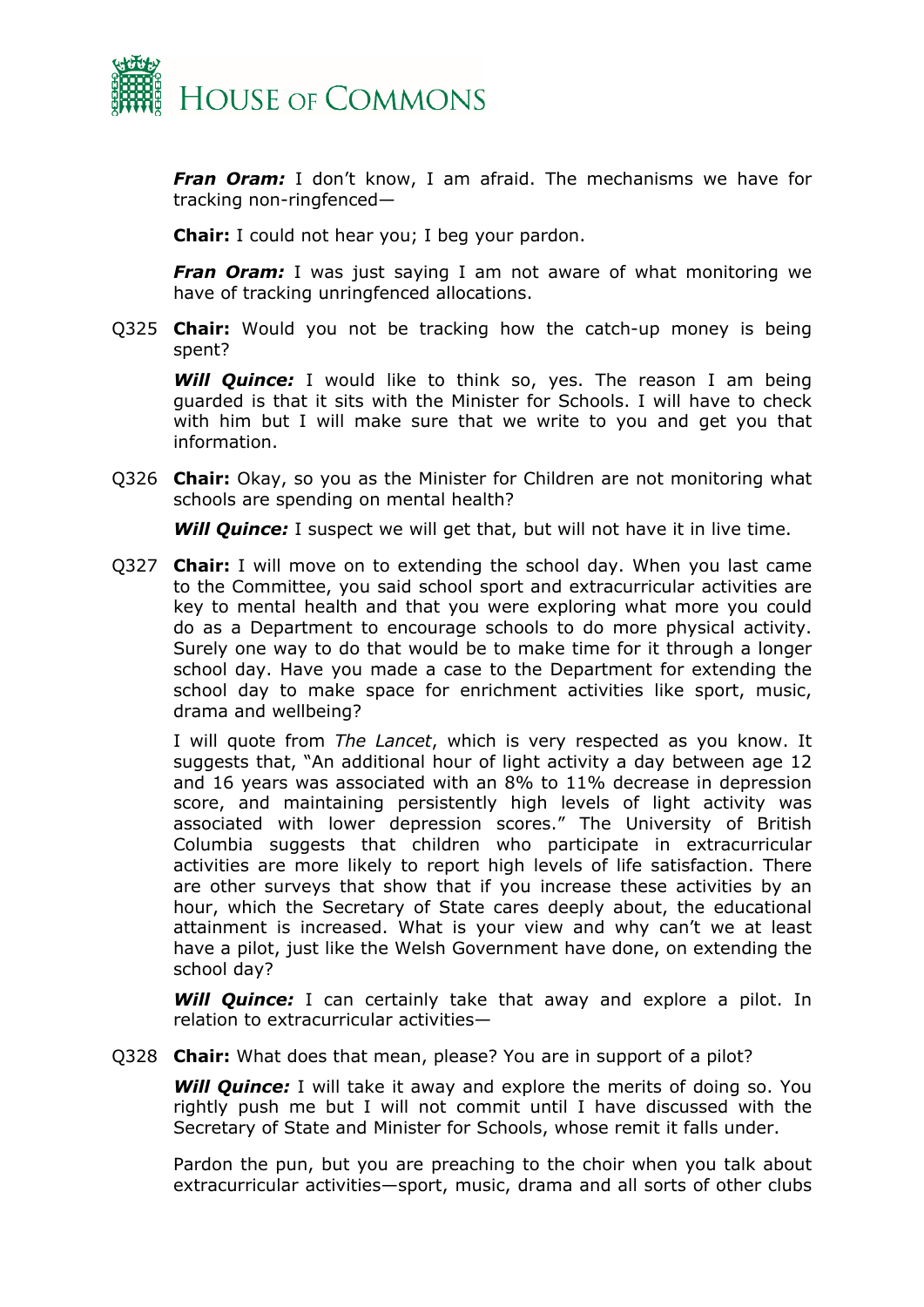

and societies around a whole-school approach to mental wellbeing. I mentioned earlier the £1 billion non-ringfenced funding. A lot of schools have used it for that purpose. Some schools and multi-academy trusts already use the 6.5 hours, which is the average school day currently delivered within schools' existing funding. I have discussed this with the Secretary of State and he has been absolutely clear that he wants schools that currently provide fewer hours to move towards this average as quickly as possible. There are some really good examples, as you will be aware, of multi-academy trusts where they have extended the school day and it has been hugely successful.

Q329 **Chair:** When we have extended the school day before, 82% of schools that extended their school day under the extended service in school programme reported greater pupil wellbeing and 69% said it had influence in raising attainment. As the Minister for Children, did you consider the positive effects of extending the school day on pupils' mental health when you formulated the bid for the spending review?

*Will Quince:* I would not have done, Chair, because it was before my time. I can't speak for my predecessor who would have been part of that spending review process. I would like to think so.

We need to think a bit more broadly. It is not just about extending the school day; there are other ways in which this can be done that achieve the same objectives. Wraparound support in schools—breakfast clubs and after school clubs—can often deliver the same benefits and also provide parents with childcare and enriching activities that promote mental wellbeing. I am certainly exploring that in the round alongside other Government Departments, along with things such as opening the school premises up outside of the school hours.

Q330 **Chair:** A pilot would be incredibly helpful to see whether this does work or not. I really hope you make the case.

Finally before I bring in Caroline and Kim, on the mental health Green Paper, we did a previous report on children's mental health with the Health Committee. Your ambition is to reach around 35% of pupils with mental health support teams in schools by 2023. That will leave 65% of pupils without access to this support.

We heard from Lord Layard a week or so ago and his view is that the Green Paper level ambition was very low and we previously recommended that you should fast track your Green Paper commitments for all schools to have proper designated mental health leads or counsellors. Given what you have said about the recognition of the rise in mental health problems among pupils, will you commit to ensuring that all schools across the country have access to proper mental health support teams in their schools by the end of the next Parliament?

**Will Quince:** I cannot do that, Chair, because there are three issues with it. We have already accelerated the mental health support teams by a year. I would love to give that commitment. That is very much my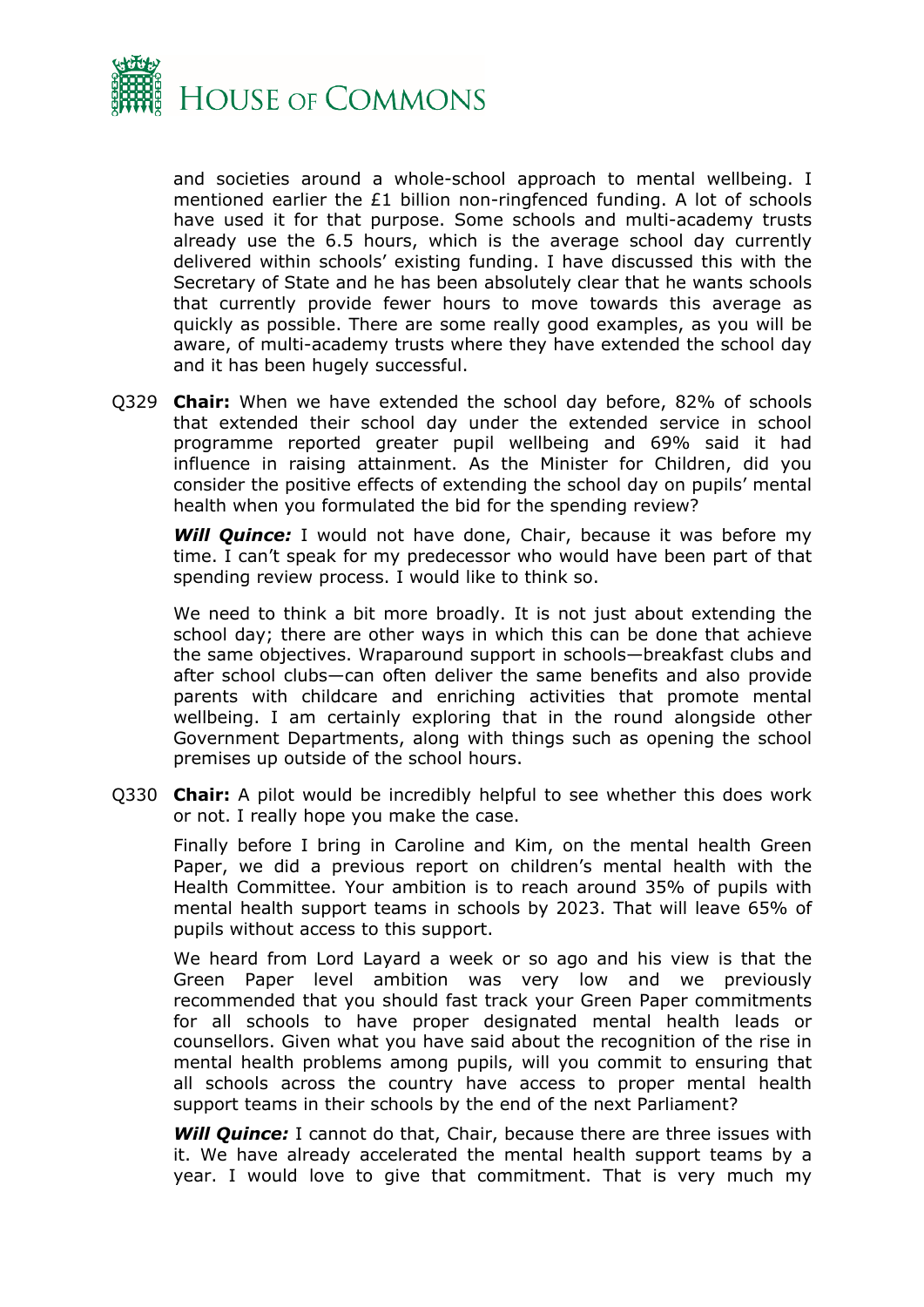

aspiration and ambition. I want us to have 100% coverage but there are three challenges. The first is money, the second is NHS capacity and the third is the ability to train the staff.

Q331 **Chair:** Can't mental health be given parity of esteem with academic catch-up?

*Will Quince:* Yes, it should. From a Department for Education perspective, it certainly is but we have to put it in the context—

Q332 **Chair:** Well it is not, because it is only £79 million of the £5 billion. You are not monitoring, as far as we are aware, what mental health problems are going on in schools. The target for mental health professionals in schools is very low; 65% of pupils will not have access to mental health professionals.

**Will Quince:** The broader context is important. I am not going to make promises to you that are not deliverable and that I know are not deliverable. I know from having spoken with colleagues from the Department for Health and Social Care what can and cannot be delivered. They have already set aside a huge amount of money, £2.3 billion as part of the NHS long-term plan. You know already, Chair, that the waits for CAMHS is far too long in too many areas up and down the country. They rightly have to focus on that. It is about training staff, securing the funding, and competing priorities within the NHS.

If I had all the levers and I could make a compelling pitch to the Treasury, I would be more confident in making that case to you now and say we absolutely going to go for 100% by the end of the Parliament. Because, with the best will in the world, I do not believe that is deliverable, I am not going to make that promise.

**Chair:** I am going to bring Caroline Johnson in now on other things but may come back to that at the end of the session

Q333 **Dr Caroline Johnson:** The Chair talked about the importance of exercise and issues around obesity. Recently, following the sad death of a teenage boy, Manchester's coroner highlighted that children being severely obese can be a sign of neglect but that the Department for Education's safeguarding guidance does not make any reference to that. In my time as a paediatrician, I have seen a 12-year-old who weighed 18.5 stone and a nine-year-old who weighed 14 stone. There are some children out there with very severe obesity. One in five primary school children leaving primary school is obese. It is clearly an important issue to tackle.

I have two questions for you as the Minister responsible for children and safeguarding them. What are you doing to help children who are living with obesity to develop greater health and wellbeing and how are you ensuring that, where obesity is a symptom of neglect, those children are being identified and the matter is being tackled appropriately?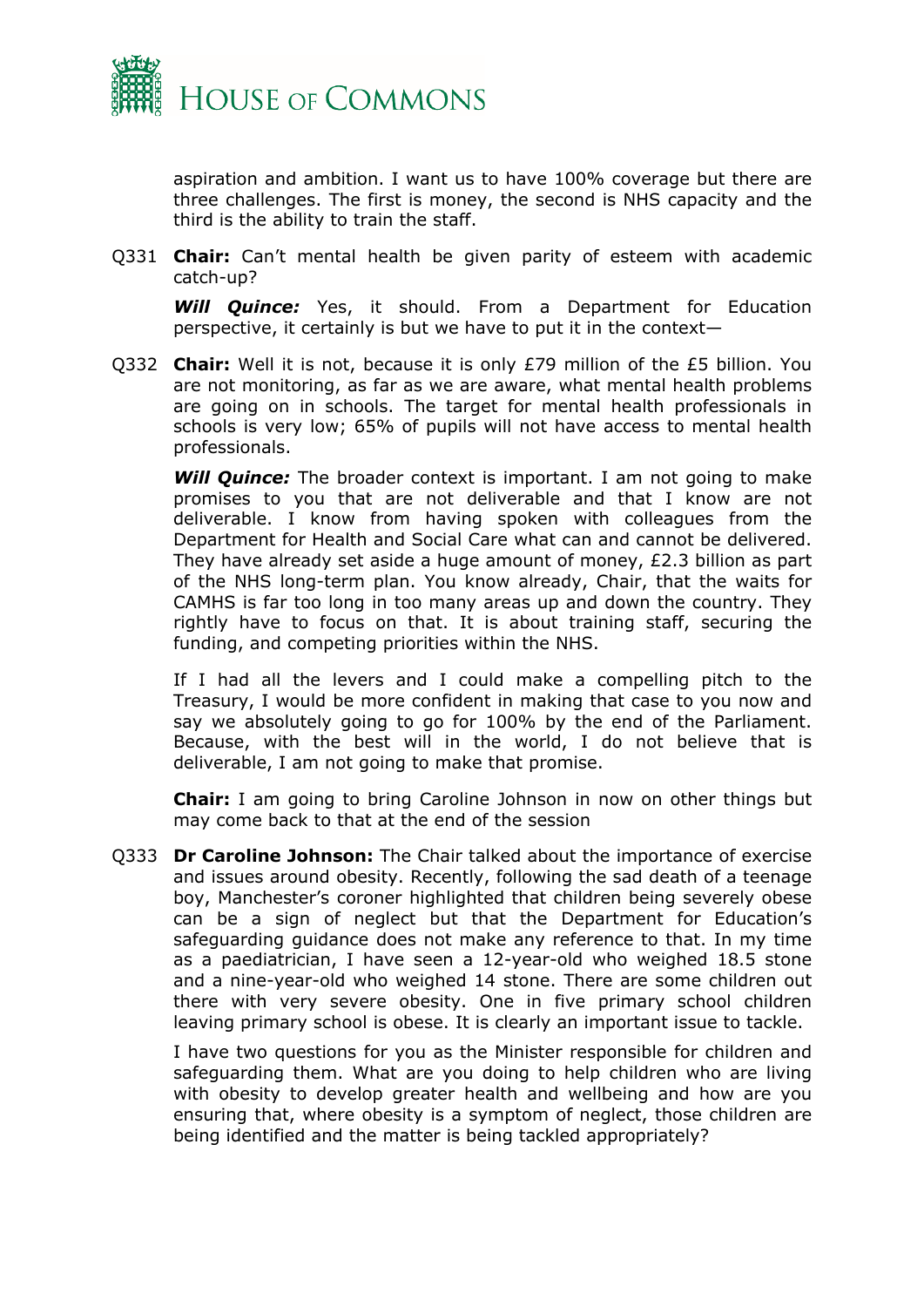

*Will Quince:* Great questions. I am not aware of severe obesity being a potential indication of safeguarding concerns but I can take that away and raise it with the safeguarding team and write to you.

On the broader point, childhood obesity—and obesity more generally—is probably one of the biggest health issues facing the country, alongside issues such as climate change. Obesity is now a bigger cause of cancer than smoking. It is absolutely right that at the earliest available opportunity we develop the habits in children and young people that follow through into later life.

We are kickstarting a new piece of work. It is a passion of mine, as you know.

A few things: the first is the mandatory RHSC curriculum around healthy and nutritious food, and what it looks like. I met with Jamie Oliver and the Secretary of State only yesterday, and where we were talking about school food standards and what we intend to do in that space.

Alongside healthy food and nutrition—and that is arguably the most important—it is also about getting children and young people into the mindset of physical activity. In part I think we don't teach PE well enough in this country, particularly at primary school, and too often it is outsourced to rugby coaches or football coaches. I say this as a layperson but PE hugely important for learning hand-eye co-ordination and ball skills, and ensuring that you understand and have confidence. That leads to you having confidence in playing sport and getting involved in team sports later on.

For too many children and young people, if you ask them why they do not play sport, it is because they do not have confidence and they do not have confidence because they were not taught properly—things like how you hurdle or jump. It is sounds obvious, but if you are not being taught properly at primary school, when do you get those core skills? We are looking at PE, teacher training, ongoing training for teachers and making sure that teachers, in particular at primary, have confidence around PE.

Then we are doing further work on opening up school facilities out of school times. I am also looking at more innovative approaches around the daily mile and things like fitness challenges over the summer, and what more we can do in that space too.

Q334 **Dr Caroline Johnson:** You will write to us about obesity and the safeguarding issue?

**Will Quince:** I certainly will. It has not crossed my desk before now but I can understand why it should have done and I will look into it.

Q335 **Dr Caroline Johnson:** Let me move on to my second question. You have the safeguarding brief. The number of children who identify as transgender is increasing, and schools need to strike a balance of ensuring that these children can be cared for properly and that their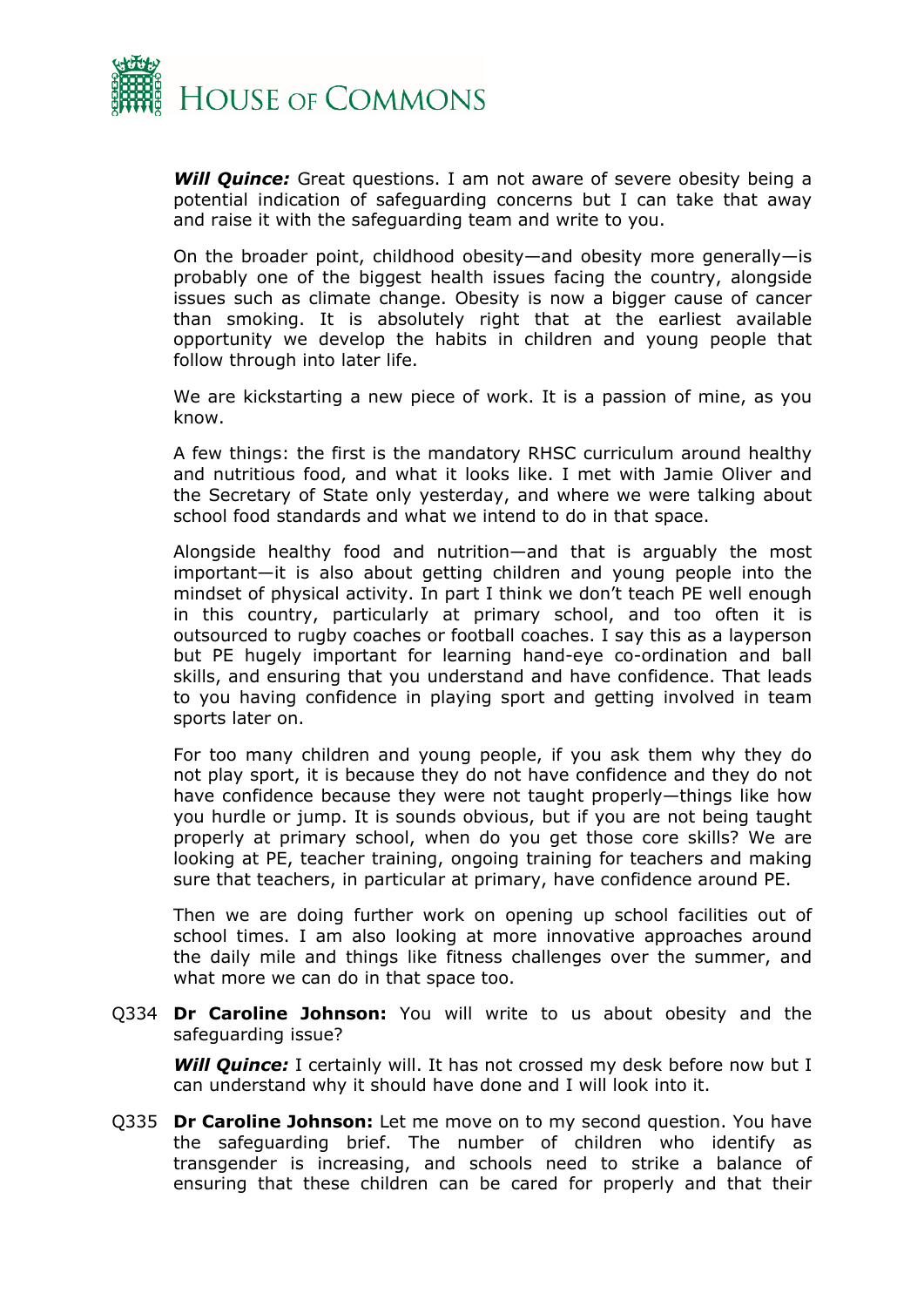

needs are properly met. Schools also need to balance this with the needs of the wider school population.

I have been contacted as a member of this Committee in the last week by parents who are concerned about the presence of an 18-year-old trans woman in the boarding house of their teenage daughters. What guidance does the Department provide to schools on managing these situations in a sensitive way that provides for the privacy, dignity and wellbeing of all the students?

*Will Quince:* This area has been a minefield, if we are being honest, and we are working very closely with the Government Equalities Office to formulate our guidance in this space. Yes, we have our RHSE curriculum. I am conscious the school you reference is independent, I think, so it falls under a slightly different framework.

There are two competing priorities here. The first is the 2010 Equality Act—the importance of all children and young people being treated equally, and ensuring that where there are protected characteristics, they are recognised.

At the same time, any school also has legal obligations, and a duty to safeguard, protect and promote the welfare of all children. On the face of what you just said, as a parent—specifically a parent of two young girls— I probably would not be overly happy with the situation you describe. Given that the school is independent, it is slightly more complex, but I would suggest that the parent speaks with the headteacher, the governors and, if necessary, raises it with the Independent Schools Inspectorate as the school will not be covered by Ofsted.

Q336 **Dr Caroline Johnson:** Should the Government be providing guidance on this issue to help schools? You said it is a minefield, but schools need help navigating that minefield and do not want to get caught up in legal wrangles. Would it not be best if the Government provided some detailed guidance on how schools can manage this for the wellbeing of all students?

*Will Quince:* I will speak to the Minister for Schools and I am sure that that the matter will be in progress alongside the Government Equalities Office. But at the same time you can give all the guidance in the world that sets out the legal position but you need schools to use their common sense and follow the law as it stands at the moment. I would suggest that the duty to protect and to safeguard should probably override anything else.

Q337 **Chair:** What do you mean by anything else?

**Will Quince:** The No. 1 priority of any school or anyone in society has to be the protection and safeguarding of children above anything else. In my view, that is a reasonable position for anyone to take.

Q338 **Ian Mearns:** Going back to the questions and discussion about obesity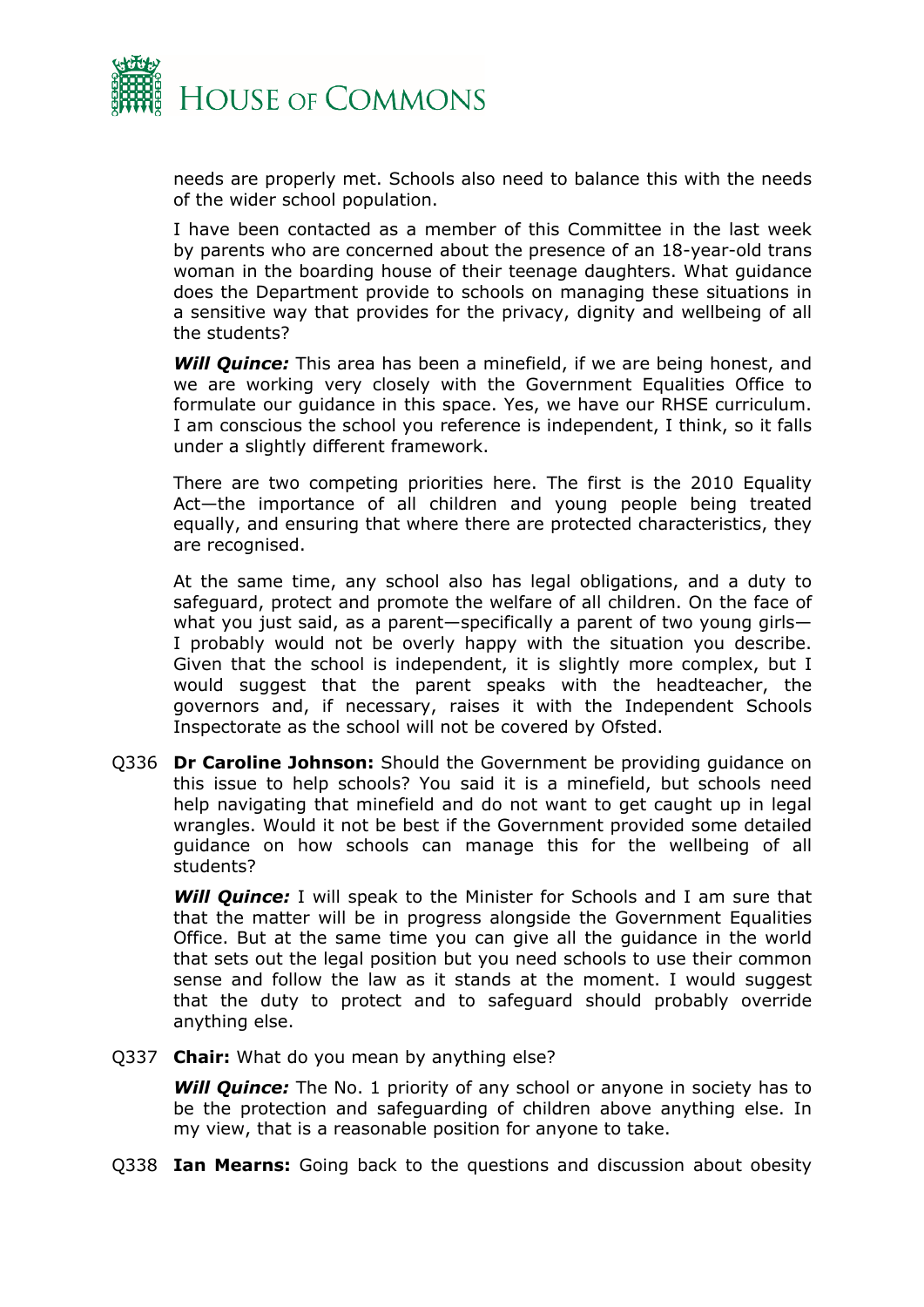

and sport in schools, have you any study information about if you are going to add some time to the school day to better encompass more sporting activity for instance? Is that best done at the end of the day or at other times in the day? When is the best time, from the children's perspective, to do the physical activity? You might have to extend the school day but carry on with the curriculum, having added time earlier on in the day for sporting activity. It seems to me—and I know I am old bugger—that when I went to school we used to start at 8.45 in the morning, we didn't finish until 4 pm, but we had an hour and a half lunch and we'd kick a ball for miles. We had about 10 football matches on the same yard all at the same time. That was pretty good for hand-eye coordination, I can tell you. When there were 10 games all going on in the same space all at the same time you have to have your wits about you.

Does the Department have any study or information on recommendations to schools about how you do it for the best results for the children?

*Will Quince:* It is a very good question. I don't know the answer to that but I can certainly find out for you. I would like to think yes. If there isn't, we can certainly do that and look at international comparators too.

I remember being in China and seeing every school—and I am not suggesting we copy everything or something that China does, but it was interesting—at the beginning of the day, have all the children out doing a bit of physical exercise just to get the blood circulating and get them alert before lessons. There is an argument, I suspect, around metabolism and the point at which they need to exercise, whether it is the beginning of the day, lunchtime or the end of the day. The end of the day is often when activity levels are the lowest.

There is also a question about whether it is sensible to break up more academic lessons with something that does raise the heartbeat. If these studies have not been done, then we should absolutely start to look at those and I will speak to the Minister for Schools.

Q339 **Tom Hunt:** A quick question about the education investment areas, particularly focused on cold spots, things like teacher retention payments and so on. There are 55 and that is quite a lot. Suffolk is one of the 55 and there are almost 1 million people in Suffolk, so it seems that there are a lot of cold spots. If you compare it with something like the opportunity areas, where there are only nine or 10, it seems to be a slightly different approach.

In terms of the opportunity areas, is there a strategy beyond this current extension to avoid a potential cliff-edge situation where a lot of the good work might not be bedded-in permanently?

**Chair:** Kim is waiting and came in right at the beginning; in a nutshell, Minister, please.

**Will Quince:** In a nutshell, the policy does not sit with me so I will ensure that the relevant Minister writes to you with that information.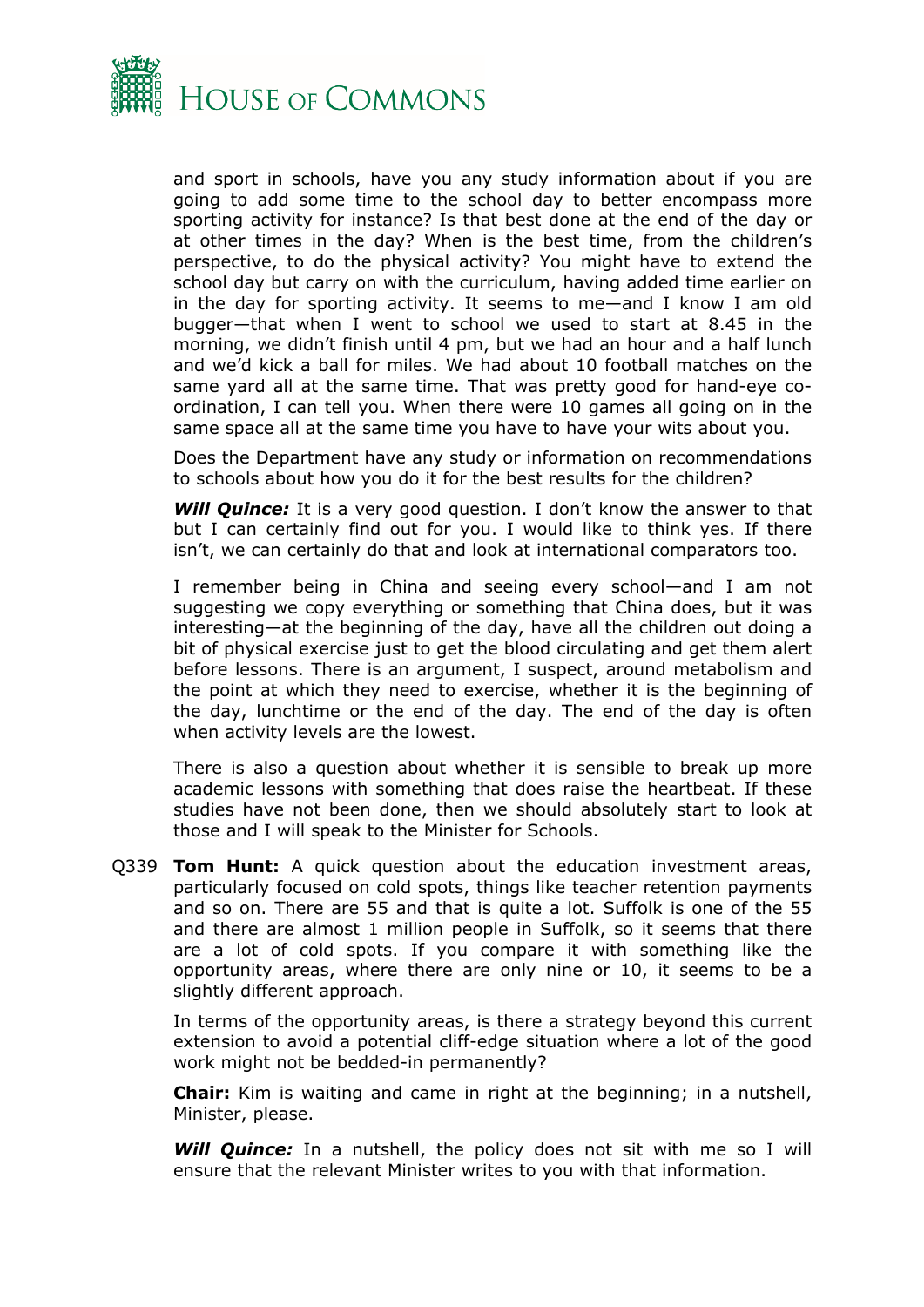

Q340 **Kim Johnson:** I want to pick up on the issue of obesity because there has been a question linked to safeguarding, but I want to link it to poverty and the issues of access to food and the right types of food. We know that we are the fifth richest country in the world and yet we have an increasing reliance on food banks. That is going to have a major impact.

And why Jamie Oliver? I would have thought that there were better qualified people to give advice about food, health and nutrition than Jamie Oliver.

**Will Quince:** Those are all fair questions. We meet with a lot of people, I just happened to meet with Jamie Oliver yesterday afternoon. To credit Jamie Oliver and his organisation Bite Back 2030, they have probably done as much as anybody in this space to improve the quality and standard of school food over the past decade or more. I am never one to be attracted to celebrity, if you like, but it is important where there is a trusted voice that has done a lot of work over many years in a space that we should listen to it, especially as he is always pushing us to go further on school food standards. He has at times shown up what was very poor and unacceptable practice. It is right that we work with him alongside others.

The broader point about poverty is a fair one. One of the things that we will be looking at alongside Jamie and others will be how we teach about healthy nutritious meals and encourage people to do that at home with their families. Yes, we will do far more in that space.

Q341 **Kim Johnson:** How does that happen if people do not have access to healthy, nutritious food, Minister?

*Will Quince:* In what respect? That will be taught in school.

Q342 **Kim Johnson:** I am just saying that high numbers of families are reliant on food banks for food that they bring into the homes every week. Having access to good quality fruit and veg is often out of the remit for many families, particularly those in my Liverpool, Riverside constituency who are reliant on food banks.

The other question then is we know that—

**Will Quince:** May I challenge that? I accept what you are saying and I have spent time in your neck of the woods, visiting a number of food banks and other providers with a former Labour MP, now the noble Lord of Birkenhead. I understand some of the challenges, but at the same time, in part—and I say only in part—the problem is children and young people not knowing how to cook, and how to use things like fruit and vegetables. Fruit and vegetables can be bought affordably, but it is important that we empower children and young people in particular to understand how they can cook healthy, nutritious meals on a budget too. We will be looking to do far more of that in school.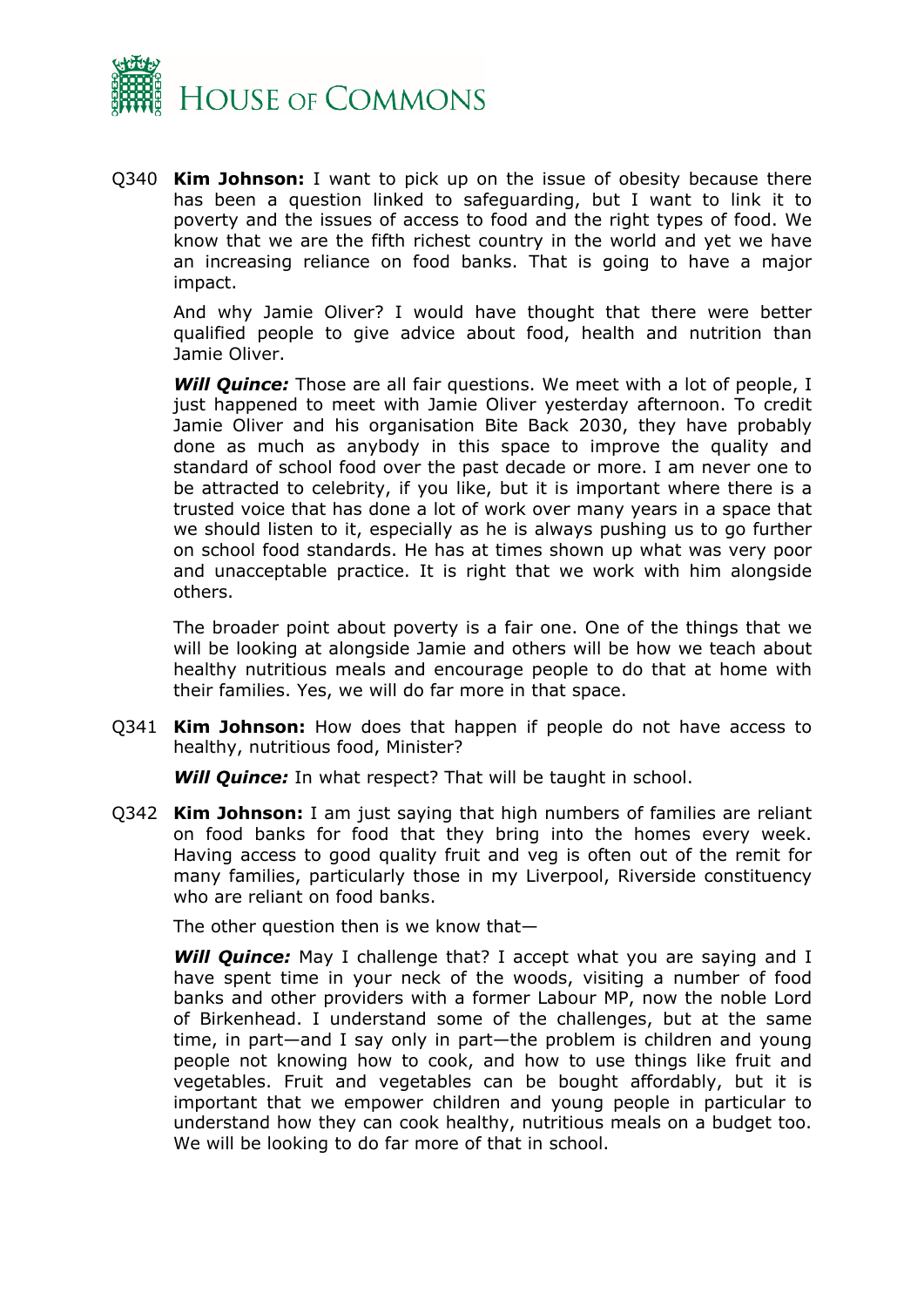

For those who are in a household where they are not necessarily taught to cook or brought up in a household where cooking as a family is a regular occurrence, it is very important that we empower more children to do that. We will explore more there.

Q343 **Kim Johnson:** We know that 12 years of underfunding schools has had a significant impact on schools and pupils. You talk about doing these types of activities in schools, but a lot of schools have lost teaching assistants, who would have ordinarily been involved in that sort of thing.

My question to you is what is your Department doing in terms of having discussions with other Departments to look at the reversal of funding and bringing it back up to standard, so that funding and resources are available to provide the level of support that you are talking about for schools and pupils at the moment?

*Will Quince:* School funding is increasing and we have a record settlement as part of the most recent spending review but, of course, I regularly speak with my counterparts across Government to see what more we can do across the board for children and young people.

Q344 **Kim Johnson:** Again, I would say that, yes, funding to schools might be increasing, but we have had 12 years of underfunding and that gap has still not been met.

**Will Quince:** We can go back a decade and have a conversation about some of the reasons behind that. I do not think that would be a debate to have today, but we are making significant investment in schools, rightly, and the most recent spending review is a record investment. It is going to have a hugely positive impact on children and young people.

**Kim Johnson:** That will remain to be seen. Thank you, Minister.

Q345 **Apsana Begum:** I have a couple of questions, Minister. Going back to wellbeing and educational outcomes, I want to get a sense of how the Department monitors or evaluates wellbeing as an outcome. You mentioned earlier some examples of success in multi-academy trusts where there have been demonstrable examples of success around improving mental health and wellbeing. What are those examples and how can wellbeing as an outcome be monitored by DFE, if it already is? If it is not, how can that happen going forward?

*Will Quince:* A fair question. Any of the programmes that we bring in, be it the mental health leads or the mental health support teams, will all have robust evaluation programmes behind them. We also have the state of the nation report, which is a number of datasets that breaks that up.

Fran, do you want to talk a bit more about how we analyse the mental wellbeing?

*Fran Oram:* The state of the nation report is an annual report. The third one was published earlier in February, and that showed that overall children and young people's wellbeing has shown signs of recovery in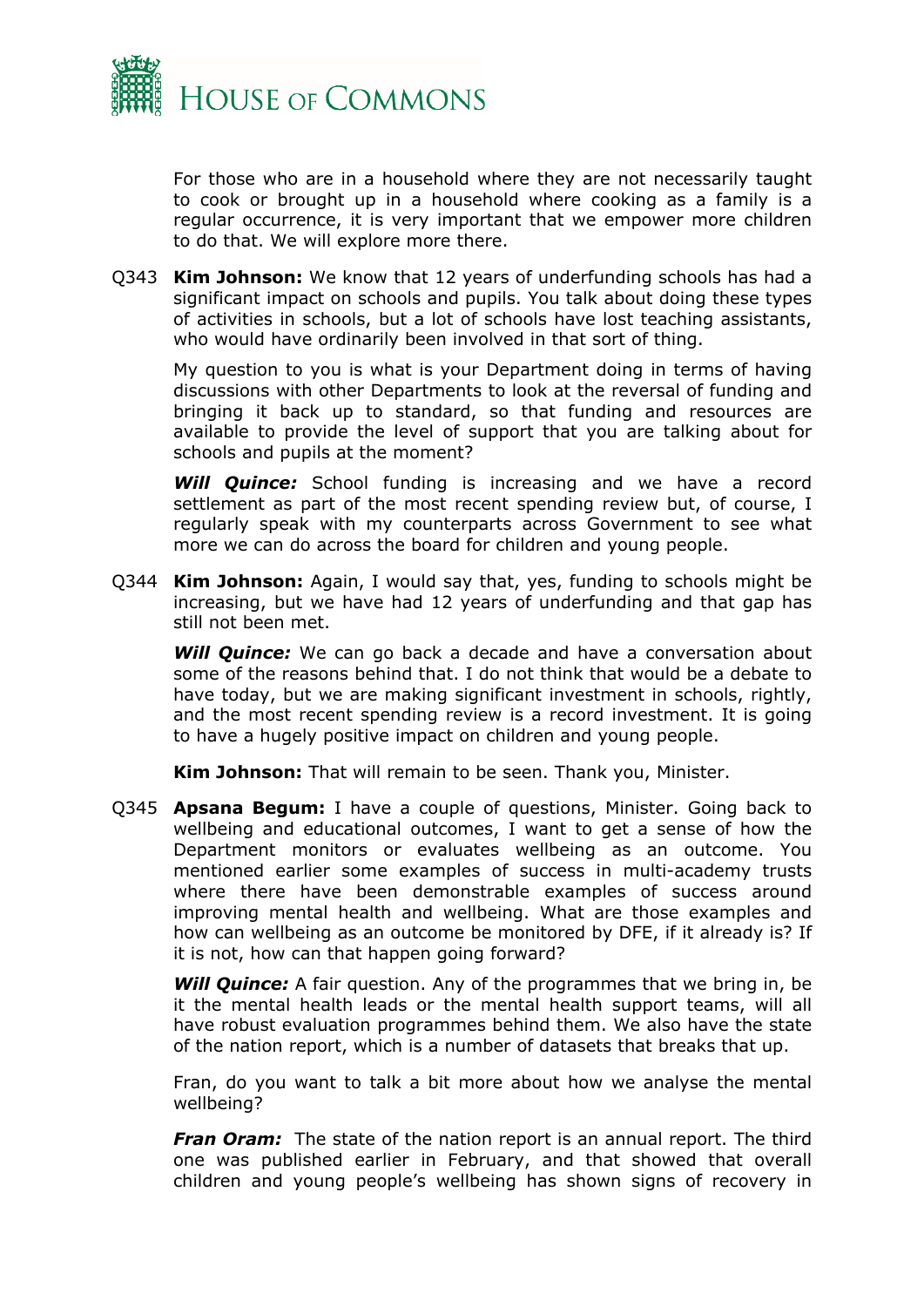

2021 following a small reduction in 2020, although, as the Minister said, I think we have a view that perhaps the data doesn't show the true lived experience of children and young people because the Covid period has obviously been an incredibly traumatic one. Reductions in wellbeing, as we might expect, showed a real knock when schools were closed. I think there is perhaps a lag from children coming to terms with that and getting back to normal life. As the Minister said earlier, things like the requirement to wear masks in schools for secondary school pupils had a real impact on their wellbeing, their ability to engage and communicate effectively, and so on.

The key thing that we are focused on now is recovery from that traumatic period and supporting children. As the Minister said, we have put in record investment to help buttress that and provide extra educational support but also the wellbeing and the broader extracurricular support to help children bounce back. Children do show incredible resilience. We have both been on lots of visits to schools, children's homes and other settings. The Big Ask survey that the Children's Commissioner talked to you about quite extensively shows children's optimism and sense of hope for the future. That is the thing that the education system and all the other agencies want to get behind and support children to capitalise on.

Q346 **Apsana Begum:** Is there a sense of where that optimism and resilience—we have used this word before in the Committee—comes from among young people? Is there any evidence to suggest where that can be pinned down in terms of any of the activities they are engaging in?

*Will Quince:* It is from the datasets from the state of the nation report. I would just encourage you to go out and speak to any child or young person in this country, go to any school. Children's resilience is absolutely incredible, and the way that so many have bounced back from the pandemic and the huge challenges that they have faced has been remarkable.

**Ian Mearns:** That is great for those who have but there are many who have not.

**Will Quince:** You are absolutely right. Hence why I very much caveated that with resilience, early identification and support and then intervention, which has to be our three-strand approach.

*Fran Oram:* For children with a mental health condition, the NHS has recently introduced the 24/7 all-age, urgent mental health phone line, so there is a way of reaching out and seeking support. The voluntary sector does a huge amount in this space as well, which is incredibly valuable.

As the Minister referred to earlier, there is the record investment in CAMHS—not remotely to claim that that means all children and young people can access the support they need when they need it, because there is a gap, and I think that this absolutely recognised. But it is record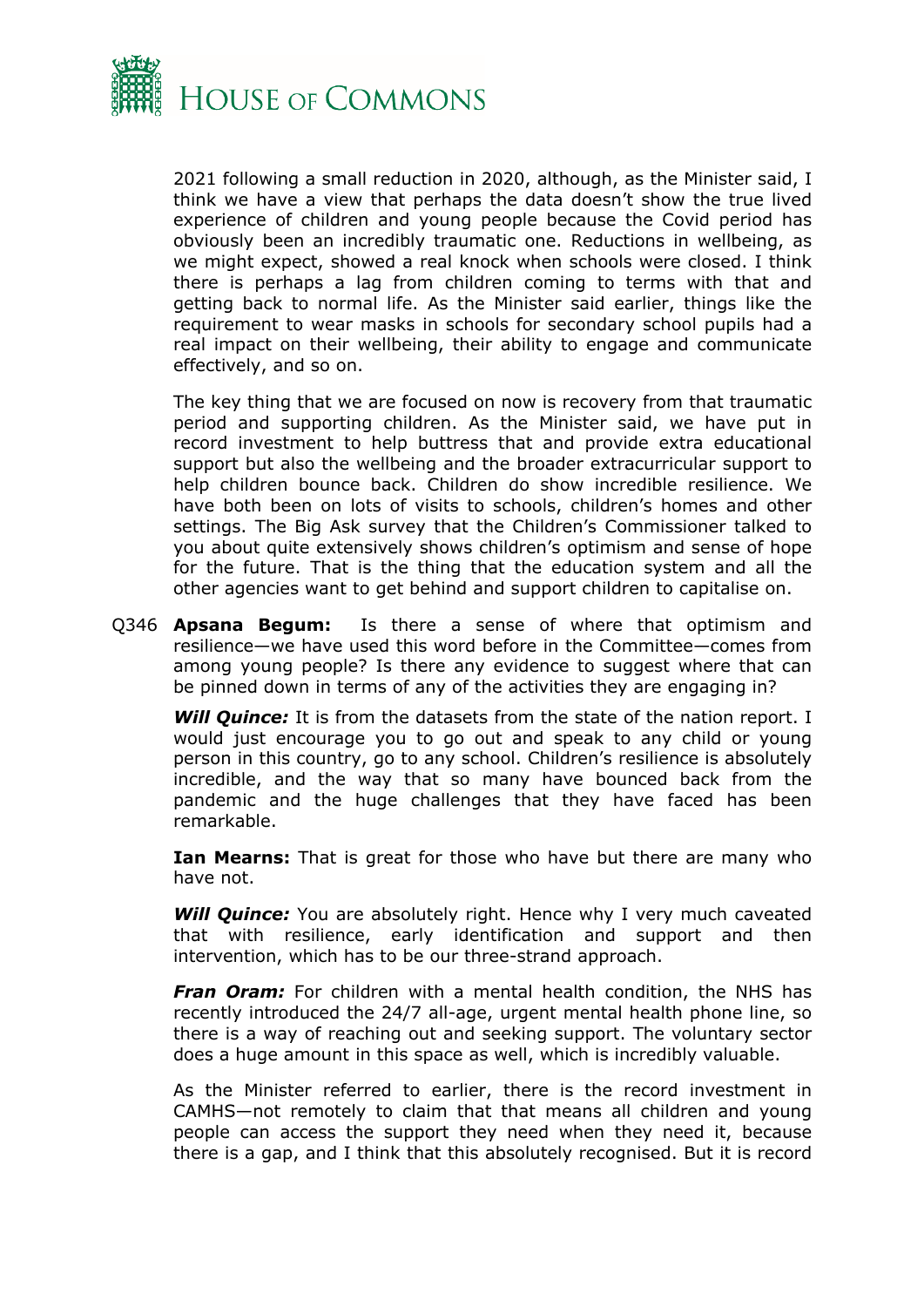

investment that is growing and training the staff, which, as the Minister said, unfortunately does take longer than we would like.

Q347 **Apsana Begum:** I have one more question around wellbeing outcomes. The most recent review of time in school and 16 to 19 settings from the Department—I think this preceded the Minister's time in office emphasises more the academic outcomes than wellbeing outcomes. There was a little bit on international comparisons of what has worked well in Japan, the USA and so forth. Has the Department learnt anything further from international comparisons about improving wellbeing outcomes specifically, as opposed to academic outcomes and attainment?

**Will Quince:** It is a very difficult thing to measure accurately. Having said that, I think we know from other countries such as Finland, and others, especially the Scandinavian countries, that good mental wellbeing leads to better education outcomes. We are certainly alive to that. Measuring mental wellbeing is a very difficult thing to do accurately. At any point, it is a snapshot in time.

Q348 **Chair:** A recommendation came out of the Timpson report that all schools should become attachment and trauma aware by 2025. Is this happening? The implications are that this is not currently the case. What work is going on? As I understand it, the Department accepted all the recommendations of the Ed Timpson review.

**Will Quince:** I don't know the answer to that, Chair. I will certainly write to you with more information.

Q349 **Chair:** When are you publishing your mental health strategy?

*Will Quince:* I do not have a date for that, but I will write to you.

**Chair:** We are going to have a three-minute break, just to give you a bit of time to focus, and then we will go on to children in care.

*Sitting suspended.*

*On resuming*—

Q350 **Chair:** We will start off now with our children in care inquiry. In 2021, the number of children looked after by local authorities rose to 80,850. It is the highest ever level on record and follows a trend of increases every year for the past 13 years, with the total rising by 23% over the past 10 years and 14% in the last five years alone. Witnesses have cited various reasons but could you explain to the Committee why there has been such a huge increase?

*Will Quince:* Thank you. You are right to suggest there has been an increase and, more than that, I think we also have to look at the fact that more children with more complex needs are being placed in care, in particular residential care, and there is a higher prevalence of older children being placed in care too.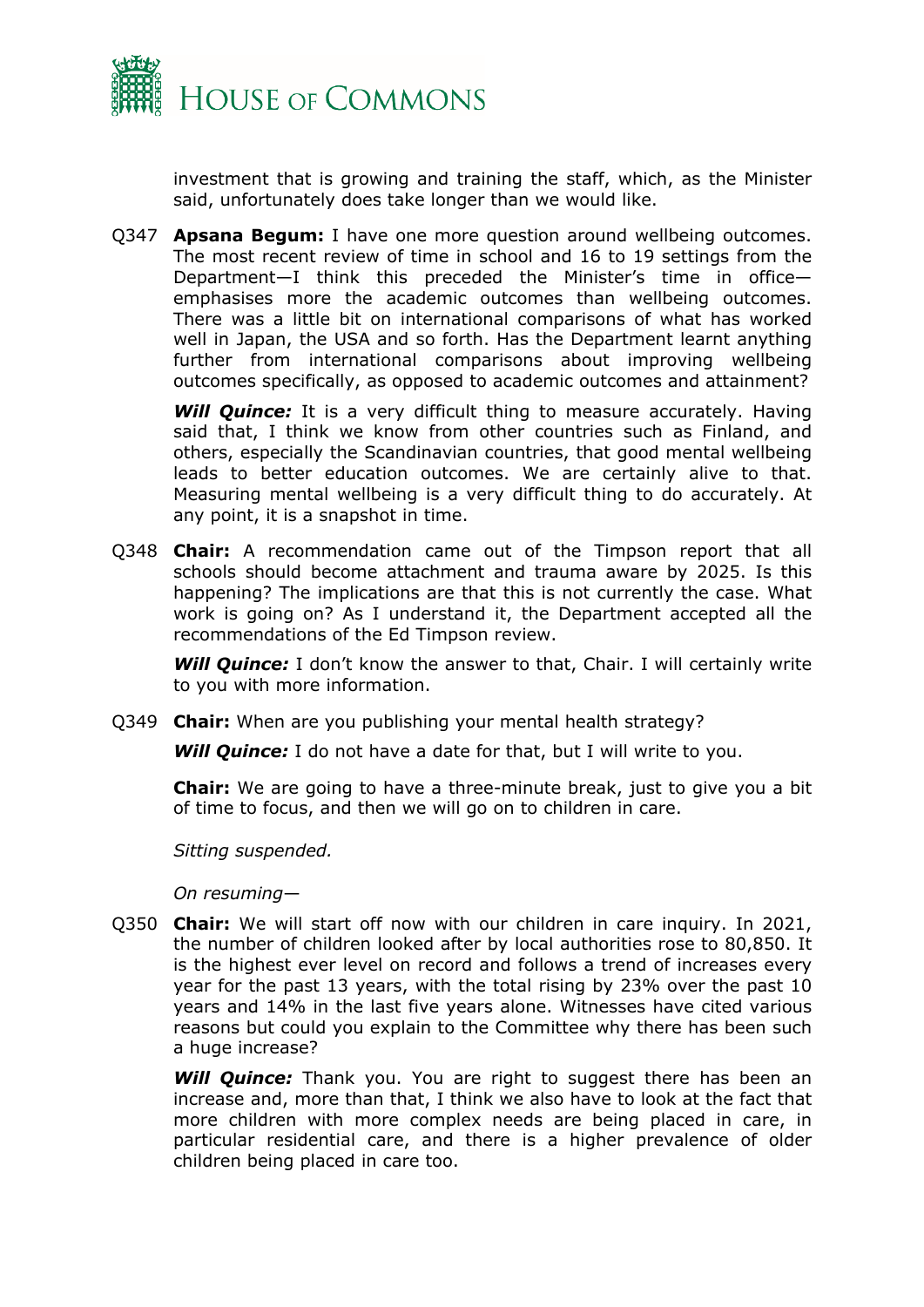

The evidence around some of the reasons that you have been given so far is compelling, and the answer is that the reasons are varied, numerous and complex. The more recent reasons are in part down to the pandemic and court delays, both criminal and family courts, but in truth there are some fundamental challenges within the system that have led to an inevitable increase in the number of children going into care, and that is what we need to fundamentally change.

Q351 **Chair:** Can I ask you about unregulated provision? Ofsted research suggested last year from a sampling of 2,600 children living in children's homes that 9% were attending unregulated provision and 6% were not in education, employment or training. You have made it clear that any home for children under 16 in care needs to be Ofsted registered but it has been revealed that because there are not enough registered places, councils are seeking legal loopholes to keep young people in unregistered accommodation. The BBC has suggested that growing numbers of vulnerable children are being detained in temporary accommodation following deprivation of liberty court orders, which, as you know, restrict children's freedoms and confine them to one location. What plans does the Department have to clamp down on the use of unregistered provision for under-16s?

*Will Quince:* We are very much alive to this issue. We changed the law recently. I will hand over to Fran who can talk in more detail about the steps we are taking.

**Chair:** Just before you answer, I will just add that our adviser to the Committee, Patrick, has suggested that the scale of children in unregulated education or out of education is not known because "all data you will ever see on the education of children in care is fundamentally unreliable because it comes from school census data, so it is only tracking young people who already exist within the system." I am just quoting him directly. He also says that the data is collected in "local authorities, but there is no system for collecting it nationally."

*Fran Oram:* I am happy to pick up and respond to that. I just want to first explain the different terminology used because I think it can get quite confusing.

Unregulated is a term we use to describe independent and semiindependent living arrangements, so that is placements where a young person would live. Unregistered is a term that is used to describe a setting that is providing accommodation and care for children, and that should be registered as a children's home but is not. Unregistered is illegal provision that should never be acceptable. Unregulated is provision that is within the legislative framework, but, as the Minister said, we have recently legislated to provide that no under 16-year-old should ever be placed in an unregulated placement because we think that it expects too much of them in terms of independence. An under 16-year-old needs care and support. For 16 and 17-year-olds, though, we are developing a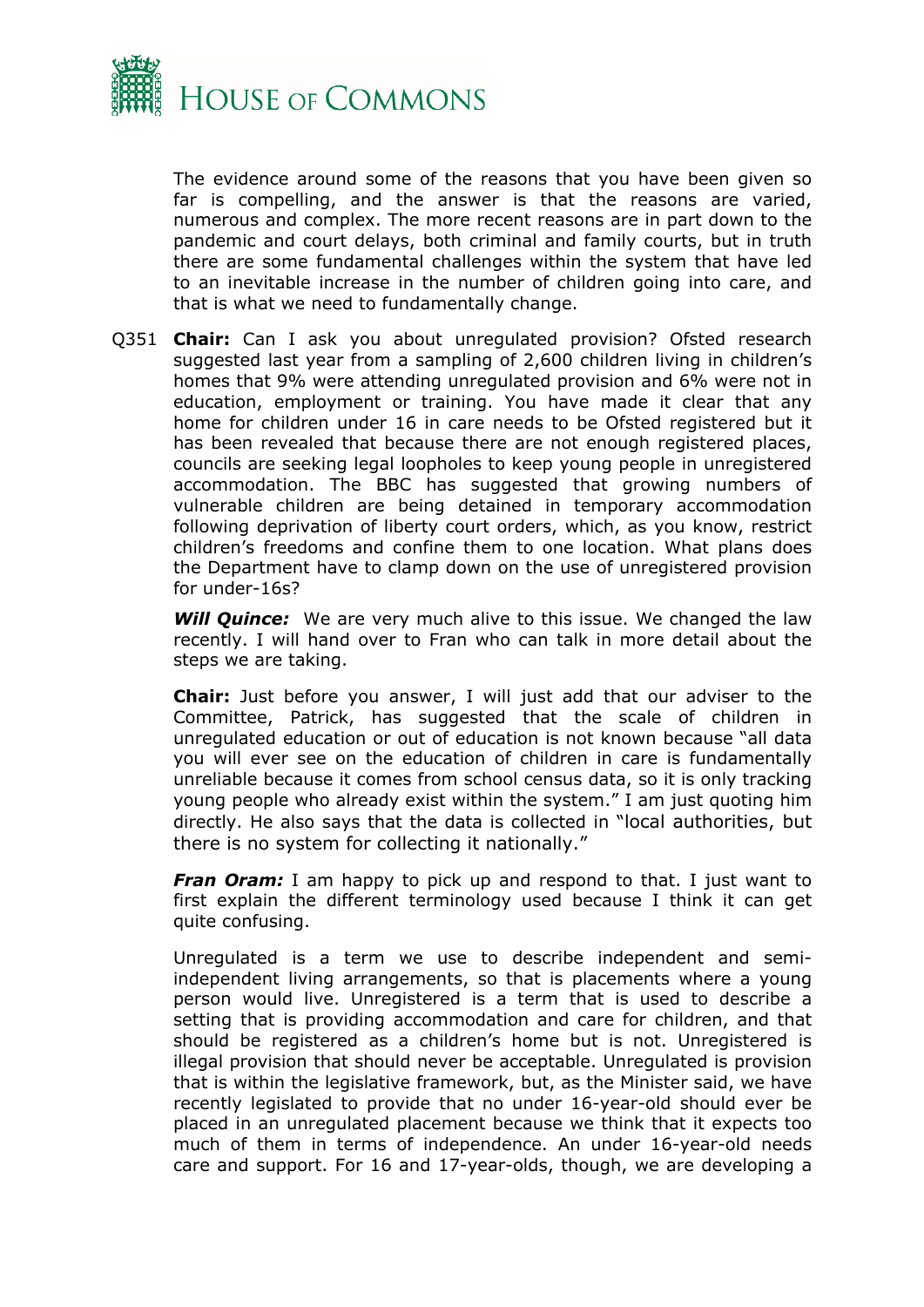

new regulatory framework, which Ofsted is developing, that will be consulted on and will be starting to come into operation from next year.

I want to check on your question because you were talking a bit there about education, I think, and whether education is regulated not just the placements and where the children are living. We do not have perfect data on where children in care are educated. In terms of where they live, the vast majority are either in foster care placements or in children's homes. Only about 7% of looked-after children are in unregulated placements.

Of the whole looked-after children population, the majority are in schools and they are obviously Ofsted-regulated schools. Some will be in independent schools, which will be regulated within that regulatory regime. Anne Longfield has talked to you about some of them not being on a school register—

Q352 **Chair:** Why do you not collect the data nationally on all these things? Why would you not do that? This goes back to what I was asking about mental health earlier in the session.

*Fran Oram:* We are very open to looking at how we can improve the data. We are aware that there is often a lag in the data that we have and the data we publish is largely annual.

*Will Quince:* We should be a bit more frank than that. The data we have is poor. It is a year in arrears. It comes from the previous March, which we are not able to do an analysis on until the autumn. In reality I would love to be in a position where we have data in more real time. We are not there at the moment. It is certainly an ambition and aspiration that we get there. It is very difficult when you are working with 151 local authorities and then a number of providers that sit underneath them.

We recognise the challenge and, let's be honest about it, we are not happy with the data we have at the moment.

Q353 **Chair:** Why is it that so many children in care do not go to good or outstanding schools? Why is it that just 7% of children in care get decent GCSE passes? Why has the Government allowed that to happen?

*Fran Oram:* If I could start on that, our data suggests that 77% of looked-after children go to good or outstanding schools. It is about 81% for all children. There is a gap there and that is of concern.

I am sure the Committee is aware that looked-after children have absolute priority for school placements so they should be given precedence in getting into good and outstanding schools, but there might be a range of complicated reasons why sometimes that does not happen or there is a delay in that happening. The key deciding factor in determining which school a child should attend is what is in the best interests of that child. Obviously a policy and an absolute rule might not always be in the best interests of that individual child.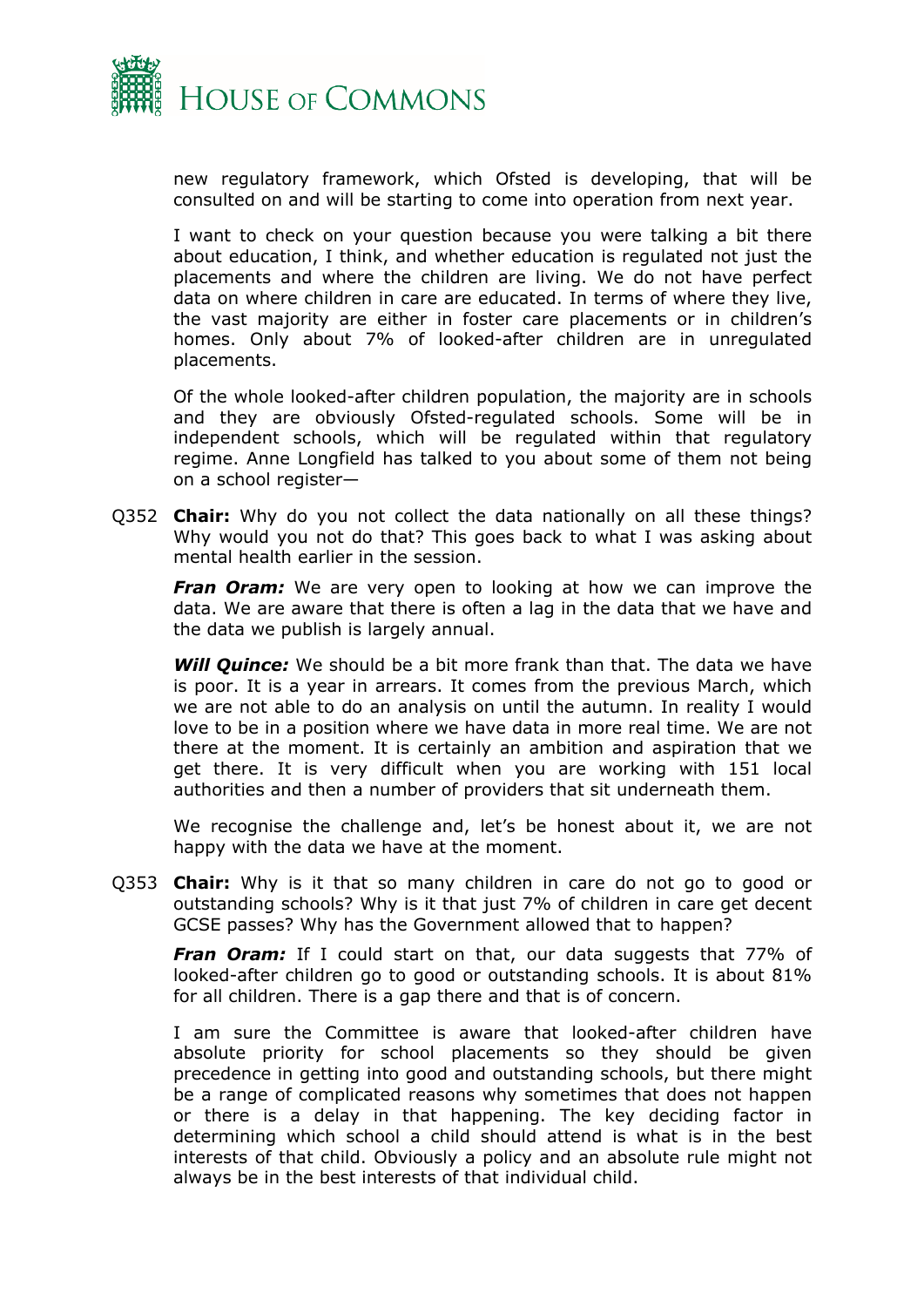

Q354 **Chair:** What are you doing as a Department to make sure that children in care go to the best performing schools?

**Will Quince:** That is a good question because there is a legal duty. In part it is about the virtual school head role and working with social workers but think your broader question needs a bit of context.

I mentioned earlier that children in care often have more complex needs. We know that around 56% of children in care have special educational needs. Around two thirds have been taken into care because of abuse or neglect so there is very often some kind of childhood trauma—

**Chair:** I get all that; we know all the figures.

*Will Quince:* —and a higher prevalence of mental health issues. I understand what you are saying. Of course I am not happy that only 7% of looked-after children achieve a level 5 to 9 GCSE in maths and English, when you compare that to 50%—the equivalent number across the whole school population. At the same time we should probably, to be fair, ask the question about whether we should be measuring progress rather than attainment given the context I have just referenced. I totally agree with you that we have to be ambitious for all children within the system.

Q355 **Chair:** Why shouldn't they have a level playing field? Why do we allow a situation—this is a social injustice—where just 7% of children in care get good GSCEs in maths and English?

**Will Quince:** It is about a level playing field but it is also about understanding the context—the cohort of children that are coming through the system.

**Chair:** The 7% is still incredibly low, even with all the caveats and the understanding—

**Will Quince:** It is incredibly low. You can compare it more broadly to children in need, which is 11%—also woefully low. That explains why we have put in the virtual school head programme and extended it to children in need: all children with a social worker. That is why we have the pupil premium—the additional £2,345 per child. It is why we also therefore have the priority for children who are in care to go to a good or outstanding school. That is somewhat area dependent. When you then consider that 55% have special educational needs—I do not have the figure in terms of how many have an EHCP but I suspect—

**Chair:** We have all those figures; we do not need them.

*Will Quince:* But it is important because it is about special educational needs provision locally too.

Q356 **Chair:** But it is not right. You cannot use that as a justification because the Government rightly are focused on standards, something I believe in, and you talk about making sure that students get the right GSCE and A levels all the time and put forward policies for that. So why isn't more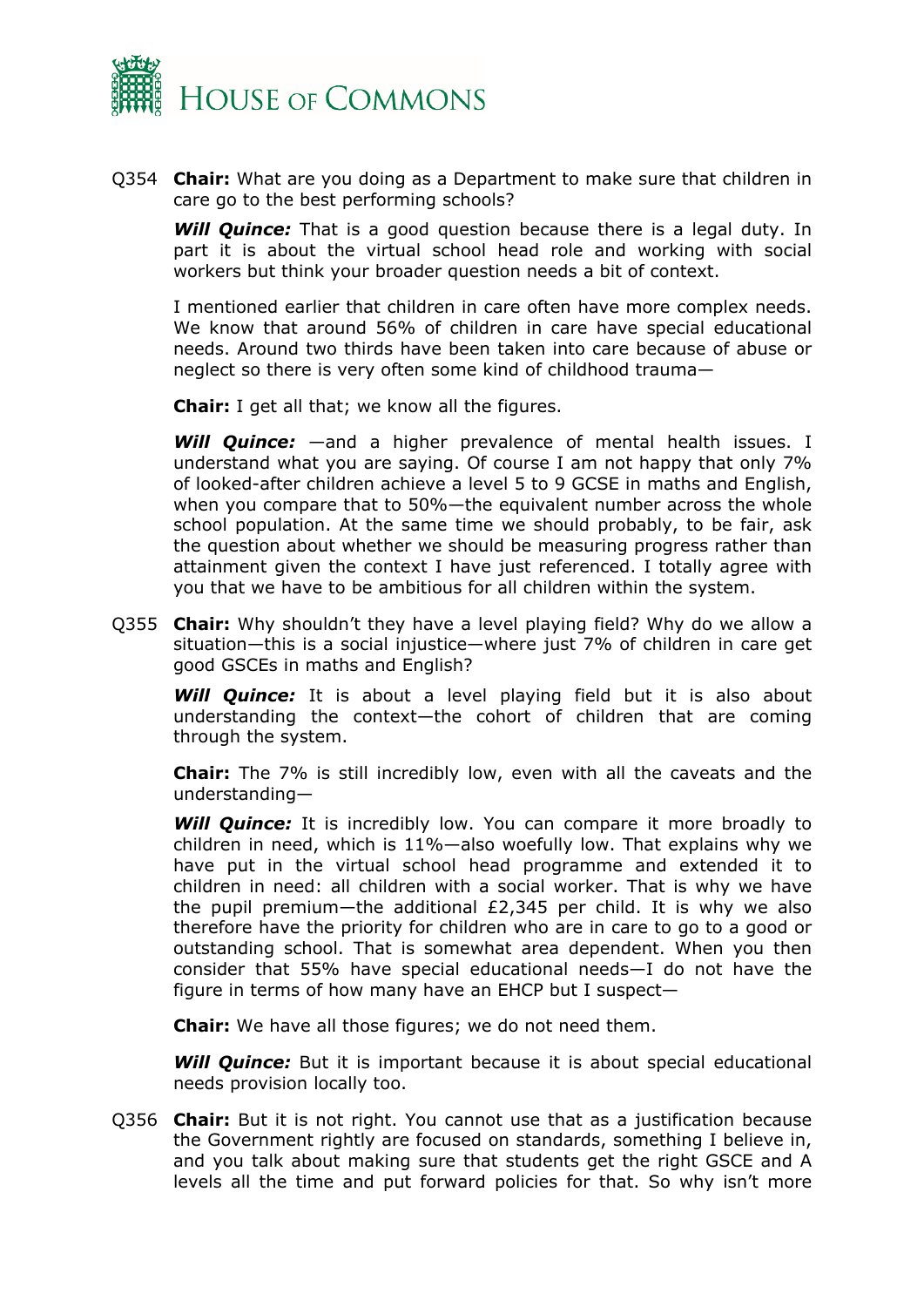

effort put towards making sure that more than 7% of children in care get decent GCSEs? Why do we allow this to go on year after year, even with the extra benefits that you have talked about?

**Will Quince:** If you look at the progress that is being made, in particular now with the role of virtual school heads and the pupil premium, we are getting into a better position. But I have to come back to the point around the complex needs of the cohort of children and young people within the system, and the fact that a large number of children are coming into care far later, as teenagers. It is far harder to make that progress.

**Chair:** I get all that but—

**Will Quince:** Do not underestimate our determination to improve the outcomes for all children and young people.

Q357 **Chair:** By doing what, substantially, to make a difference?

*Will Quince:* Fundamentally there are two things. We have all the things I have just mentioned in terms of children in care now, but I want to take a step back, because this is key to this, and that is to look at the care review more broadly. Fundamentally, if you look at some of these issues, we have to address this far further upstream. That means looking at what we were talking about earlier: early intervention and what we can do to wherever possible avoid children going into care, or to give children and young people a far better care experience, with things like not moving placements, getting into that good or outstanding school. Yes, we have to do everything that we can to improve attainment for children who are currently in the system but we also have to look at the broader care system and how we are supporting those who come into care.

**Chair:** To me, levelling up should be about giving a ladder to everybody.

*Will Quince:* I totally agree.

**Chair:** If the Government want to increases good GCSE results for all children, that should apply to children in care and children with special needs and children who are excluded, who only get 5% of decent GCSEs. I have not heard anything to say that this is a serious priority. I would love you to say that the target in the Department is to get that up to double that over the next few years, but I have not heard anything of a substantive policy to make a difference in terms of the educational outcomes at GCSE level for these children.

*Fran Oram:* As the Minister said, the care review is focused on seeking to fix the systemic issues in the children's social care system that lead all too often to children who are taken into care of the state having a very difficult time and a very difficult experience. They have obviously had a difficult experience before they have been taken into care. As the Minister said, those experiences and that trauma has a direct correlation with their outcomes from the education system. It is not just the quality of the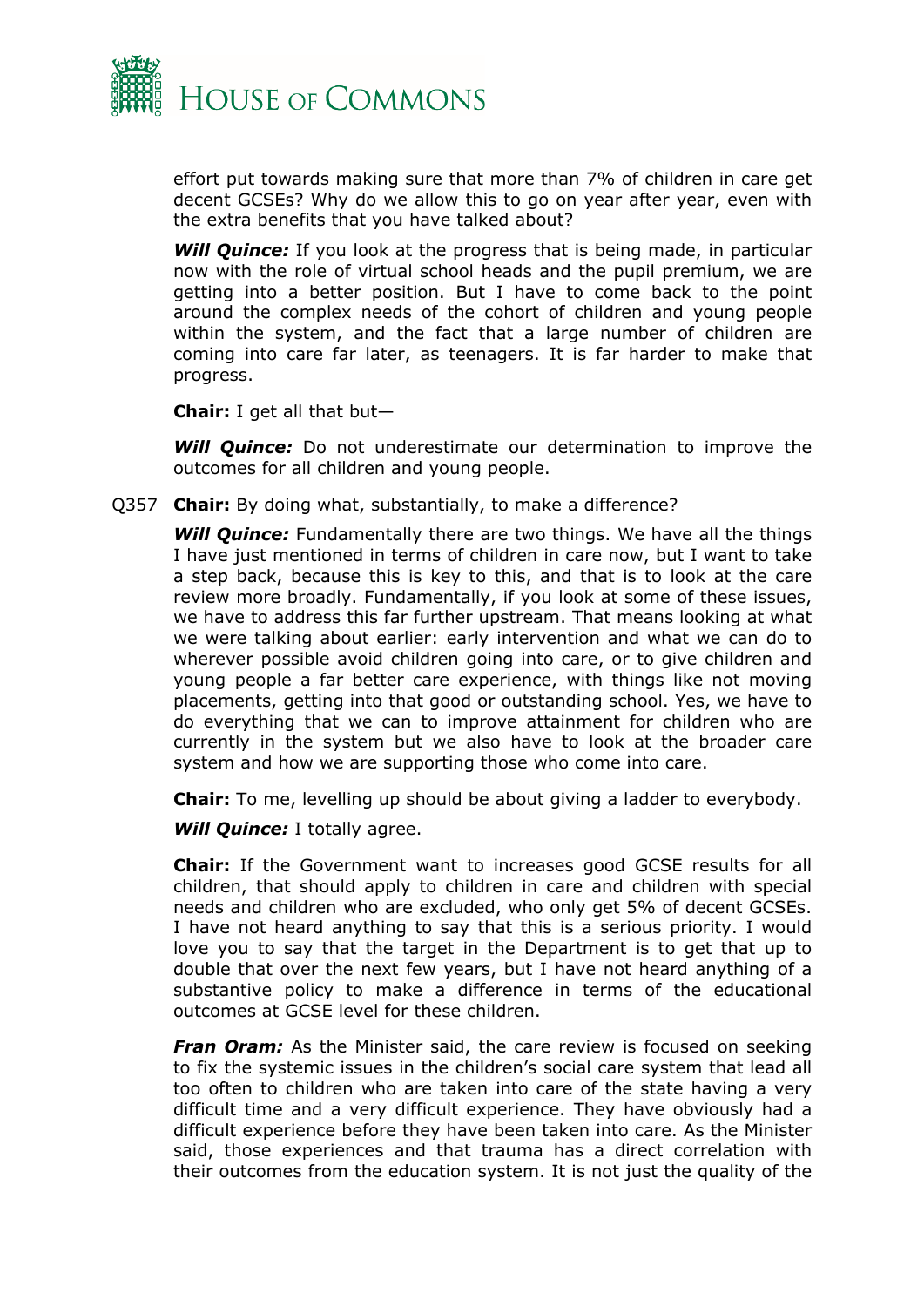

teaching; it is the broader experience and their ability to learn that is impacted.

**Chair:** You said that it is not the quality of the teaching but—

*Fran Oram:* Not just the quality of the teaching.

Q358 **Chair:** If there is a virtual school head, they are supposed to recommend the schools and recommendations are supposed to be followed. We know that that does not happen. Why not give them statutory powers so that virtual school heads can make sure that children in care go to really good schools?

*Will Quince:* They do have powers of mandation, do they not?

*Fran Oram:* They do have those powers. In the Department the Secretary of State can compel an academy to take a looked-after child and—

**Chair:** On a day-to-day basis it is not happening because it is guidance and not statutory powers.

*Fran Oram:* Certainly I have known of cases that have been referred to the Department and the Secretary of State has—

Q359 **Chair:** Once in a blue moon this may happen, fine, but in day-to-day real-life when children are getting moved in care from school to school, the virtual heads are supposed to be able to have a say. We are going to come on to placements later.

*Will Quince:* If we need that to be beefed up, I will explore that. The powers are there and the Secretary of State ultimately has the power based on the recommendation of a virtual school head. If that needs to be beefed up, I will explore that.

*Fran Oram:* There is something there as well about thinking about the education of the child alongside the placement moves. A child should never be moved to a children's home and then think about which school might be appropriate. I think that does happen too often. There is something about thinking about the child's needs, their connections, their relationships and their stability, and prioritising those things rather than seeing them as an afterthought. Those are the kinds of things that will help children to feel stable, and then be engaged and able to learn.

Attendance and exclusions have a direct link to attainment as well. Those are things that virtual school heads are very powerful in helping to encourage schools to understand the trauma that is driving the behaviour of looked-after children.

*Will Quince:* Can I have one more, Chair, because it is relevant to the point about context? Notwithstanding all the points that you rightly make about wanting the best achievement potential for every pupil, if you look at key stage 2 and children who have been in care for 12 months ahead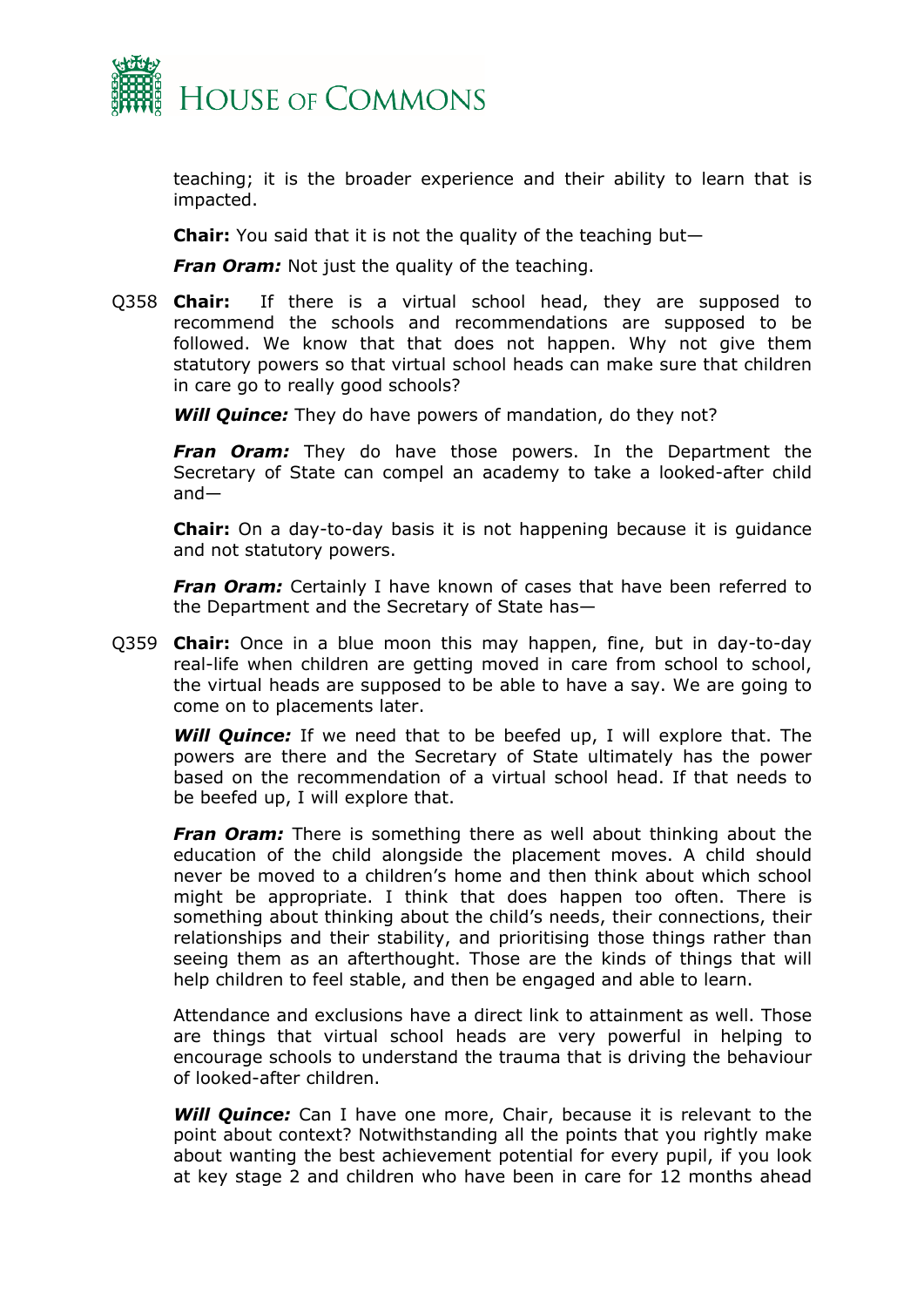

of that, looked-after children without special educational needs perform as well as their peers. If you take that same cohort in reading, writing and maths, they are 2% higher. The context is important in terms of special educational needs and the trauma of the children affected. It is poor and we have to improve it.

**Chair:** It is not just about standards for the "have" kids in school. I want the Government to improve standards for all kids, especially those from significantly disadvantaged backgrounds.

*Will Quince:* We are with you on that.

Q360 **Ian Mearns:** I am afraid, Minister, that the stats you reel off are screaming at me here. Two thirds of the children have suffered abuse or neglect, and 35% have special educational needs. They are damaged, vulnerable children, yet, based on a postcode lottery when you look around the country, quite often when they get to their 16th birthday they are just shuffled off a cliff. Given the stats that you reeled off about how vulnerable, damaged and under-educated they are, and the special educational needs that they have, why the hell would we allow, in this day and age, for the kids to be shuffled off a cliff at the age of 16?

All the stats about these youngsters, when you track them through into adulthood, tell you that it is not working. We have to have a major mind shift and policy shift on how we look after these youngsters right the way through into adulthood—not just to 16, but after that—because they have so much catching up to do from an educational perspective. They are losing out because of their vulnerability, and because of the damage, trauma and movement around the system. We have to have a major policy and mind shift about how we handle all that.

I totally accept that there are good examples of where it works for some kids, but I am afraid to say that that is not the generality, otherwise we would not be presented with these statistics about the older kids in the age group who have been through the system.

*Will Quince:* I do not disagree with a single word you said there. The current situation is not acceptable. That is why we commissioned Josh MacAlister to undertake the care review, and we will be looking closely at his recommendation. I give you the facts because they are a matter of fact, not because I am in any way proud of them. They are in many respects woeful and show a system that desperately needs to be reformed because, as you say, these are some of the most vulnerable and disadvantaged children and young people in our society.

Look at some of things that we are already changing in the system. You touched on 16 but if you look at the pilots around pupil premium funding continuing into further education, if you look at the Staying Close pilot or the Staying Put pilot, we are recognising all of the points that you make as being true. So far the outcomes of the evaluations of those programmes show that they have a really positive impact.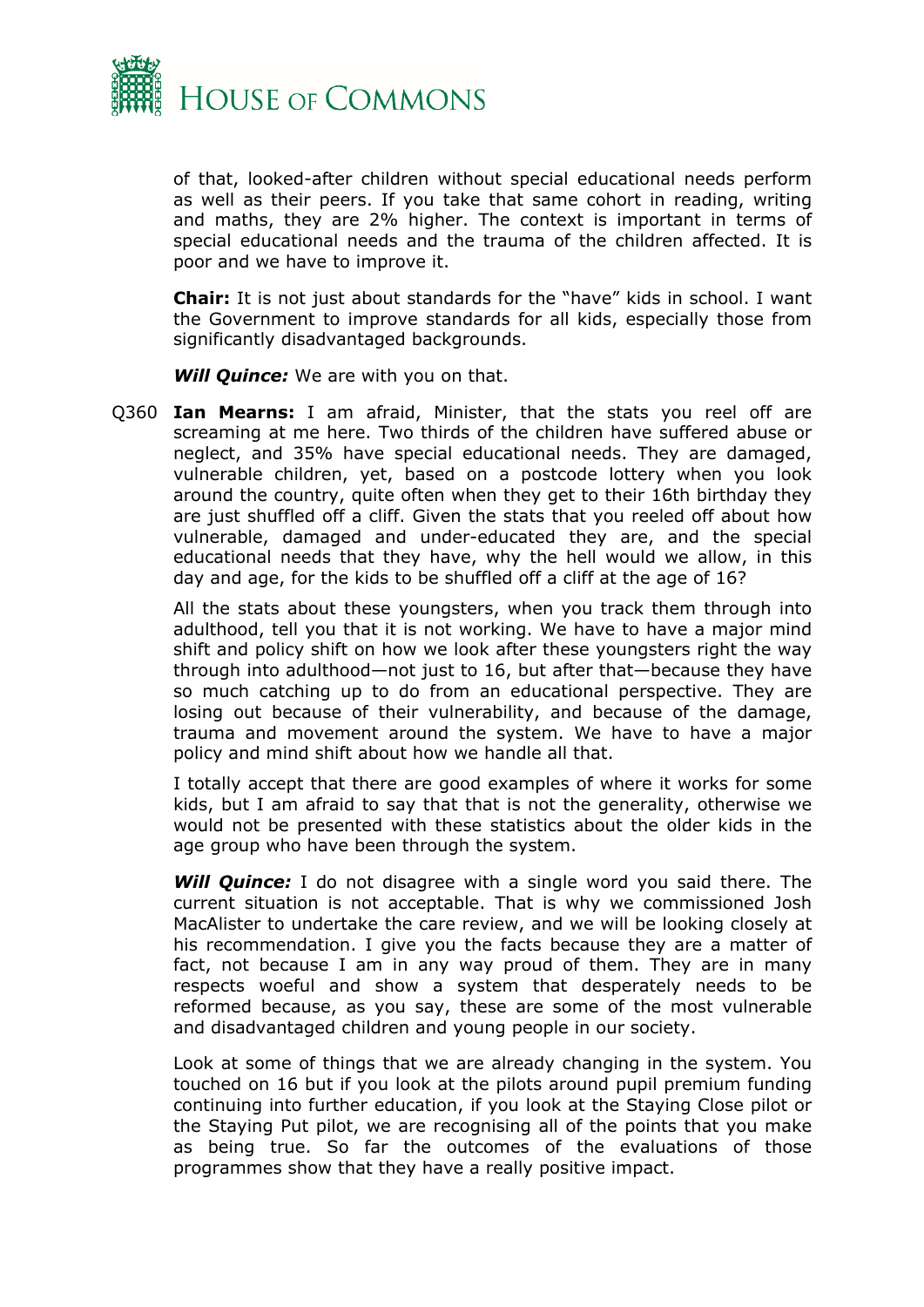

**Ian Mearns:** The evaluations of those programmes in that case, Minister, need to be conducted with some urgency and followed up with urgent policy change.

*Will Quince:* They have been and they will be, and the care review will be reporting in the next few weeks.

**Chair:** Sorry, did you have a question?

**Tom Hunt:** I have a question on special educational needs. When do you think I will come in?

**Chair:** You will be No. 7.

Q361 **Kim Johnson:** Minister, you have just reeled off some alarming data. We know that the number of children in care is increasing and has over the last two years, during the pandemic. Local authorities have struggled. We have heard from witness testimony that the amount of funding that local authorities are paying to private sector providers to care for our children is reaching extremely high levels and that there is an issue about quality, particularly in relation to those young children who are supported out of area, and the issue of cost to local authorities because these organisations, know that local authorities have no alternative but to purchase this care. What do you think needs to happen in terms of putting some kind of cap on these organisations asking for extraordinarily high levels of funding to support these young people?

*Will Quince:* All very well made points. If you were designing a system from scratch now, your first response would be that we would not start from here. I have spent a lot of time over the past few months since I was appointed into this role visiting children's homes, both secure and open, and meeting with care leavers—those who have gone through the care system—to better understand the system. During recess I spent three days shadowing social workers and visiting children's homes with Josh MacAlister, who is leading on the care review, so I very much understand these challenges.

I am a Conservative so I believe in the market but I think this market is fundamentally broken. It has got to the point—this is a personal view—at which we have moved from profit, which in essence is not a bad thing, in many cases to profiteering because of the nature of the market and the demand being so much greater than supply. It has been built up over many decades through charities and others exiting the sector, the private sector entering, and more children going into care at a later age, which means that residential homes are the more appropriate setting. It means that £8,000 plus per week is not an unusual figure. As a result, local authorities are spending huge amounts of resource at that end and are not able to invest where we would love them to be investing: in early help, supporting children to stay with families wherever possible. This is fundamentally what the care review is going to look at and address.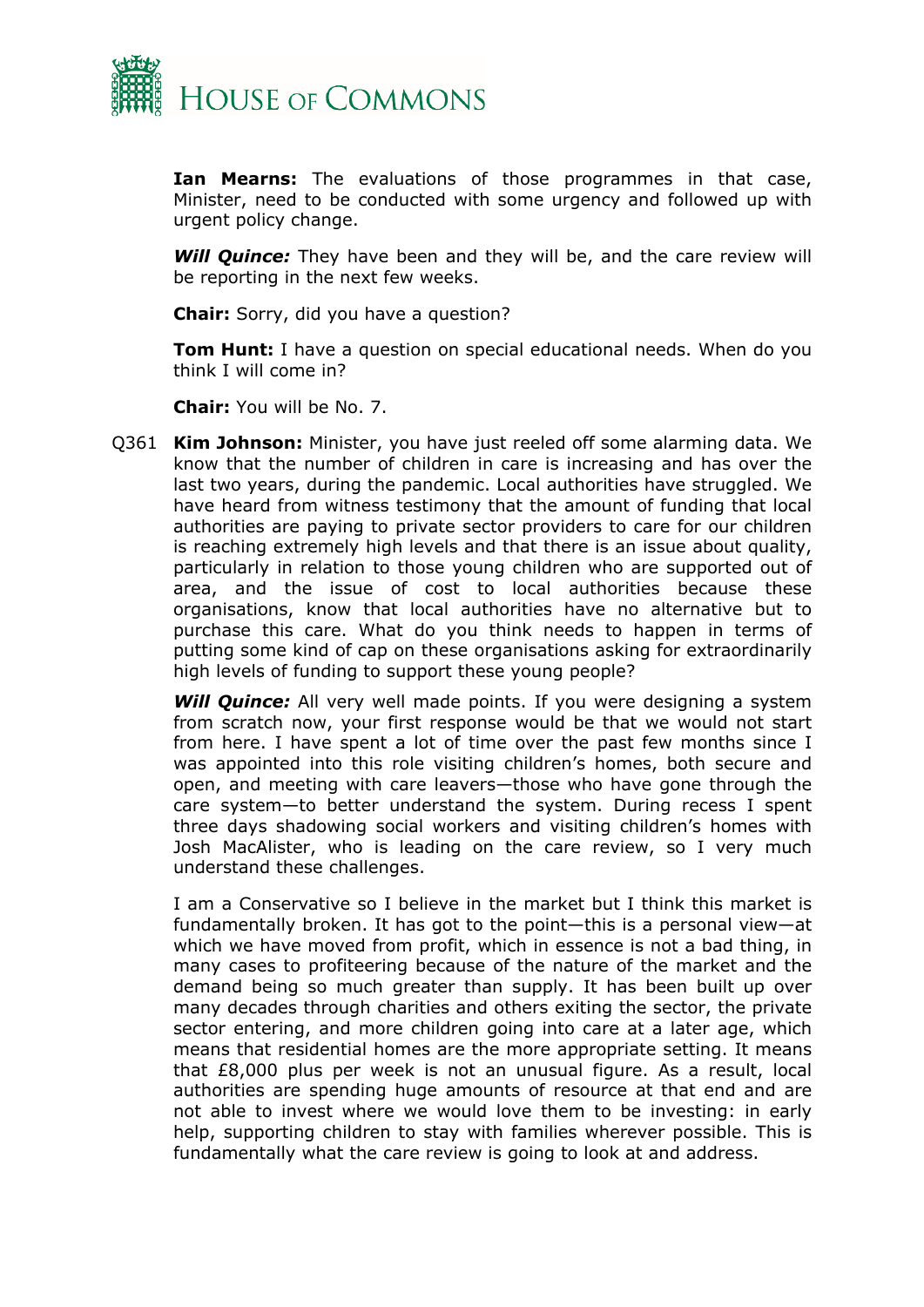

In terms of how we fix it, and there is no easy fix or overnight fix, there was a £40 million investment in secure children's homes in 2016. They tend to be by far the most expensive provision by the very nature of the buildings and how they have to be. A further £24 million was invested in 2021, but we recognised that the market is so broken that we secured a significant investment for the building of more secure and open children's homes in the most recent spending review of £259 million; £194 million of that will be spent on secure children's home, of which some areas have none currently—no provision—so they are sending children and young people many, many miles away. I visited one recently at St Helens. Some £65 million will be spent on open children's homes.

The answer to your question is yes. Josh MacAlister in the review will be looking at all of these issues, and we will look very carefully at his recommendations.

Q362 **Kim Johnson:** Can I pick up on another point regarding vulnerable young children in homes? My colleague mentioned 16 and the cliff edge. We know that a lot of young people and children in care homes end up in the prison pipeline, and that some of that is related to SEND. A lot of these young people are vulnerable and are targeted by gangs and crime, involving them in county lines. What do you think needs to happen to ensure that this does not continue?

**Will Quince:** I will bring Fran in, because we have done a significant amount of work in this space, working with Home Office counterparts and police authorities up and down the country. What we want to do wherever possible is not criminalise these young people. They have been through enough already. Quite frankly, if a child were to commit an offence in your own home, it is unlikely as a parent that you would call the police. I would like to think that in the same way you would try to manage the situation. In some cases it is the appropriate thing to do, but over the past 10 years we have more than halved the number of occasions in which a child has been criminalised within a residential care setting. I am always mindful that we need to do more in this space because gangs are becoming more sophisticated and they are preying on the most vulnerable and dysfunctional children, some of whom will be in residential homes. Fran, you have the data on this.

*Fran Oram:* Yes. I can make three points. The first is to add to the point about profit and the functioning of the children's homes' market. One additional report that we are waiting for with bated breath is the Competition and Markets Authority Report, which we are going to receive very soon.

#### *Will Quince:* In March?

*Fran Oram:* Yes, in the next couple of weeks. That is looking at how the market functions, nature of profit, nature of ownership, nature of regulation, Government role and so on. We will be considering that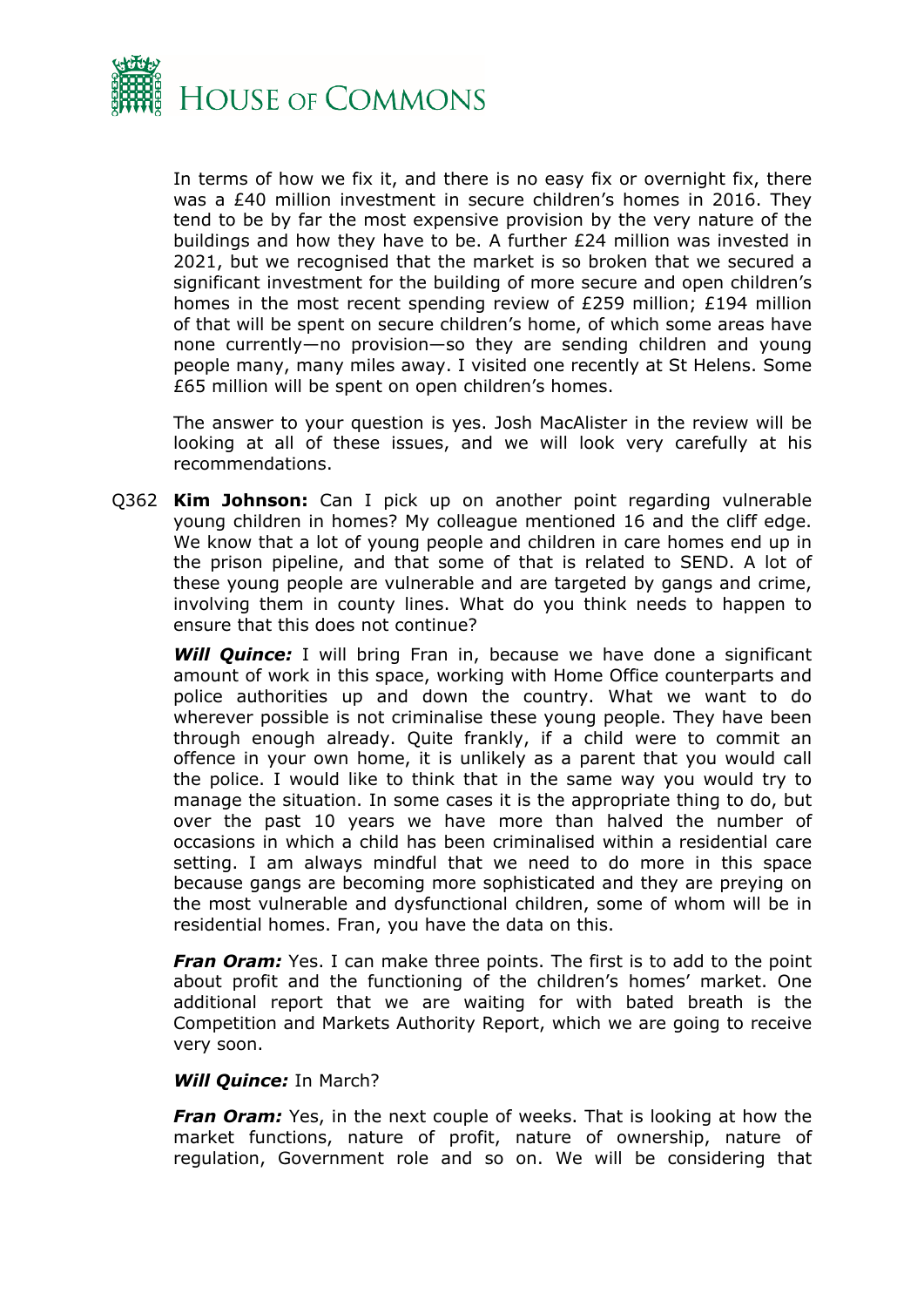

alongside the care review and looking to make reforms to the market so that it functions much more in the interests of children and outcomes.

In relation to criminal activity, there are two separate points. First is the point that the Minister was making around criminalisation of children in children's homes. There was traditionally a culture of calling the police quite quickly if children broke something or were violent in a children's home. Over 2,000 children per year were prosecuted for violence or criminal offences while they were residents in children's homes. As the Minister said, that is not something that we would do to our children expressing distress and trauma at home. Through a range of actions, we have managed to reduce that number very significantly. It is around 1,000 children now, and it is very much an action of last resort to call the police or to prosecute a child for an action in a children's home.

You were also asking about extra-familial harms and the risk of children being exploited by gangs or sexually exploited. We absolutely agree that some of the children in children's social care are more vulnerable to that exploitation than other children. They might not have the protective factors of their family or their family might not be able to protect them. They might be in an area where the gang is very dominant. There is obviously a safeguarding duty on the three statutory partners—police, health and social care—to protect children from that exploitation.

As the Minister said, we have a lot of work under way to try to strengthen that and ensure that it works more effectively in children's best interests. The care review is a key component because for a lot of the teenagers who have been taken into care, it is not the traditional, interfamilial harm that they are being protected from; it is that harm outside the home. That might be what is driving some of the placements outside their home area, to remove them from the risk of exploitation. There is a lot more work to do.

Q363 **Dr Caroline Johnson:** I have been listening carefully to your answers. As part of the inquiry and in general, I have spoken to young people with experience of care. One of the things that young people worry about is the supported living accommodation—that when they are 16, they will go from a fairly preferable situation into one where their supported living may be with other young people in a similar situation. Some of them worry about ending up with other young people who perhaps are involved in illegal or other activity, and being quite vulnerable, and struggling to keep out of it because it is happening within their own living accommodation. What are you doing to avoid that situation?

**Will Quince:** You are specifically referring to unregulated provision. We believe about 7% of looked-after children—16 and 17-year-olds and some just turning 18—will be in unregulated provision. The answer to your question is that for some it will be the right place and they will want to be there. I met with a number of care leavers last week from the care leavers' house project, who were all saying that that is where they wanted to be. They had to grow up very quickly and they were very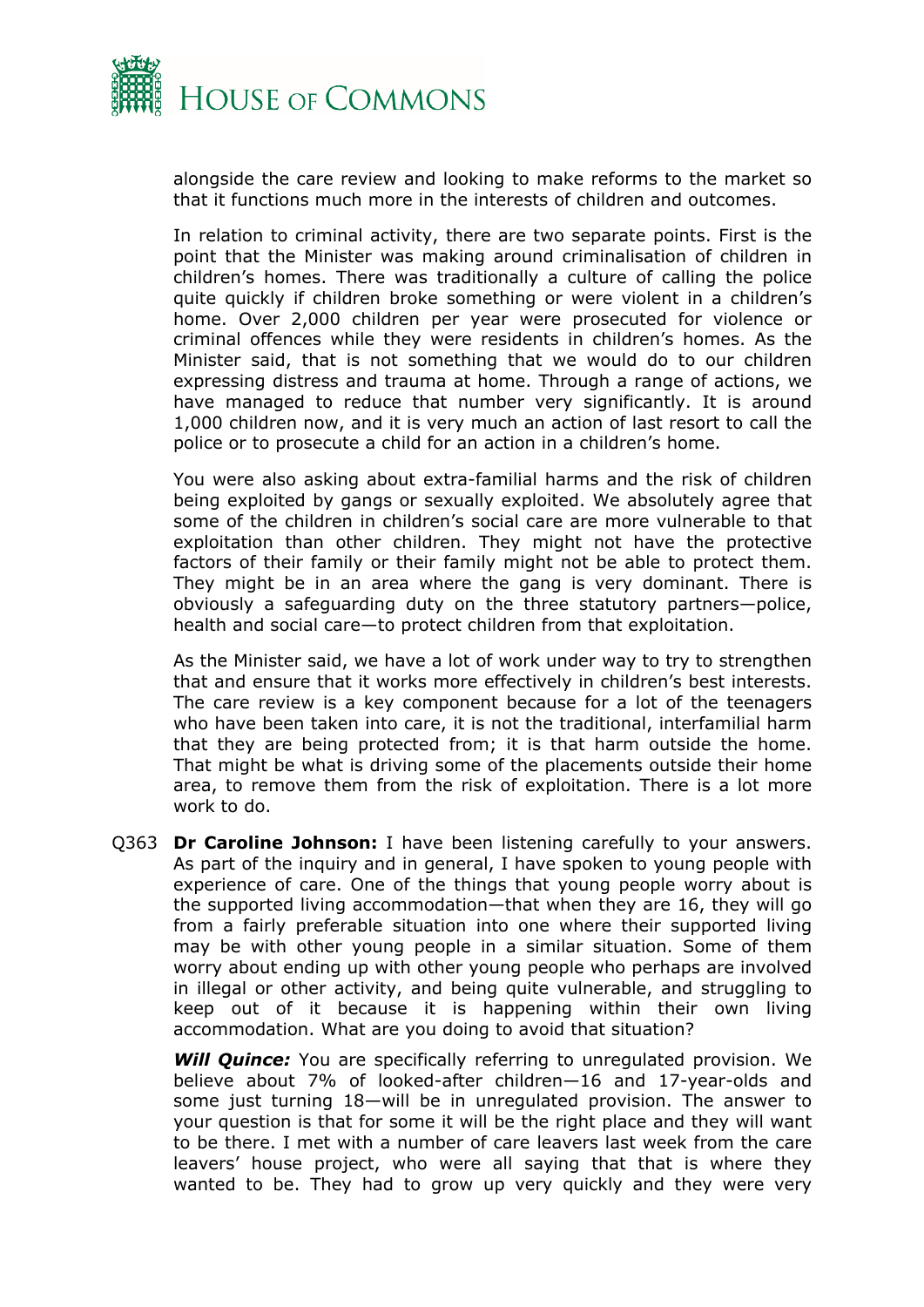

independently minded, but they needed that support network around them to have the stability to make it work. The house project worked in that respect.

I am also conscious it is not going to work for everyone. What we have done in terms of banning unregulated provision for those under 16 has not created an arbitrary point at which looked-after children should be moved into unregulated provision—quite the opposite. We have to do the right thing. We already know that through the Staying Put pilot that we have—

**Chair:** Can I ask you to be concise? We have a lot to get through.

**Will Quince:** Apologies. In the Staying Put pilot, for example, you can stay with your foster parent after you are 18. The Staying Close pilot, which is key to that because that is about, yes, you are going into semiindependent accommodation, but you are getting a key worker, who will in effect, as a parent would, be giving you support, advice and guidance around bills and moving in and so on. We expect local authorities to provide £2,000 for moving-in costs, furniture and that sort of thing. It will not be right for every young person, but I would not want to move away from unregulated provision entirely for 16, 17 and 18-year-olds, because what younger care leavers are telling me is that, with the support, it is where they want to be.

Q364 **Dr Caroline Johnson:** How do you ensure that that position is where they want to be? If they want to be in unregulated provision, that might be the right thing for them, but how do you ensure that they are not put in an unregulated provision in an area that makes it very difficult for them, and in area where they may be—

*Will Quince:* The first point is that local authorities have a duty to do the right thing by the right child based on their individual circumstances. You are right to some extent that around 20% of placements are out of area. Some are for very good reasons—county lines or gang activity. For others, is it about the amount of provision that is available locally.

**Ian Mearns:** The overriding driver is the value of property that they have to move into, there is no doubt about that. Unfortunately that means that an awful lot of youngsters are being moved out of area simply for economic reasons.

**Chair:** Caroline, do you have any follow-up?

**Dr Caroline Johnson:** No, that is fine, thank you.

Q365 **Apsana Begum:** I want to ask a question about the quality of education that children in care receive. We know through multiple pieces of evidence that children in care are less likely to attend good or outstanding schools than non-looked-after children. It is effectively discrimination within the system for children to be rejected in this way. What is the Department doing to ensure that the best performing schools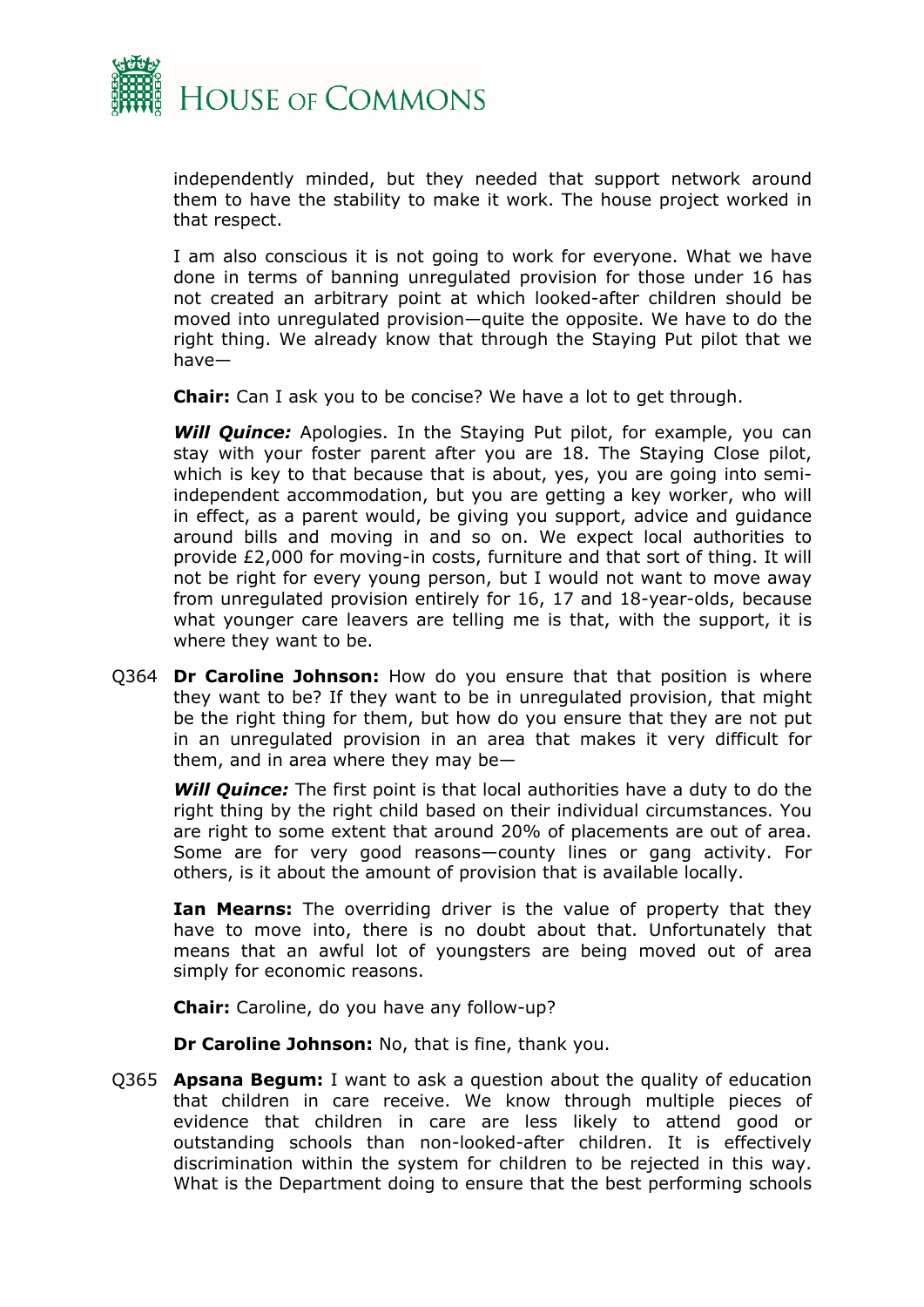

grant admission to vulnerable learners? Do you think that the Department should issue proper guidance in relation to section 19 legislation that would empower and guide local authorities to enact their duties?

*Will Quince:* The first point about potential discrimination, is that the difference is 77% versus 81% for their comparative peers. That is unacceptable, but the gap is not as wide as you suggest. However, placement in good or outstanding schools should be a lot higher for looked-after children because of the statutory duty to that effect.

As I said to the Chair earlier, we need to do more about beefing up the powers of virtual school heads working alongside social workers to find the right placement. We need to drill into the data a bit more. We touched on the SEND point and I also referenced the fact— we will look up the figure—that about 35% have an education, health and care plan. It may well be that the requirement for specialist provision is the driver in the differential. But I will drill into the data and will gladly write to the Committee with more information.

Q366 **Apsana Begum:** It would be helpful to understand as well, in terms of section 19 duties, whether there can be some kind of evaluation in terms of local authorities and how well they understand how to enact their duties under it. That has come up in the evidence that we have received, certainly as being a gap in terms of what local authorities feel that they can do.

**Will Quince:** We can certainly explore that. I want to ensure that social workers and virtual heads are empowered in this space. The power is a strong one. Even when schools are full and classes are full, they can be mandated to take looked-after children. But it is all well and good having that policy intent; if it is not being enacted on the ground for the benefit of children and young people, it is meaningless. I will certainly explore further what more we need to do to make sure that it is happening and beef up those powers if necessary.

Q367 **Apsana Begum:** I have one more question. As has been already mentioned, we heard from young people in care in one of our private sessions. We are fully aware that looked-after children do not always get allocated an education placement in a timely way and sometimes they can be out of education for weeks or months. Why do you think that is happening and what could be done to address this?

I do have a question on data as well. It does seem to be the case that the Department—and do please correct me if I am wrong—does not necessarily know how many looked-after children are missing and not in education. Is any consideration being given to data that is available such as school census data and social care data, and how that can be married up to get a sense of where the missing children are and if they are in unregulated provision?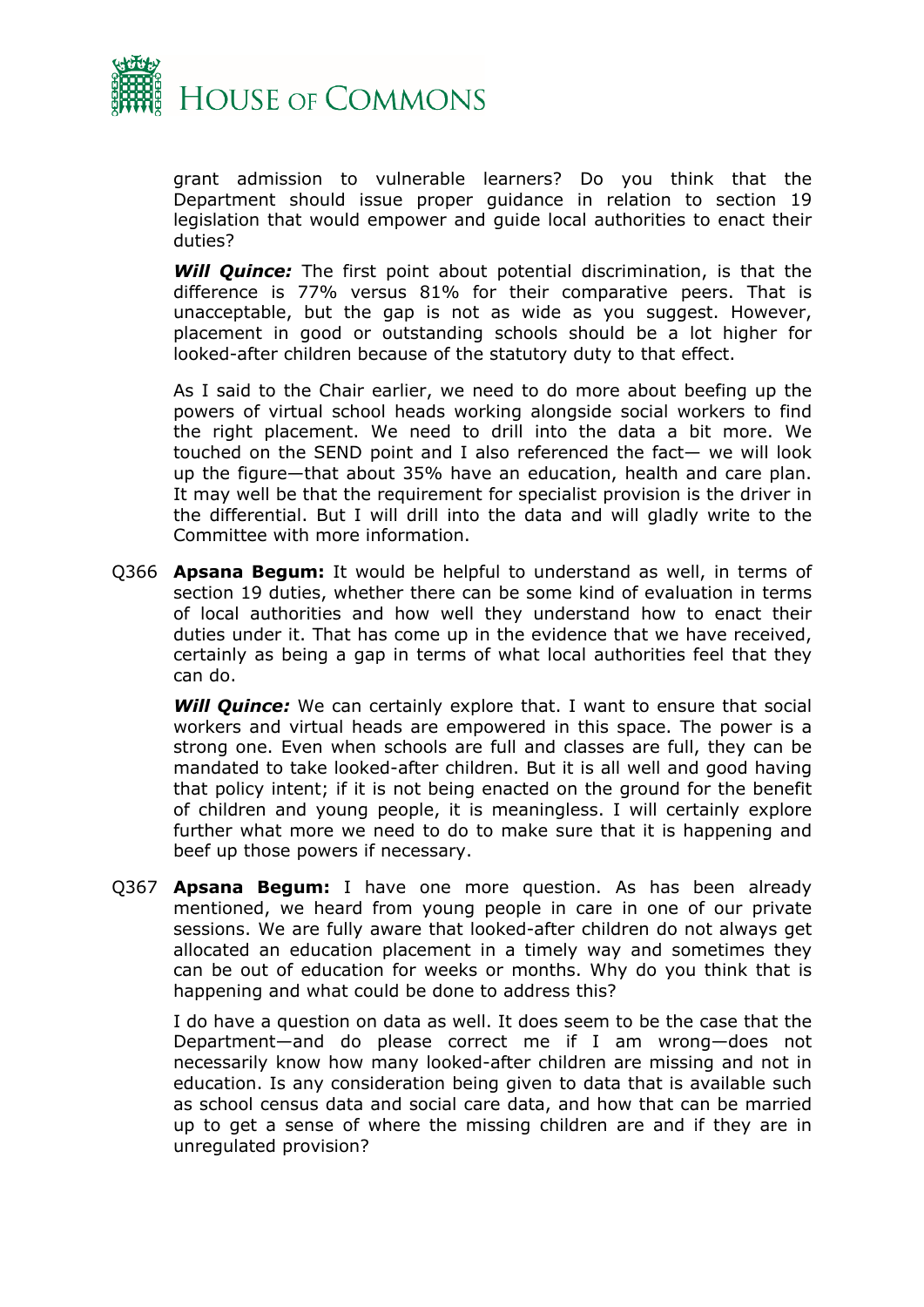

*Will Quince:* The first point I will take in relation to looked-after children not being in education for weeks or in some cases months. They should always be given the highest priority in school admissions. We know that there is an issue with in-year admissions. We updated the schools admissions code guidance last year but we will monitor that very closely. It is important to stress that local authorities have a statutory duty to ensure that looked-after children received suitable education in the meantime, even when they are waiting for a place. That could be, for example, through alternative provision. Fran, do you want to take the second point?

**Fran Oram:** Yes, I want to add that local authorities are meant to find suitable new education within 20 school days, so there certainly should not be long gaps and local authorities should be complying with the personal education plan for the individual child. If there is evidence of that not being complied with, that is something that we would want to look at very closely. Obviously, as the Committee is driving at, children being in good and outstanding schools and attending is a key factor that determines their outcomes in terms of attaining—

Q368 **Apsana Begum:** What can be done? If local authorities are faced with a completely unregulated market, they do not have many options and they have to find places as quickly as possible. Are they not in a situation where they just say yes to the first provision that is available or suitable for a young person?

**Fran Oram:** They are under a statutory duty to act in accordance with the child's interests and there is a range of different actors involved here. The virtual school head is very important, and the child's social worker is very important. Moving a child out of their local authority area for a placement needs to be signed off by the director of children's services, so these are not things that they are doing lightly. But the point that you are driving at around gaps in provision and the geographical issues that your fellow Committee member drove at earlier are issues that we are looking at through the CMA report and the care review. We do need better children's home provision more equally distributed across the country so that children can go to their local schools and succeed there.

Q369 **Ian Mearns:** Isn't it part of the problem, though, that by their very nature good and outstanding schools tend to be full? What can local authorities do about getting youngsters who need a place into a good and outstanding school that is full already? We are not talking about tens of thousands of youngsters across the country; we are talking about individual local authority cases, so it could be half a dozen or a dozen kids who they are trying to place. Can we have a situation where local authorities can direct a school to take a child above the planned admission number?

*Will Quince:* Yes, that can and should be happening.

**Ian Mearns:** But is it happening uniformly across the country? Are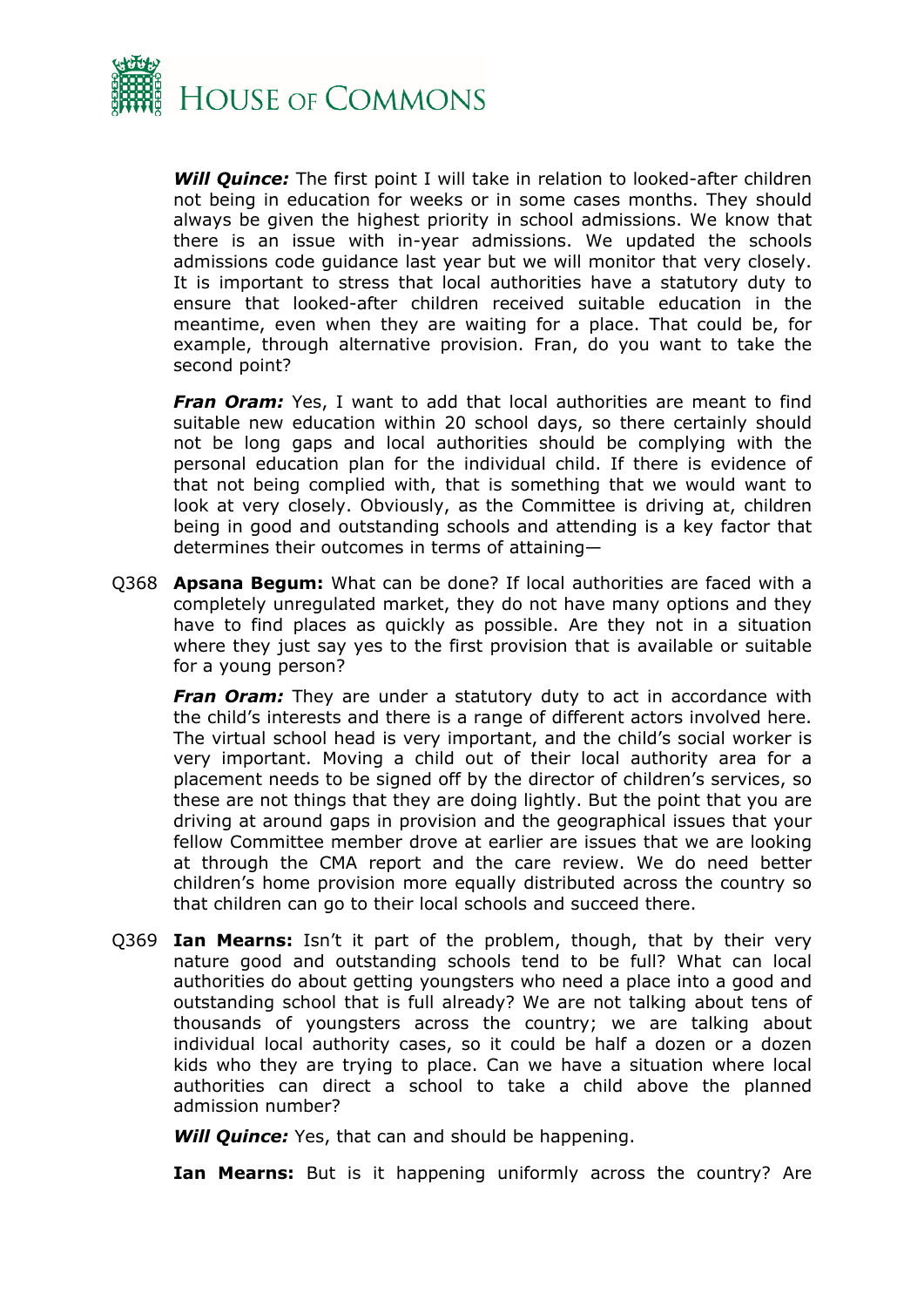

schools routinely kicking back against that? Because I believe that to be the case.

*Fran Oram:* We do not have evidence that that is the case but if you have that evidence we would like to look at it because it should not be the case. There is already a statutory duty for schools to take lookedafter children and to give them priority, and a school can be directed to do that.

**Ian Mearns:** Even above the plan?

*Will Quince:* Yes, even above the plan, even if a class is full.

*Fran Oram:* Even above capacity, yes. Because, as you say, it is small numbers, so it is not the kind of thing that is going to necessarily swing that school's ability to educate everybody.

**Ian Mearns:** Sometimes the problem can be, though, because of the location of children's homes in comparison to a local school. That can be problematic. Thank you.

Q370 **Tom Hunt:** Why do you think 56% of those in care have learning disabilities? Why do you think it is so high?

**Will Quince:** It is a very, very good question and we do not entirely know the answer. We know some of the drivers. For example, foetal alcohol disorder syndrome will play a part, as will childhood trauma and mental health issues. We probably need to do a lot more research in this space but my instinct is that the drivers are numerous and complex.

Q371 **Tom Hunt:** Do you think that some of it might be down to the fact that in the past we have not always got the SEND provision right and that is putting intolerable pressure on families? Often they feel like they are battling against the system, and sometimes the result is that they cannot cope anymore and often children end up in care.

**Will Quince:** I suppose if you flip that—it is an interesting point and challenge and the honest answer is I do not know. Is there a higher prevalence of children with SEND whose families then break down to the point at which a child needs to be taken into care? We can certainly explore that. Looking at what the care review is looking at now—I have spoken at length with Josh MacAlister about this—the early help is going to be key to that.

It is not just about the cost, although the cost, as we know, for taking a child into care is immense; it is also about the outcomes. We have discussed today some of the terrible outcomes for children who go into the care system. I say some, because many children go into the care system and thrive, but too many do not and that is a problem. The cost of poor outcomes is so high too that the investment in early help is going to be key. I have no doubt that that is what Josh is going to recommend as part of the care review.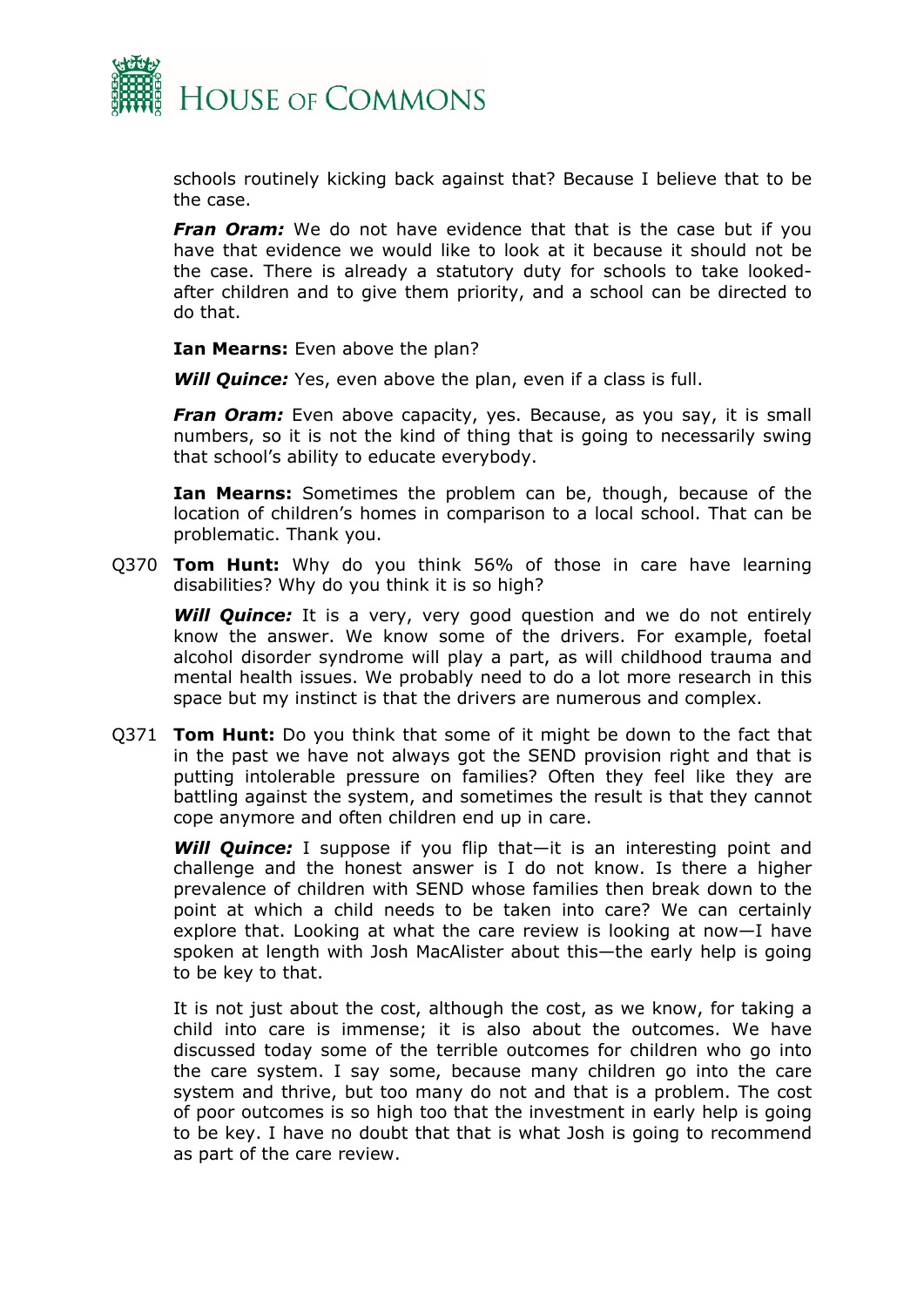

Q372 **Tom Hunt:** Thank you, Minister. Stability is clearly beneficial to all young people, in or out of school. Instability is clearly something to try to avoid. The concern I have here is that instability and moving schools, having different teachers, transitions, can be particularly bad for those with special educational needs, who often develop very particular relationships with certain teachers who they form trust with. While instability and moving schools is not good for anyone and would not be good for anyone in care, my concern is that it will be particularly bad for those who have special educational needs who are in care.

The point that I am making is about both those who have an EHCP, and those who may not have a plan but who still have some learning disabilities and who need specific support. Are we confident that enough is being done to capture that information and make sure that none of it is lost? If they do move schools unavoidably or into a different setting, does that information go with them? We have had a session with some care leavers who said there was a problem with information getting lost when they moved from place to place.

*Will Quince:* There is certainly a problem with that. Josh will be looking at that as part of the care review. But your fundamental point is right, that stability is the best thing for any child, particularly so for a child in care who has been through the trauma of being removed from their family environment, and even more so when they have a special educational need or disability. We are very much alive to that and wherever possible we have to provide stability both in terms of accommodation, and in terms of people and support networks around them. I am confident that as part of the care review, that is the direction of travel of where we want to get to. We will never entirely get it right, because of where placements are and because of where schools are but wherever possible we have to give children the stability that they crave that unfortunately they did not have from an early point in their life, but which we wish that they had had.

Q373 **Tom Hunt:** I have one more quick question to do with bullying. I have spoken to those who have been in care, and they feel that they were bullied and targeted when they were at school. Is this something that you think is getting worse or better? Is any work going on with the education sector to try to stamp it out or raise awareness of it?

*Will Quince:* I am not aware of specific bullying in relation to lookedafter children but it would be naïve of me to suggest that it would not exist, because children pick on other children for any reason, for being different. We have the mandatory RHSE curriculum now. A lot of bullying derives from ignorance of someone's circumstances and the challenges and struggles that they have had. If there is more that we need to do around that RHSE curriculum—I mentioned earlier that it is an everevolving process—and if we need to look at more awareness around what being in care and being a care leaver means, then I am very, very keen to explore what needs doing.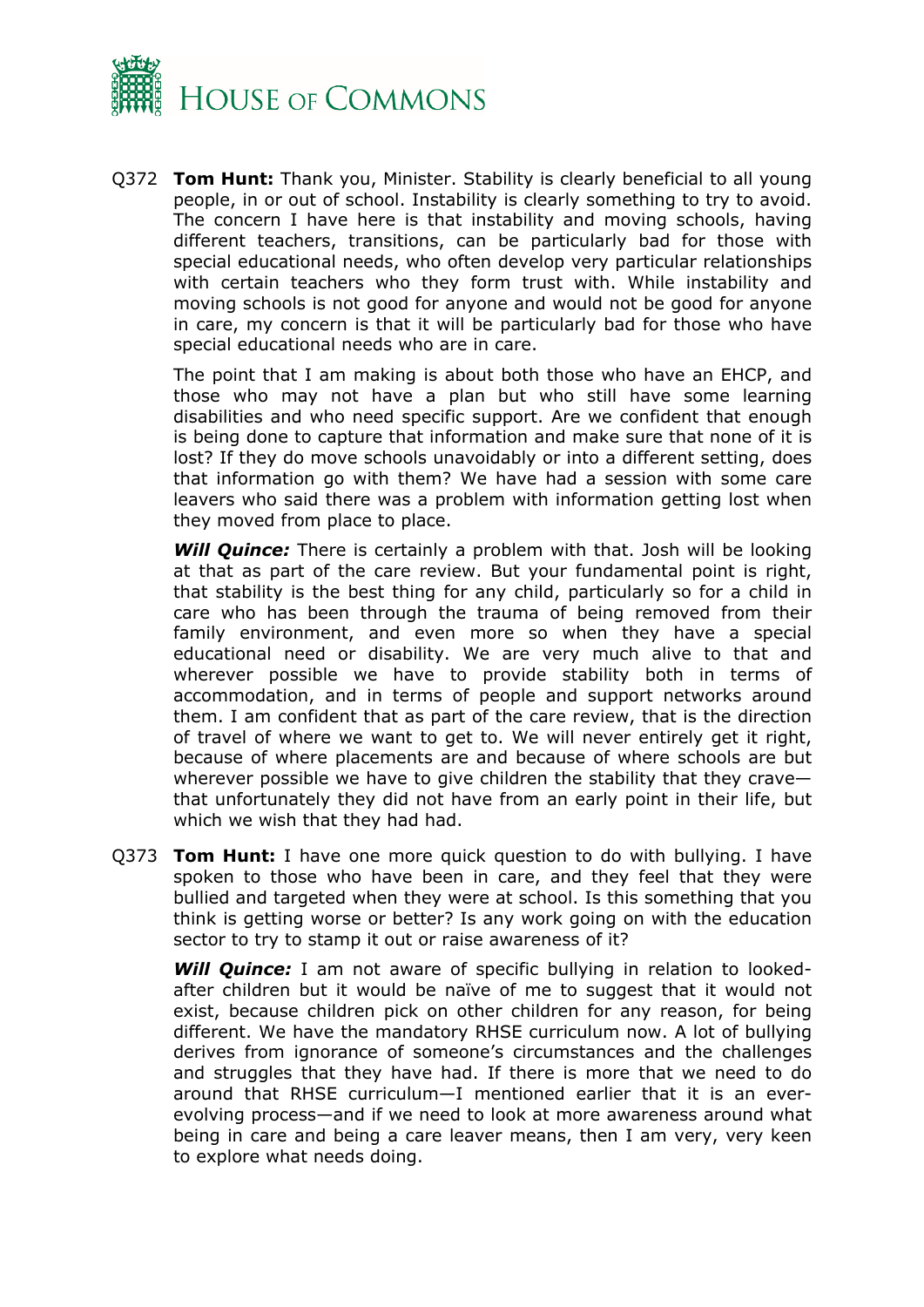

Q374 **Dr Caroline Johnson:** I want to come back to something that you said about moving places. We have heard evidence that some children are experiencing large gaps, sometimes months of gaps, when they have move placement and they are not put in schools. They have months out of school, they are in that school for a little while, then they move placement again and they are out of school for months. It is perhaps not surprising that they face huge challenges in getting those grades that you talked about. What are you doing to monitor any gaps that children have? You said that they have a right to have these places, but they are not being given them, are they? What are you doing to monitor those gaps and who are you holding to account on occasions when children spend, say, more than two weeks out of school?

*Will Quince:* It is a fair question and the first point is that it should not be happening. The second point is that the local authority has a statutory duty to ensure that that is not happening and where there is no placement available, they would secure a placement in alternative provision locally. The third point would be that the virtual school head and the social worker should be holding the local authority to account. I am conscious, as I mentioned to the Chair earlier, that we do not have very good data but we should be able to get better data from virtual school heads in this area. I have met with virtual school heads in Suffolk and Hertfordshire. We should have a strong enough national network to get that information. Finally, I believe that Ofsted will also hold the local authority to account in this regard.

Q375 **Dr Caroline Johnson:** Do you have a deadline?

*Will Quince:* It should be done within 20 school days.

**Dr Caroline Johnson:** That is not always happening, is it?

*Will Quince:* Four weeks.

**Dr Caroline Johnson:** That is clearly, from what we have heard, not always happening.

**Will Quince:** No, and we probably need to understand whether that is the exception or the norm. Any single case like that is going to lead to poor outcomes and put an individual under huge pressure, especially if they are a teenager and it comes at an important point in their education. That is going to be hugely challenging; I completely get that. With even one child it should not be happening, but we need to better understand if it is a widespread problem.

Q376 **Dr Caroline Johnson:** Related to children in care, one of the things we have heard about is the prevalence of abuse in care of children who are looked after. What are you doing as Minister to ensure that that never happens?

**Will Quince:** I will bring Fran in because she will be on top of a lot of the work that we are doing. The worst bit of my job, without question, is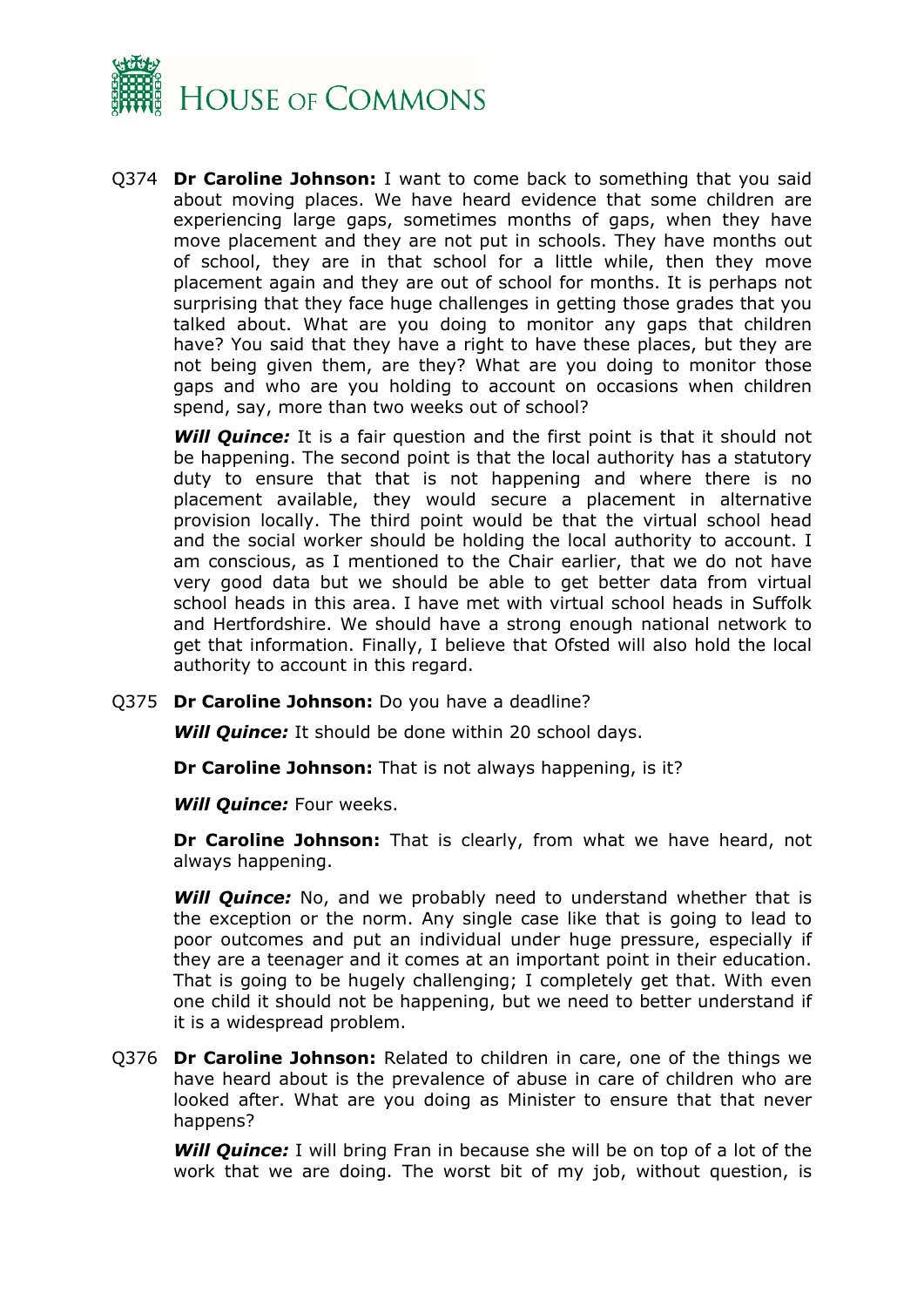

reading the weekly serious incident report. I can never prevent or stop any case of abuse anywhere in this country, be it in a care home or anywhere else. I wish I could. However, what we can do is put procedures, processes, plans, safeguards and checks in place, and ensure that wherever there is a serious incident report of abuse or neglect, we learn the lessons from it and put those procedures and processes in place to ensure that it does not happen again.

*Fran Oram:* Clearly some children are taken into care because of abuse in the family. The prospect of children being abused while in the care of the state is about the worst thing that anybody could imagine, because they are the most vulnerable. They have been brought in for protection and that is clearly completely unacceptable. As the Minister said, there are a range of responses to that. It would be a police matter and Ofsted would investigate. I do not think that that is prevalent in the children's homes that we have in this country.

The Minister referred earlier to the changing nature of children's home provision over history and some of that has been a response to historic institutional abuse, which I do not think is a feature of the system that we have now. That is not to say that there are no individuals who should not be working in children's homes. We have a range of workforce development activities under way, and the care review is the key thing there to ensure that we have skilled people who care and are suitable to be caring for children working in the system. I am keen to continue to improve that but I do not think it is a widespread issue, thankfully.

**Chair:** We are running a bit late but we are going to try to finish not too long after 12 pm.

Q377 **Ian Mearns:** As we discussed earlier, youngsters are missing out and therefore we have some continuing alarming statistics regarding educational outcomes and work outcomes for youngsters. Care leavers aged 19 to 21 are over three times more likely not to be in education, employment or training than their peers. About 41% of care leavers aged 19 to 21 are NEET, compared to 12% of other young people—12% is too high, but 41% is ridiculous. Given everything that we have discussed earlier, and as a matter of urgency, what are we going to do try to prevent that from being the case? What we also know is the number of youngsters who are not only NEET but end up in the criminal justice system.

**Will Quince:** Yes, you are absolutely right. When I look at the figures, as you rightly point out, 41% of care leavers are NEET, compared with 12% of their comparative peers; 25% of single homeless people have been in care; and, as you rightly point out, 24% of those in prison have been in care. I take this incredibly seriously. I just spent two and a half years at the DWP with responsibility for the care leaver policy there. At age 27, 22% of care leavers are in employment compared with 57%. Even when they are, there is an average £6,000 pay gap. This is totally unacceptable.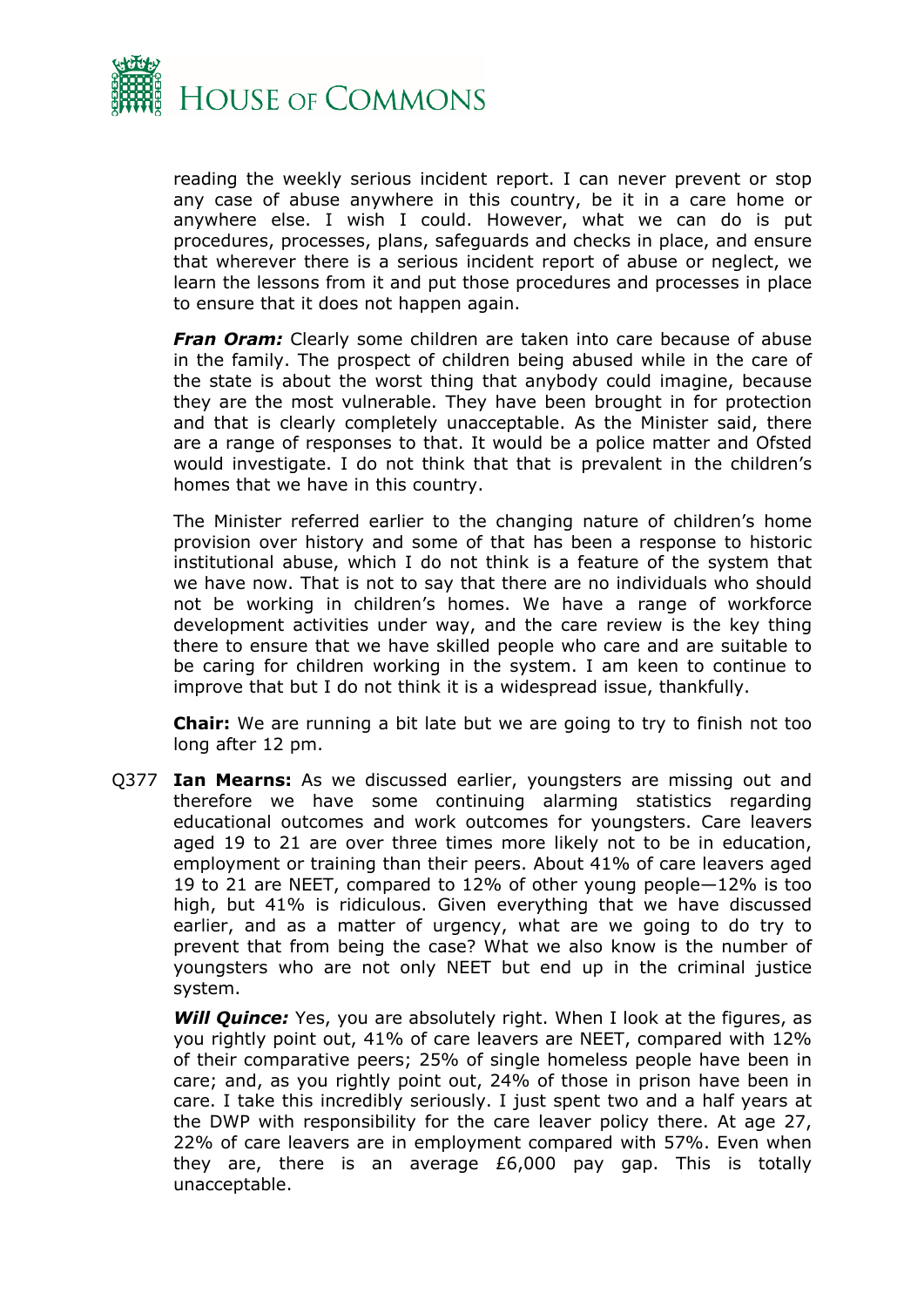

There are two points to that. The first is about what we can do for care leavers now and what we can do more broadly to ensure that the care system better serves them, that it is more centred around their needs and that they develop better outcomes. We have touched on some of that and the care review will go a long way to addressing that.

If you look at some of the reasons and drivers of why young people leaving care have poor educational outcomes, and have a higher prevalence in the criminal justice system and homelessness, it is often around the transition—those key points in their care where they have been failed. That is why we are investing £33 million in the Staying Put programme, which is a pilot, which enables young people to stay with foster carers until they are 21. We have the Staying Close pilot—and we have had some very, very good evidence coming out of that pilot that is very compelling—with £2.8 million for 50 local authorities to provide extra support for care leavers at risk of rough sleeping.

We have lots of pilots under way at the moment and we are now developing the evidence base to look at whether we can roll them out further across the country, because we know that the better support that we give care leavers at the point at which they are in care and those key transition points in care, the higher the likelihood that they will have better educational outcomes and better employment outcomes. I can touch on other things like apprenticeships and the way that we are supporting care leavers into work through Government Departments and others, but I am conscious that—

Q378 **Ian Mearns:** If we do not get this right for youngsters in those different transition phases—the cliff edge and onwards—what we have is a huge personal cost for those youngsters, but a huge societal cost and inherently a significant cost for a range of other Government Departments—the Home Office, the Ministry of Justice, Housing and Communities. It is all there. You have talked about the pilots but how far are we away from those pilots becoming across-the-board provisions? The stats speak for themselves.

*Will Quince:* Very close. Treasury will not allow me to go further than that, other than to say that you have to prove something works and then you can secure the funding to roll it out further. I think we are getting close to being in that place.

Do not underestimate the cross-Government commitment on this. We have the care leaver covenant board, which is an inter-ministerial board. A Minister from every Government Department sits on that, including the Treasury, which is important because we need them to fund measures. Part of my role as Minister for Children and Families, is to ensure that every single Minister across Government recognises that for the children who are looked after, we are the corporate parent. We have a responsibility. The costs—not just financial, but in terms of outcomes for them—are so high if we get it wrong, as you rightly pointed out. I know that we are now getting into a better place.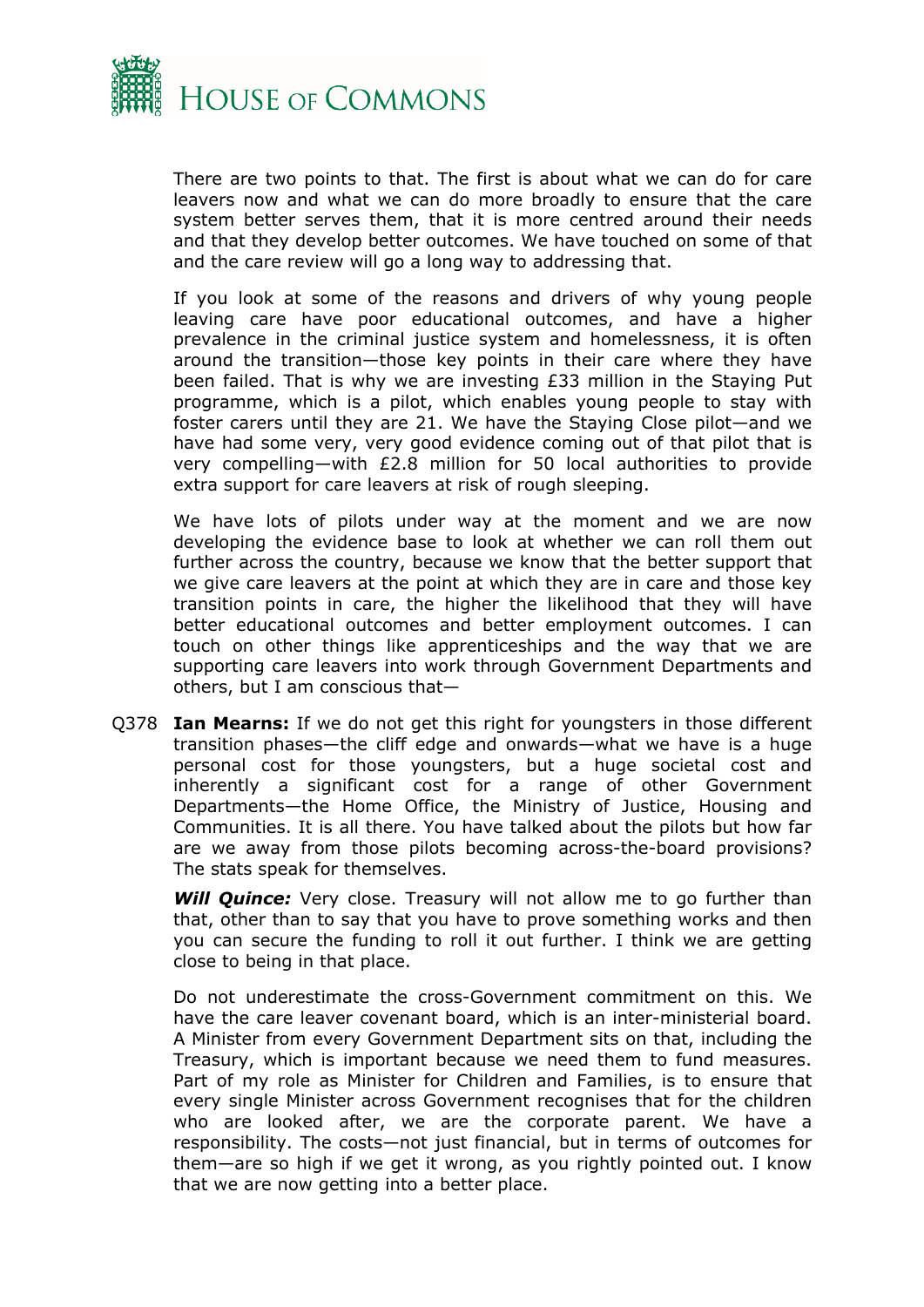

Yes, there are more Government Departments looking at what we can do for care leavers now, but things like reduced travel or a bus ticket are going to help someone now, and I get that. We have to do all those measures, but we also have to look at how we avoid people getting into the position of either being in care, full stop—whether it can be avoided and it is the right thing for them to stay with a family—but also that they have better care experiences that mean that a lot of these issues will not exist further down the line. I think, through the care review and early help, we will be in that position.

Q379 **Ian Mearns:** We have also heard that just 2% of care leavers access an apprenticeship. We do know that for young people who are struggling to live independently, the apprenticeship rates of pay are prohibitive from their perspective. That means they are forced into other low-paid work, but where they are not getting that derisory apprenticeship rate. Is there anything that we can do in a targeted way in order to help young people get into an apprenticeship and live on what they get?

**Chair:** And to add to that very briefly, will you publish data on the proportion of care leavers who take up apprenticeships in next year's statistical release?

**Will Quince:** My understanding is that we will publish that because we will have that data.

*Fran Oram:* I will have to check that.

**Will Quince:** We will check. At the moment we meet employers' training costs for care leavers up to 25. We have a £1,000 bursary that care leavers up to age 25 can claim. I do recognise the challenge that you flag around the rate, because many other apprentices do have the support of a family to fall back on; they are living in a family home and so on. I am alive to this and I am looking at what more we can do. Yes, it is brilliant when a care leaver can claim up to a £1,000 bursary when they start an apprenticeship, and 300 care leavers claim that. It is not good enough and I get that. We want more. I want more going to university, I want more going into further education, I want more going into the apprenticeship route too—whatever is right for that young individual.

Q380 **Ian Mearns:** Would you therefore consider a care leaver apprenticeship rate that is all out there on its own?

*Will Quince:* There are all sorts of measures across Government where it is right and proper that we treat care leavers as being special cases, in part because of the experiences that they have had and in part because we have to accept that we are the parent. In many cases we just have to look at what a parent would do in those circumstances. The reality is that a parent would step in and help.

Q381 **Ian Mearns:** I am afraid to say that a parent would help, usually beyond 25 as well, so that is something that we also have to look at. As with all of these things, we obviously want young people who are coming out of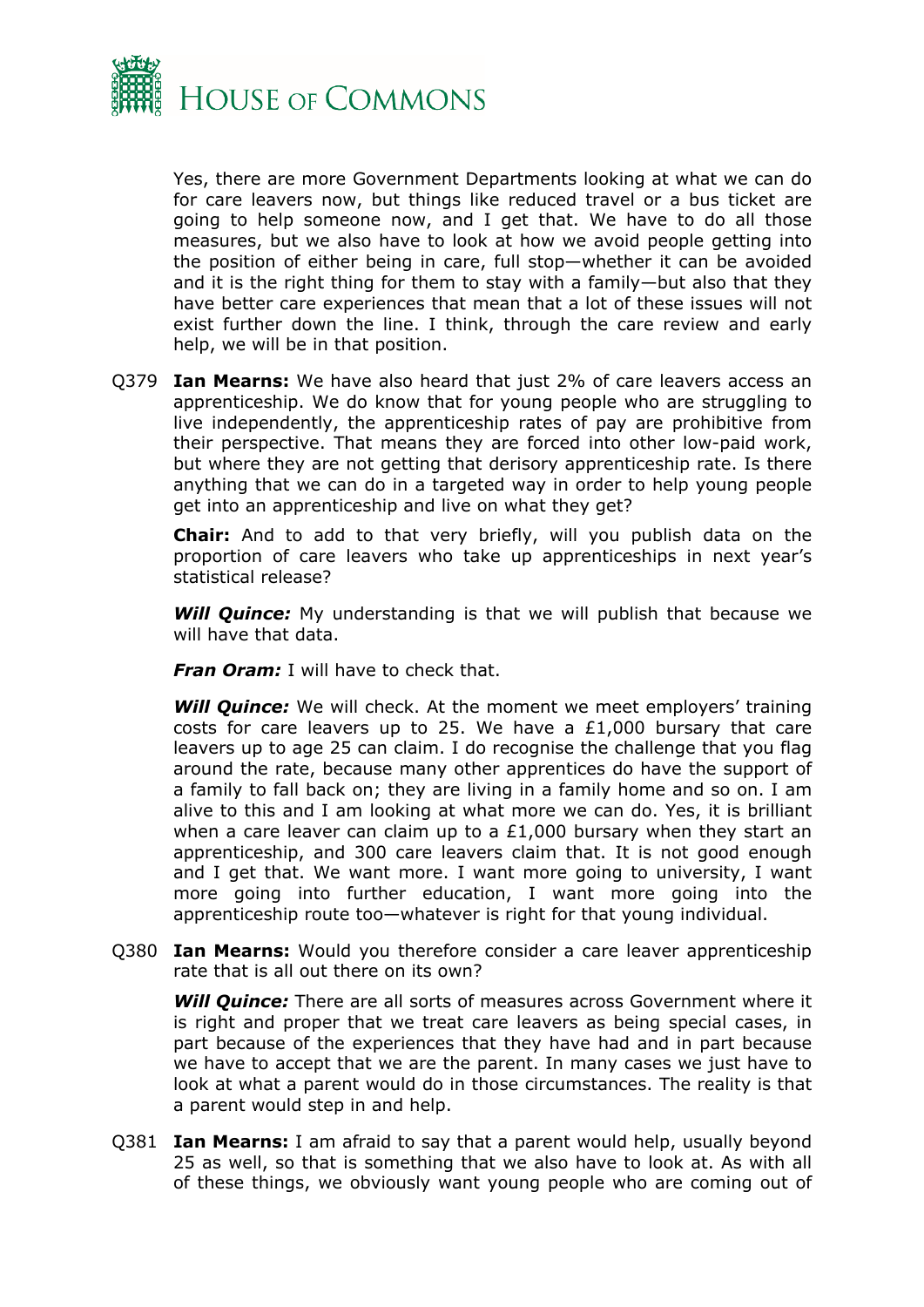

the care system to be trained and better qualified, but they might also at some subsequent point need to be retrained and requalified because the jobs market in their own locality changes.

Lastly from my perspective—we touched on this earlier on in terms of the generality of young people—what needs to be done specifically to strengthen mental health and wellbeing support for children and young people in the care system?

**Chair:** If you can, in a nutshell please, and then I have a quick question from Caroline and then go on to Kim.

*Will Quince:* It is very hard to do this in a nutshell. Over Covid the feedback is very mixed from children in care because of the support that they have received. Some love the environment that they are in; some really struggled. Many of the challenges that they face will be the same as for other young people. We have invested £1 million recently in an evaluation.

*Fran Oram:* Exactly, and that is about assessing the mental health needs of children when they are going into care. As we referred to earlier, a lot of children are going into care with a lot of traumatic experiences, so assessing the state of their mental wellbeing at that point when they are first going into care will then enable the system to provide the right support and prevent those needs from escalating into crisis.

Q382 **Ian Mearns:** In answer to a lot of the questions today you have talked about experiments, pilots, evaluations. I trust all of these things are going to be fully published in a timely way so that we can actually learn the lessons.

*Will Quince:* More than that; they will be published, the evaluation will be published, and then I hope that you will be saying how brilliant it is that we are rolling it out around the country. I cannot promise that on every single one.

Q383 **Chair:** When is the MacAlister review coming out?

**Will Quince:** It is spring, although the only caveat that I add to that is that I have said to Josh that it is really important that we have the national panel review in relation to the tragic deaths of Arthur and Star that the findings of those are incorporated into his report. I think people would find it strange if he had not considered the findings of the national panel review as part of the proposals that he makes in terms of reforming the case. That is why I cannot commit to an exact date and of course it is independent and in the hands of Josh, but I am very keen; I would like those findings to be incorporated.

Q384 **Ian Mearns:** Are we talking about Met Office-delineated spring or—

*Will Quince:* The one within my control is the SEND review and I can assure you that is happening this month. It will certainly be spring.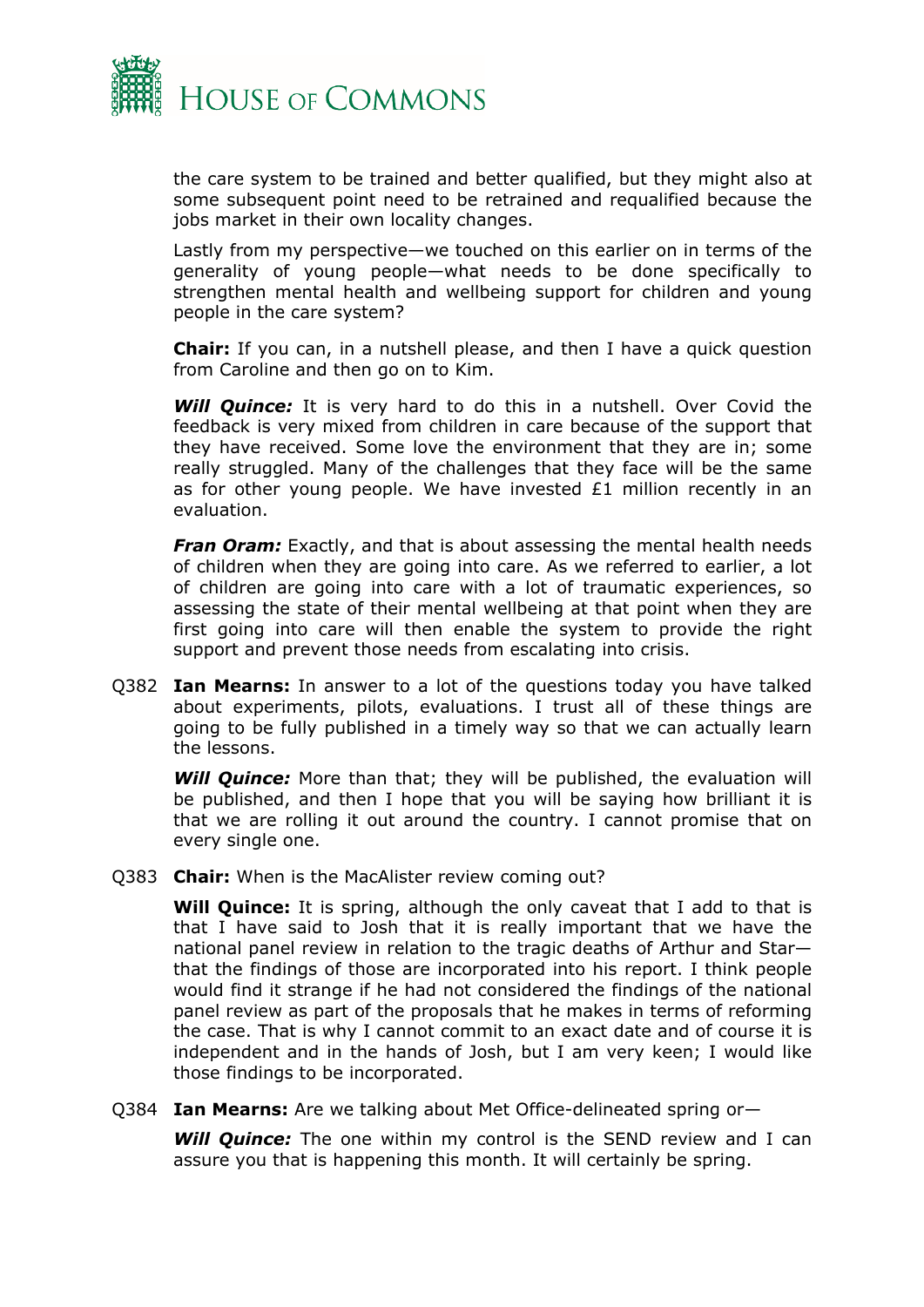

Q385 **Chair:** With respect to the SEND review, will there be a statement in Parliament?

*Will Quince:* That is all being worked up at the moment, but that is the plan, yes.

Q386 **Dr Caroline Johnson:** I have a quick question about the responsibility for 18 to 25-year-olds. I have noticed from a particular case in my constituency that it was not clearly defined who had responsibility. Where a child had been placed for their own safety out of the area in which they were originally living and then had spent more than a decade in the care of a single foster carer, having built up a loving and caring relationship with that carer and had a very good outcome, this young person got to 18 and was entitled to care from 18 to 25. But it fell down the cracks of a row between the two local authorities: the one where this young man now resides and the one where the young person had come from originally. Can you do more to ensure that it is clear who has the responsibility, and in particular that if a child has been placed out of area, they are entitled to stay where they have effectively grown up?

*Fran Oram:* I do not know the specifics of that case, but it sounds like there is an issue there with the special educational needs and disability system and the transition from the children's version of that system to the adult version of that system, and perhaps the link to the children's social care system too. There is a join-up piece about, as you say, ownership. It might be the belonging provision in the legislation that is an issue there.

I can only say that all of the systems should be focused on the individual's best interests. If they are entitled to care to the age of 25, their wishes should be respected. If they want to stay in that area, petty squabbling between boundaries and debates about who pays for what is not in the child's interests or the adult's interests. I would hope that people could set that aside, but obviously if the legislation is a barrier there, we should be looking at that. As the Minister said, we have the SEND Green Paper coming out soon and the care review shortly thereafter. Across all of these reforms and the school reforms that the Department is working on, we need to be making sure that the child and the family are always at the heart of how the system operates so that it functions in their best interest.

**Dr Caroline Johnson:** I would look to the Department to clarify so that the child does not end up in what was effectively a row over who paid for all the care that the young man needed.

*Fran Oram:* I am happy to look at that in more detail.

Q387 **Kim Johnson:** Minister, a third of care leavers experience homelessness in the first two years of leaving care. I would be interested to find out from you what you think is the correlation between the lack of support or reduced support that care leavers have, particularly from social workers.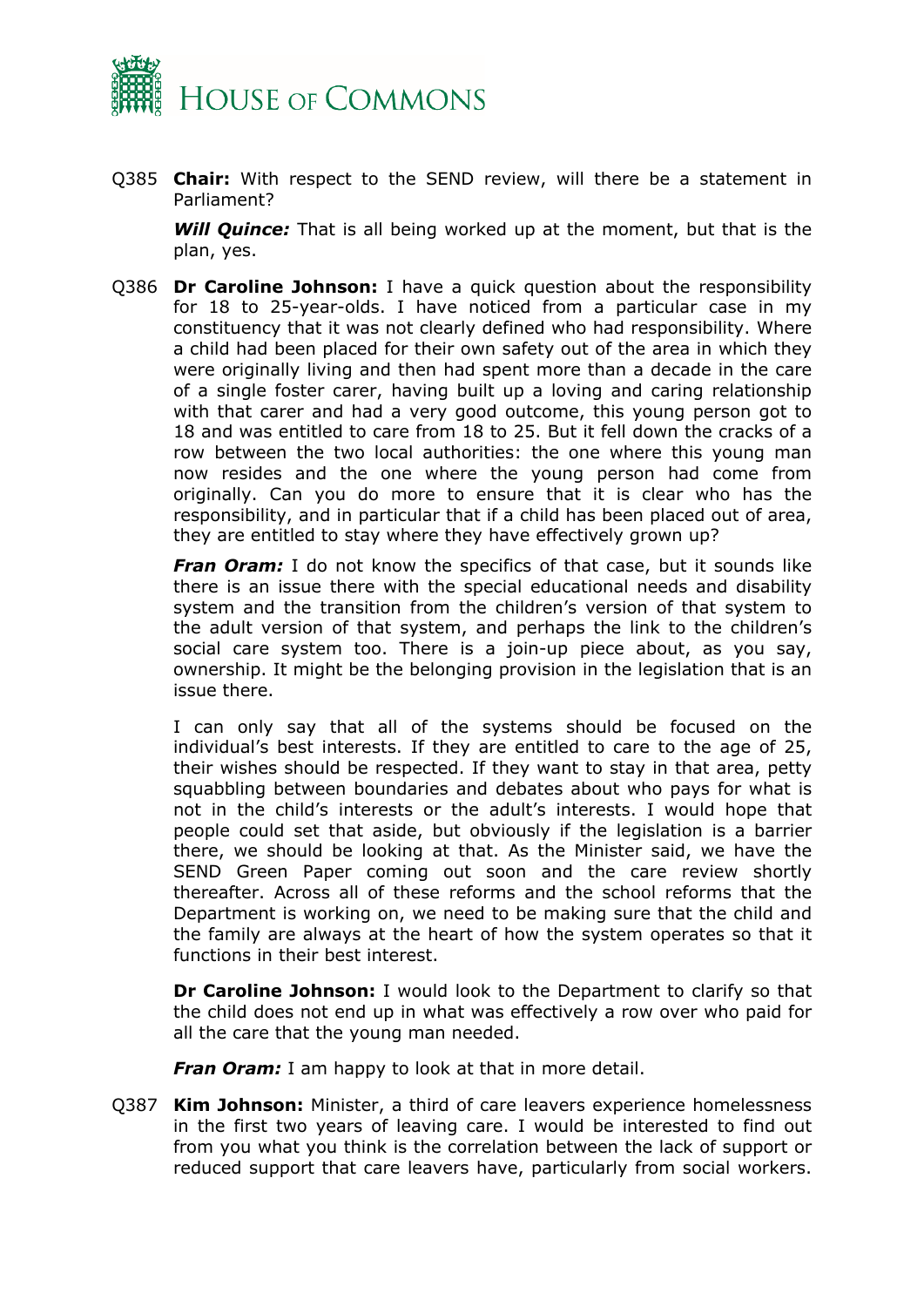

We had a very powerful roundtable discussion with young care leavers a couple of weeks ago. They talked about the inconsistent support that they had and the number of social workers and other support workers they had in their lives. I would be interested to hear from you in terms of what needs to happen to make that better for young people.

**Will Quince:** Yes, you are right and it should not be happening. It is one of the reasons why we have been piloting Staying Close. In effect, it is support to move into accommodation with a wraparound package of support, including a key worker, if you like, who almost acts as a parent would in those circumstances. Interestingly—although this has not been published yet so I am probably not supposed to say it but I will anyway the evaluation that I have seen so far in relation to Staying Close is that it shows some really, really positive impacts around mental wellbeing, around reducing NEET, around accommodation stability and also on strong relationships and support networks for the young people. For me that feels like the direction of travel and where we have to go.

I had a lot of experience of those who have experience of homelessness and rough sleeping in my previous role. You look at what the key drivers of that, including accommodation in and of itself. Many people will then end up homeless, rough sleeping or sofa surfing because the accommodation failed and it failed because they did not get the support to maintain that independent accommodation. That is the area that I think we need to spend more time and energy on, and invest our focus on.

Q388 **Kim Johnson:** It is great that Staying Close has had some positive impact.

*Will Quince:* Huge positive impact.

**Kim Johnson:** But it is only in eight areas at the moment, is that right? When will it be rolled out nationally and have you done any costing of how much that support will cost nationally, and who will meet those costs and how?

**Will Quince:** Yes, we have done the costings. Yes, I would like to roll it out further. I hope to be able to say more in the coming months.

Q389 **Chair:** Finally, going back to what my colleague Tom Hunt said about special educational needs pupils, although not just SEND pupils, being moved from school to school, we were told by the Children's Commissioner and the head of the Children's Society that children lose their places on CAMHS when they move to new areas. Why not introduce an educational passport for children in care that includes not just their educational attainment when they move schools? I hope that they get moved to fewer schools because there are too many of these changes, but there needs to be something that includes their mental health and special educational needs, so that they are guaranteed that they will not fall to the bottom of the list, and get the right care, treatment and